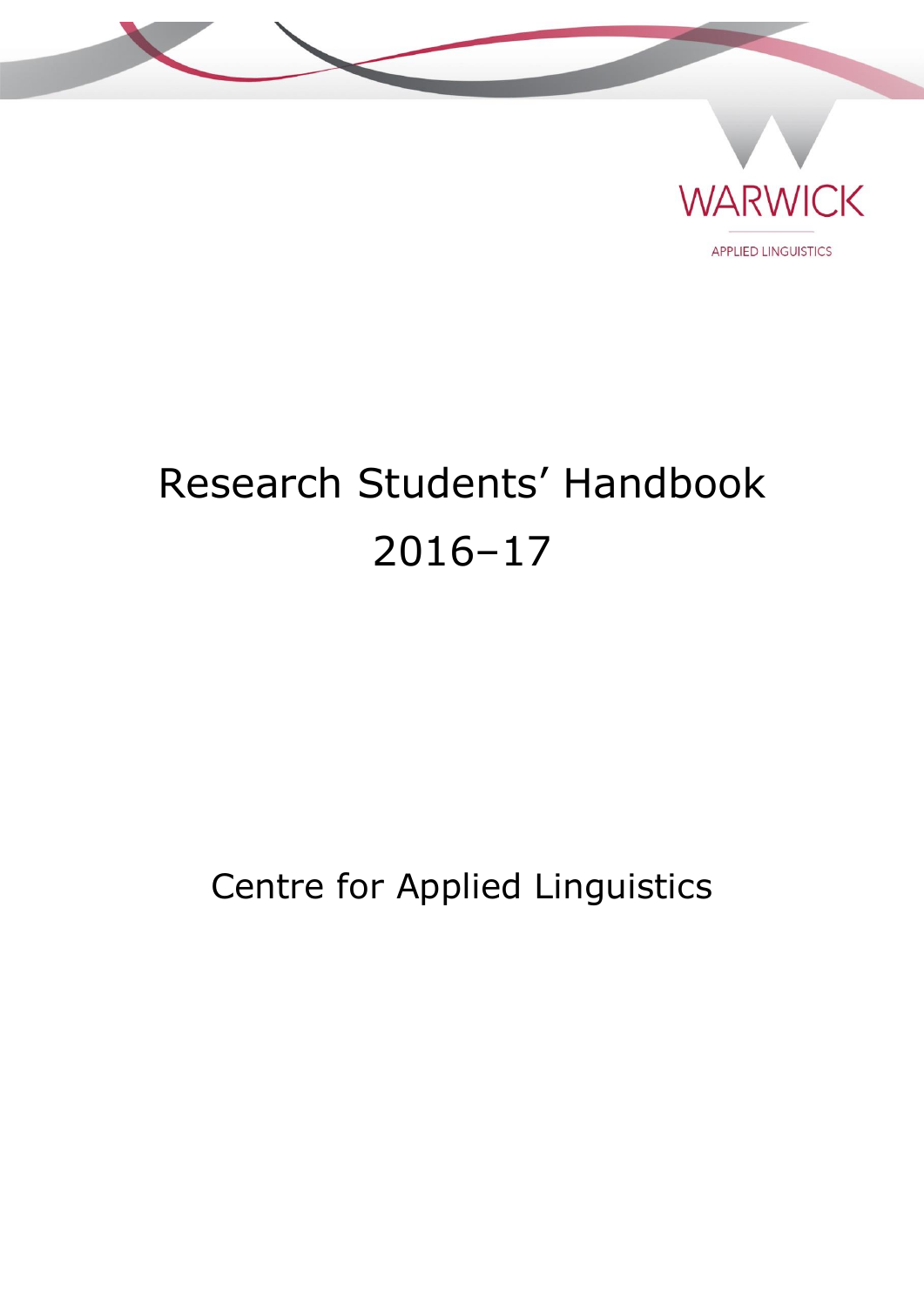## <span id="page-1-0"></span>**Contents**

| 1              | Welcome                 |                                                  | $\mathbf{1}$   |
|----------------|-------------------------|--------------------------------------------------|----------------|
| $\overline{2}$ |                         | The Centre for Applied Linquistics               | $\mathbf{1}$   |
|                | 2.1                     | The office                                       | $\overline{2}$ |
|                | 2.2                     | Communications                                   | $\overline{2}$ |
|                | 2.3                     | The research degrees team                        | 3              |
|                | 2.4                     | Your personal adviser                            | 3              |
|                | 2.5                     | Research student rooms                           | $\overline{4}$ |
| 3              |                         | The doctorate experience                         | 5              |
|                | 3.1                     | Getting to know the system                       | 5              |
|                | 3.2                     | <b>Graduate School</b>                           | 6              |
|                | 3.3                     | Professional development and transferable skills | $\overline{7}$ |
|                | 3.4                     | Research groups                                  | 8              |
|                | 3.5                     | <b>Using the University library</b>              | 8              |
|                | 3.6                     | Using other libraries and collections            | 9              |
|                | 3.7                     | Other resources and support                      | 10             |
|                | 3.8                     | <b>Staff Student Liaison Committee</b>           | 12             |
|                | 3.9                     | Conference attendance and funding                | 12             |
|                | 3.10                    | Overseas travel                                  | 13             |
| 4              |                         | The supervision process                          | 14             |
|                | 4.1                     | Your supervisor                                  | 14             |
|                | 4.2                     | Your responsibilities as a research student      | 16             |
|                | 4.3                     | Your supervisor's responsibilities               | 17             |
|                | 4.4                     | Supervision meetings and records                 | 17             |
|                | 4.5                     | Setting research targets and managing your time  | 18             |
|                | 4.6                     | <b>Annual reports</b>                            | 19             |
| 5              | <b>Ethical Approval</b> |                                                  | 20             |
|                | 5.1                     | <b>Extracts from the University's Statement</b>  | 20             |
|                | 5.2                     | <b>Ethical approval in the Centre</b>            | 20             |
|                | 5.3                     | <b>Informed consent</b>                          | 21             |
| 6              | Plagiarism              |                                                  | 22             |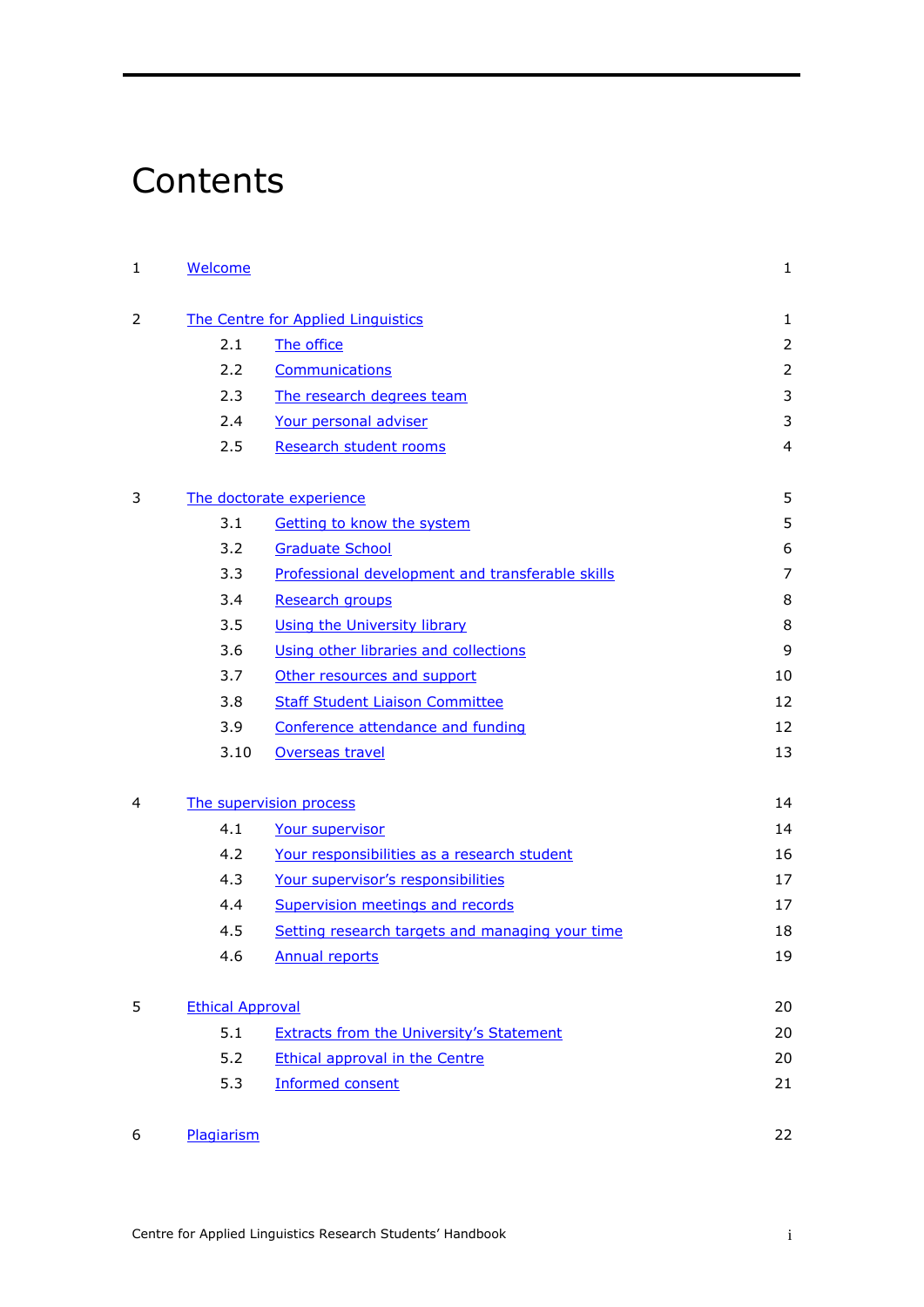| $\overline{7}$ | <b>Problems with Progress</b>  |                                                         | 24 |
|----------------|--------------------------------|---------------------------------------------------------|----|
|                | 7.1                            | Normal progress                                         | 24 |
|                | 7.2                            | Suspending or extending your studies                    | 25 |
|                | 7.3                            | <b>Unsatisfactory progress</b>                          | 26 |
|                | 7.4                            | <b>Unexplained absence</b>                              | 28 |
|                | 7.5                            | <b>Extenuating or mitigating circumstances</b>          | 29 |
| 8              | The MPhil/PhD Programme        |                                                         | 30 |
|                | 8.1<br>The research trajectory |                                                         | 30 |
|                | 8.2                            | The nature of doctoral studies                          |    |
|                | 8.3                            | <b>Attending taught modules</b>                         | 32 |
|                | 8.4                            | The Upgrade Panel (students starting 2016-17 onwards)   | 33 |
|                | 8.5                            | The Upgrade Panel (students who started before 2016-17) | 34 |
|                | 8.6                            | <b>Upgrade Panel procedures and outcomes</b>            |    |
|                | 8.7                            | Progress reviews                                        |    |
|                | 8.8                            | First Panel (students who started before 2016-17)       |    |
|                | 8.9                            | <b>Submission and viva</b>                              |    |
|                | 8.10                           | Part-time students                                      | 40 |
| 9              |                                | Some important questions                                | 41 |
|                | 9.1                            | The early stages                                        |    |
|                | 9.2                            | The middle stages                                       |    |
|                | 9.3                            | The final stages                                        | 44 |
|                | 9.4                            | Other                                                   | 46 |
| 11             | <b>Appendices</b>              |                                                         |    |
|                | Appendix 1:                    | <b>Contact details</b>                                  | 47 |
|                | Appendix 2:                    | <b>Useful websites</b>                                  | 48 |
|                | Appendix 3:                    | The research modules                                    | 50 |
|                | Appendix 4:                    | Recommended reading for research methods                | 51 |

| Appendix 5: | Useful telephone numbers | 52 |
|-------------|--------------------------|----|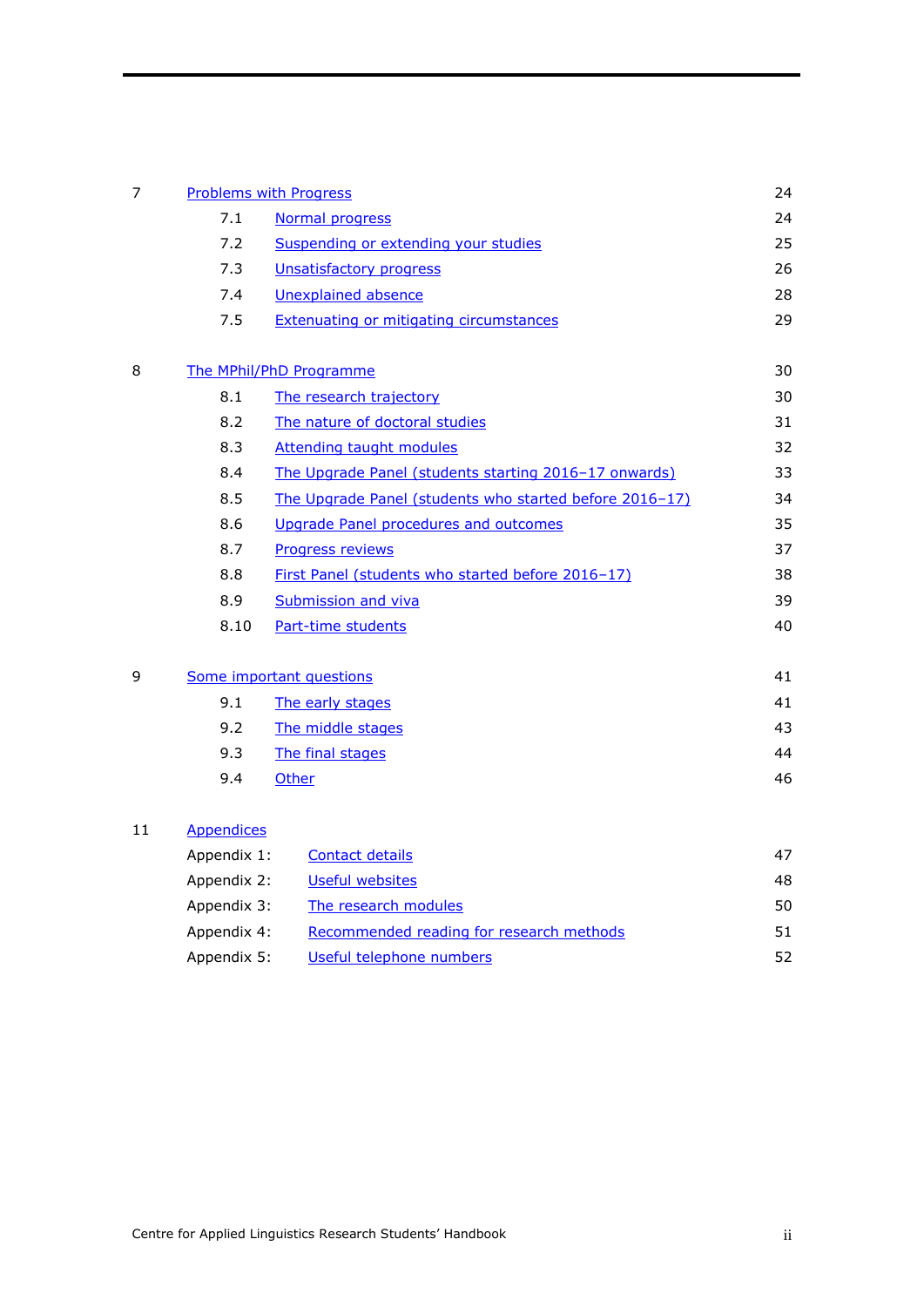## <span id="page-3-0"></span>1 Welcome

Thank you for choosing our doctoral programme. We are very pleased to welcome you to the Centre for Applied Linguistics and hope that your stay with us will be a happy one. We have extensive experience in helping doctoral students to get the best out of their doctoral studies and will do all that we can to ensure that your time at Warwick will be successful and rewarding.

The first few days on any new programme can be overwhelming in terms of the information you are expected to process and it can be difficult to separate the essential from the merely peripheral. This handbook is designed to help you settle in as quickly as possible by providing you with the advice and information you will need in order to complete your studies successfully. We therefore suggest that you take some time to read it carefully, familiarising yourself with its layout and contents. You will need to refer to it throughout the programme in order to understand and follow relevant procedures and regulations, so please treat it as an important source of reference — and please don't hesitate to ask us for help if it contains anything you do not understand.

We hope you find this handbook helpful and look forward to receiving any feedback or suggestions you may have.

Good luck in your studies!

#### **IMPORTANT NOTE**

From 1 August 2011 an amendment to Regulation 38 relating to the period of study for research degrees came into force. From this date, all MPhil/PhD students are automatically registered for 4 years (full-time) and 7 years (part-time), although the expectation is still that students will normally complete their studies in the minimum time (3 years for full-time and 5 years for part-time students).

## <span id="page-3-1"></span>2 The Centre for Applied Linguistics

The Centre is located on the first floor of the Social Sciences Building, which is conveniently situated close to both the Library and the Arts Centre. All the main rooms are on the same floor and within easy reach of one another, so it should be easy to find your way around (if you have any problems, colleagues in the office will be happy to point you in the right direction). As you'll discover, this arrangement also contributes to a sense of being part of a small and friendly group.

In fact, the atmosphere in the Centre may be more egalitarian than the situation you have been accustomed to, but this is something you will soon get used to. All members of our group, whether students or staff, are treated with equal respect and first names are the norm. We will, of course, ask you to let us know the name by which you would like to be known.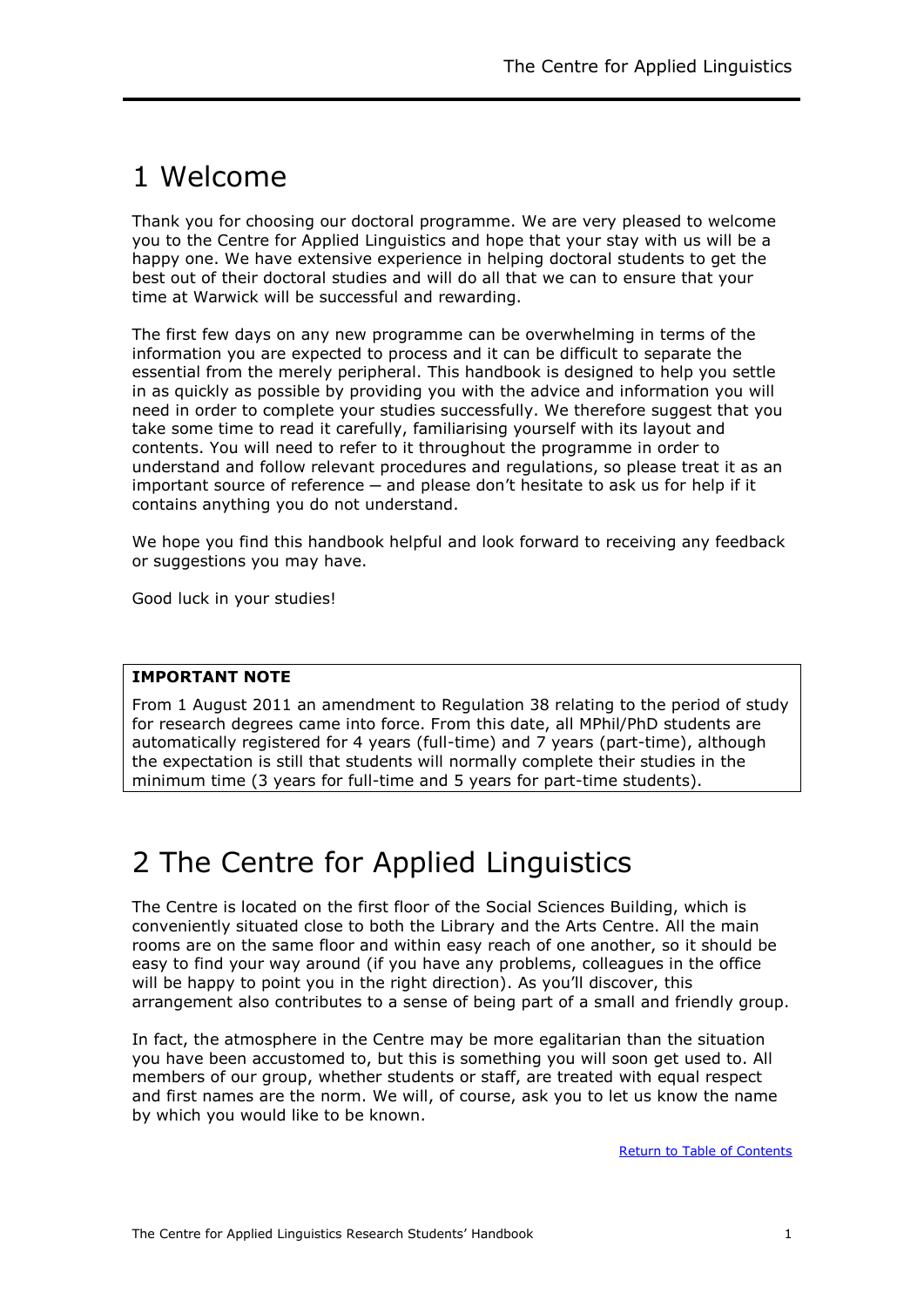## <span id="page-4-0"></span>2.1 The office

At the heart of the Centre is the office, located in Room S1.74. Several colleagues work there and they will play a very important part in your life at Warwick. The office is open during ordinary working hours every weekday. A full list of all staff, with details of responsibilities, rooms and contact details, is included in Appendix 1 for your convenience. In what follows, colleagues will be referred to in terms of their responsibilities to give you an idea of how the Centre is organised.

The Department Administrator has general oversight of all the Centre's operations, while the Department Coordinator oversees research matters and award-bearing programmes. Your regular contact is likely to be with the Research Degrees Administrator, whom you can consult on practical matters relating to your research studies (panels, conferences, etc.). The NABA Administrators deal with our nonaward bearing courses (e.g. short courses, pre-sessional and in-sessional English language courses), while the Learning Resources Administrator is responsible for the Learning Resources Centre, which houses the Centre's own collection of books, equipment and materials.

These colleagues work very closely together, so if an issue is important and you cannot find the person you are seeking it is very likely that another office colleague will be able to help you. You will also occasionally see notices posted in rooms or on noticeboards by office colleagues relating to procedures or arrangements in the Centre. Please make sure that you follow their advice in these matters because the happy and successful functioning of the Centre depends on it.

## <span id="page-4-1"></span>2.2 Communications

Details of the address and contact details of the Centre are also included in Appendix 1. Please note the prefixes that need to be added to internal numbers if you are phoning from outside the university. If you are phoning from outside the UK, note that the country code is 44.

Your mail may be sent via the Centre and all student mail will be put into the alphabetical pigeonholes located near Room S1.88. Please make sure that you check the pigeonholes regularly because tutors or fellow students may wish to drop a note or materials into your pigeonhole.

The main means of communication in the Centre and in the university as a whole is via email, so it is essential that you check your email every day. Most of the team in the Centre try to respond to students within 24 hours whenever this is possible, so it's important to try to adjust to a system where rapid exchanges are the norm.

Please note that all emails from staff will be sent to your Warwick account and that personal accounts cannot be used. This is the only way of ensuring that all emails are received within a system that is shared and internally maintained. Of course, this does not mean that you cannot maintain a personal account, and IT Services (or fellow students) will be able to advise you on how Warwick mail can be redirected to this account. However, it is still essential to check your Warwick account regularly.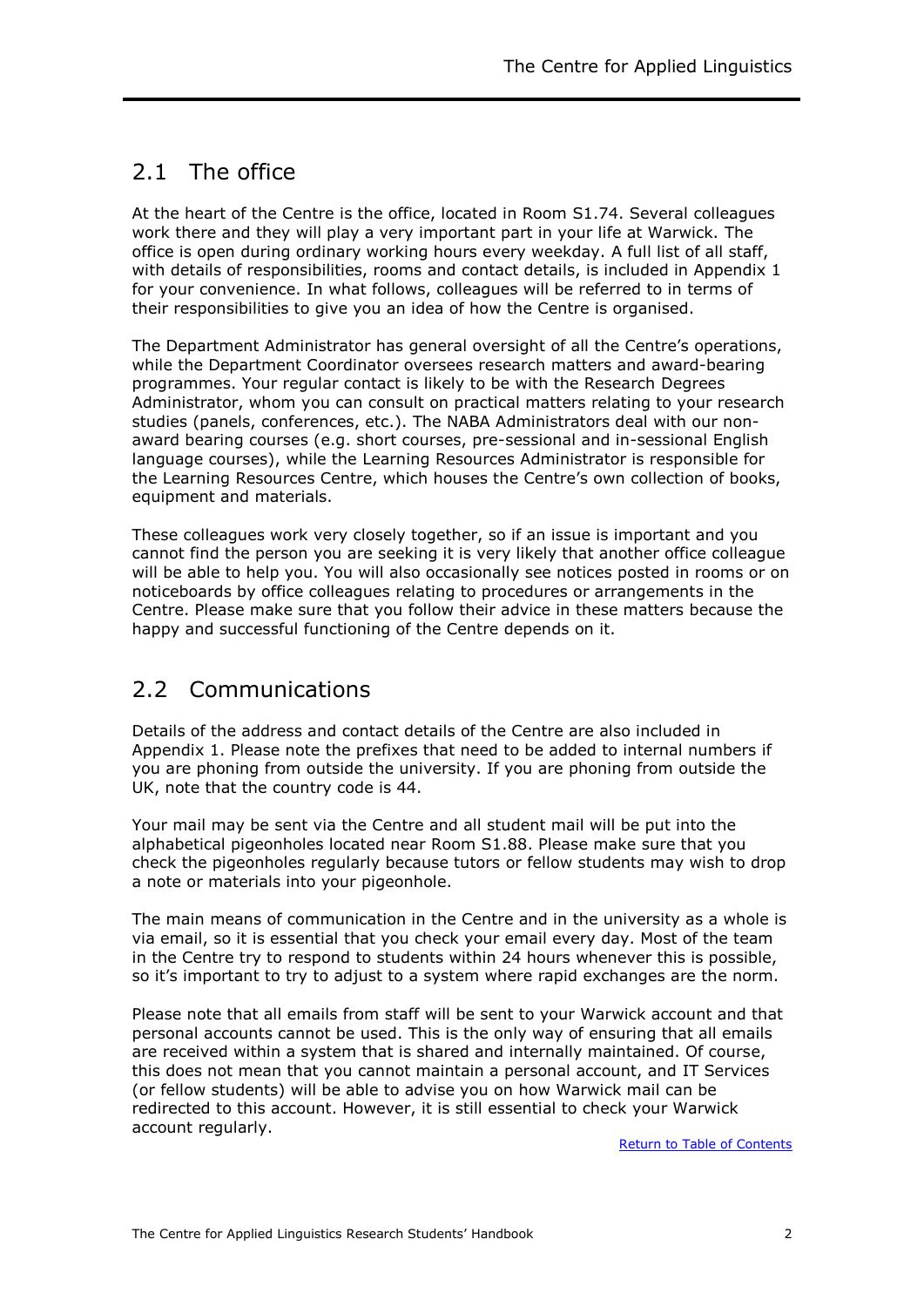You must also ensure that your supervisor(s) knows your address, e-mail address and phone number so that you can be contacted. This information should also be given to the Research Degrees Administrator and the Graduate Office. Please make sure that you notify them of any changes as soon as possible

The departmental noticeboards are located outside the main office (S1.74) and in the corridor leading to A1.05. The research students' noticeboard is located on the wall opposite the Centre office, adjacent to room S1.81, and there is a Student Staff Liaison Committee (SSLC) noticeboard next to S1.88. These noticeboards are an important source of information about courses, classes, options, visits, conferences, etc. and they are updated regularly, so please check them every time you come into the Centre.

### <span id="page-5-0"></span>2.3 Research degrees team

During your time at the Centre you will get to know most if not all of the academic staff who work here, but most of your contact will be with your supervisor(s). You will also come into close contact with other PhD supervisors via panels, research groups, etc. and we would like you to feel that in joining the Centre you are also joining a large family of researchers with an interest in sharing their discoveries and ideas. Naturally, you will get to know some of us better than others, but we would like you to feel that we are all approachable. Contact details of the research degrees team can be found in Appendix 1 and a full list of all Centre staff can be found on our webpage.

As mentioned at the start of this section, you may find relationships in the Centre more informal than you are used to, but it is important not to confuse informality with casualness. We are very committed to our work and take our responsibilities very seriously ─ especially those towards our students. We should like you to feel that you are part of a larger community which includes staff and students and that you can bring your questions and concerns to us safe in the knowledge that they will be treated seriously and in appropriate confidence.

### <span id="page-5-1"></span>2.4 Your personal Adviser

The personal tutor system that you may be familiar with from your studies at Master's level does not apply to doctoral students. However, it is still important to have someone you can turn to for advice or guidance, so all doctoral students have access to an adviser who fulfils a role similar to that of personal tutor. The personal adviser for all doctoral students is the Director of Graduate Studies (DGS). Although you should not expect to have regular meetings, your adviser will be available should you need to make contact. If you have concerns (academic or personal) that you feel you cannot raise with your supervisor, you should make an appointment to see your adviser, who will listen to you in confidence and, where appropriate, offer advice or guidance. Your adviser may also contact you to make an appointment to discuss an issue. If this happens it is likely to be a matter of some importance so you should make sure to arrange a meeting as soon as possible.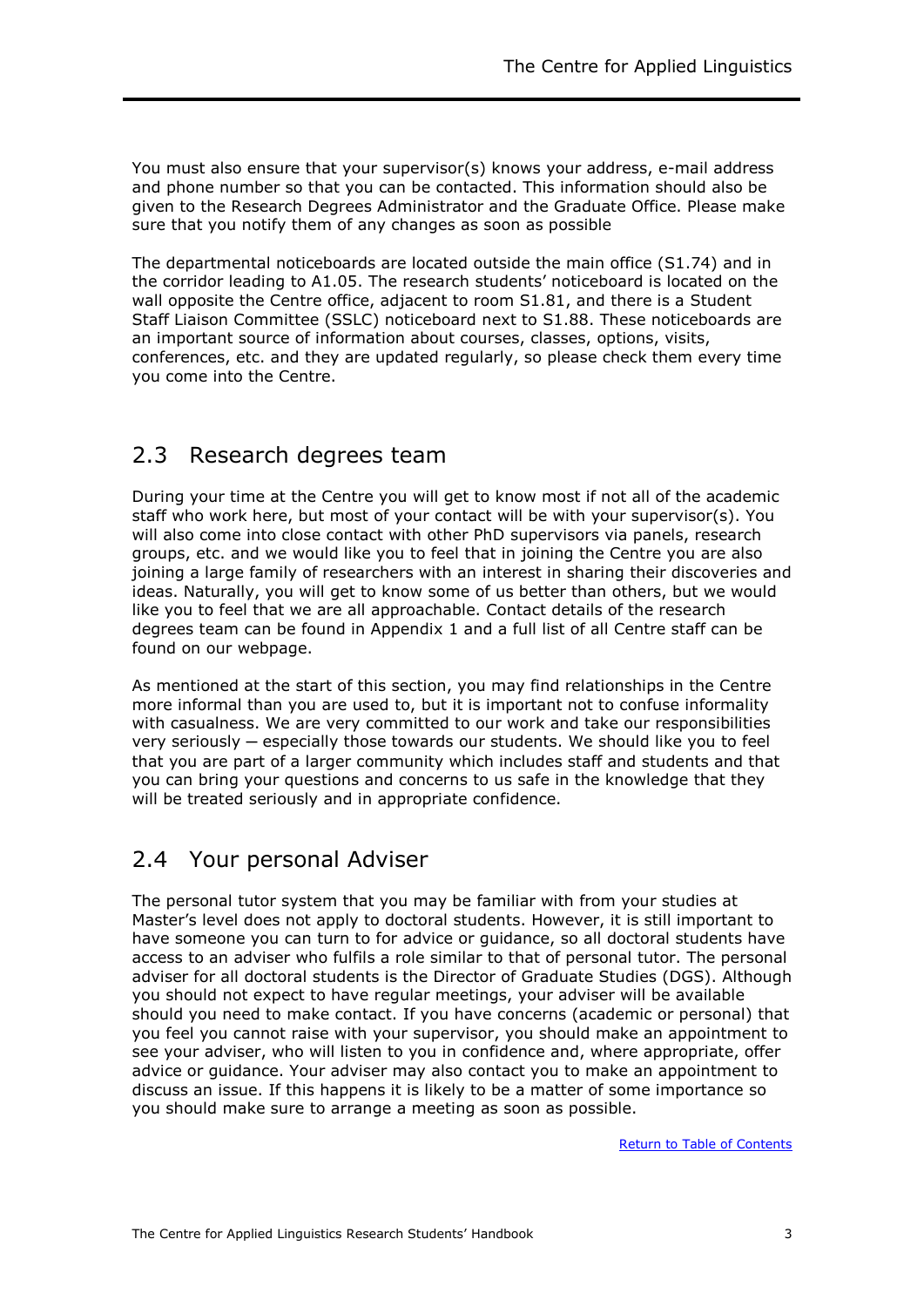## <span id="page-6-0"></span>2.5 Research Student Rooms

Although research students are not assigned individual workstations, the University's Space Management team allocate PhD study rooms to CAL based on the numbers of students enrolled. There are currently five PhD study rooms available for use, all on the ground floor or first floor of Social Sciences: *S0.31; S0.35; S0.39; S1.85; S1.100*. Access to these rooms is restricted to CAL PhD students and is obtainable via a 4-digit code number. Please do not bring guests (including MA/MSc/BA students) into these rooms and under no circumstances divulge the door code numbers to anyone who is not a CAL research student. Because of the confidential nature of some research data, a breach of this rule is regarded as very serious by both fellow students and staff. For safekeeping of personal laptops, books, etc., individual lockers are provided (keys are obtainable from the CAL office on payment of a £5.00 deposit which is refundable when your studies end).

To use the PCs in these rooms you will need your Warwick username and password. To use the networked printers in these rooms, you will need to install the relevant [print queue connection.](http://www2.warwick.ac.uk/services/its/servicessupport/printing/staffprinting/staffdeploy/el/) If you have any problems with computers or printers in any of the above rooms, please report the fault to the Research Degrees Administrator as soon as possible so that she can contact IT services on your behalf.

Since the study rooms are shared with other PhD colleagues, please be considerate of one another in how you use the rooms. It is possible that one or more rooms may become designated as 'silent study' rooms by the Student Staff Liaison Committee, in consultation with the research student community. When your studies end, do make sure you remove any personal effects (books, papers, etc.) as these will otherwise be discarded or recycled.

Although you may bring food and drink into the study rooms, please make every effort to keep them tidy and do not leave food in them as this can result in unpleasant smells. As a research student you are also entitled to use the staff kitchen, which contains a fridge, kettle, toaster and microwave. Please refrain from cooking food that creates strong smells (the kitchen is next to a classroom) and ensure that you clean up after you have finished. If you use the fridge, make sure that you do not store food beyond its use-by date. The kitchen is a shared facility and all users (staff and students) are asked to be considerate in their use of it.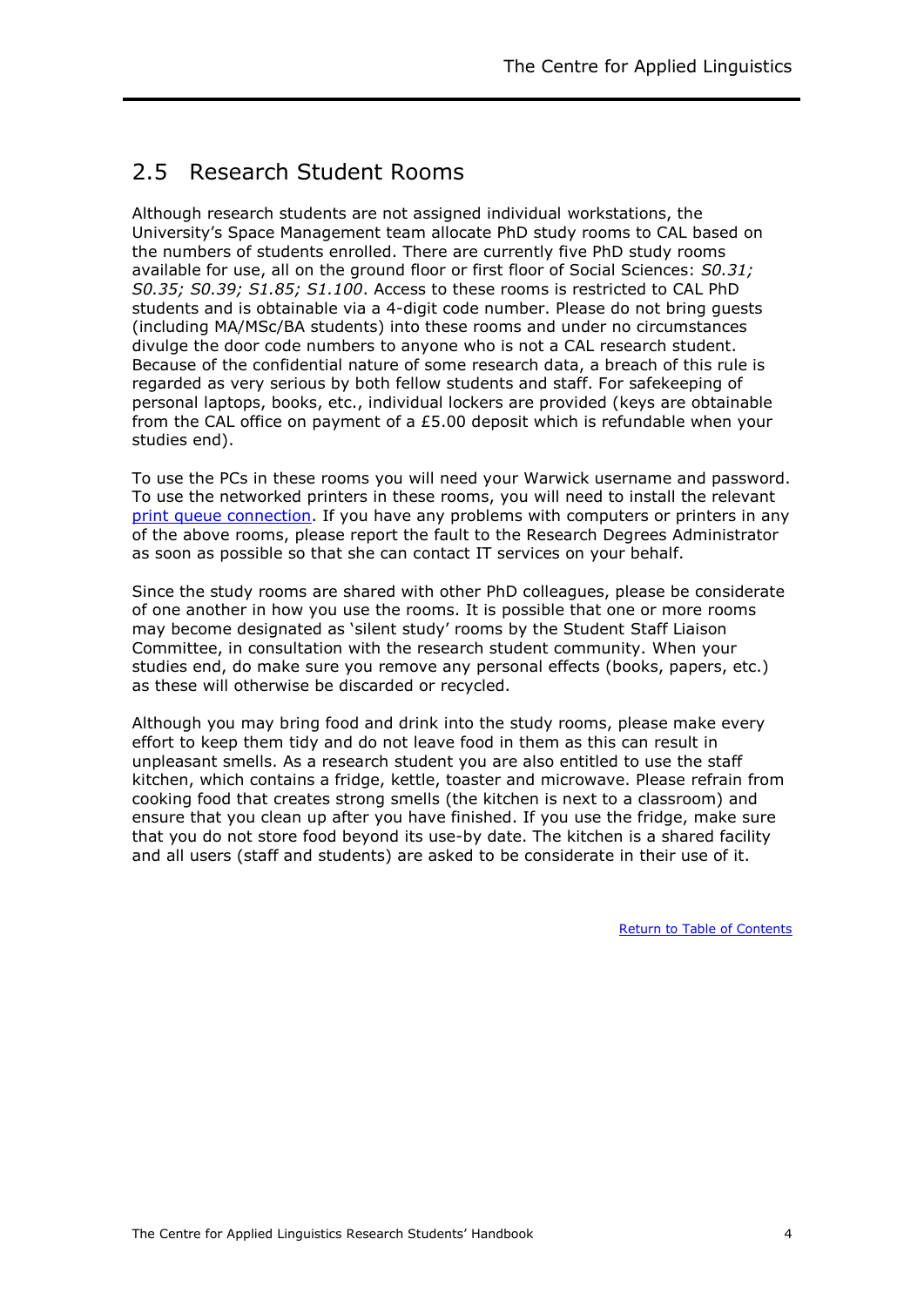## <span id="page-7-0"></span>3 The doctorate experience

Completing doctoral research involves a huge investment of time and effort. For three years it will be your primary focus for the majority of your time and will make demands on you that you could not have anticipated when you applied to join the programme. However, it will also yield rewards of a very special sort that are not to be found in any other form of study. Although you will have your supervisor and fellow students to call on for help and advice, doctoral research is very much an individual enterprise, so you will need to draw heavily on your own resources. For this reason, you need to familiarise yourself with the systems and resources available to you.

All courses begin with advice to read the relevant literature, but in the case of the doctoral student this is not merely helpful, it is essential. You need to know, for example, that there are very specific rules relating to the submission of your thesis and where to find these, and you need to know what programmes (and associated training) are available to you free of charge as a research student. This section will provide you with directions to these key resources.

## <span id="page-7-1"></span>3.1 Getting to know the system

Although you will soon become accustomed to the ways and routines of the Centre, other parts of the University may seem remote, so it's a good idea to get to know your way around the system as soon as possible. For doctoral students, the essential point of contact is the [Graduate School,](http://www2.warwick.ac.uk/services/academicoffice/gsp) details of which are provided in the next section. Have a look at the resources available there and note down anything that you think might be useful to you.

If you try to get to know the system too quickly, you might find that you're suffering from information overload, so take your time over this. Dedicate the first week or so to getting to know your way around, perhaps following the steps below.

Steps in finding your way around the system:

- Check out the [Graduate School](http://www2.warwick.ac.uk/services/academicoffice/gsp) site and download key documents.
- Note any courses, workshops, etc. that you think might be useful to you (check out the [Research Student Skills Programme.](http://www2.warwick.ac.uk/services/scs/pgr/programme/)
- Explore the [PhD blogs,](http://phdlife.warwick.ac.uk/) [PGR Professional Development,](http://www2.warwick.ac.uk/services/academicoffice/gsp/professionaldevelopment/pgrdevelopment/) and [ePortfolio](http://www2.warwick.ac.uk/services/skills/pgr/eportfolio) sites and reflect on how they might be useful to you. Be prepared to discuss these with your supervisor if you think there are aspects you would like to explore.
- Have a look at the [Library](http://www2.warwick.ac.uk/services/library) site in advance of the tour that has been arranged for you as part of your induction. This will help you get the best out of your tour.

We want your stay with us to be a happy one and we want you to feel part of our community as someone who has a unique contribution to make to it. This is why we want to underline here the University's commitment to equality of opportunity, which is summed up in the following policy statement: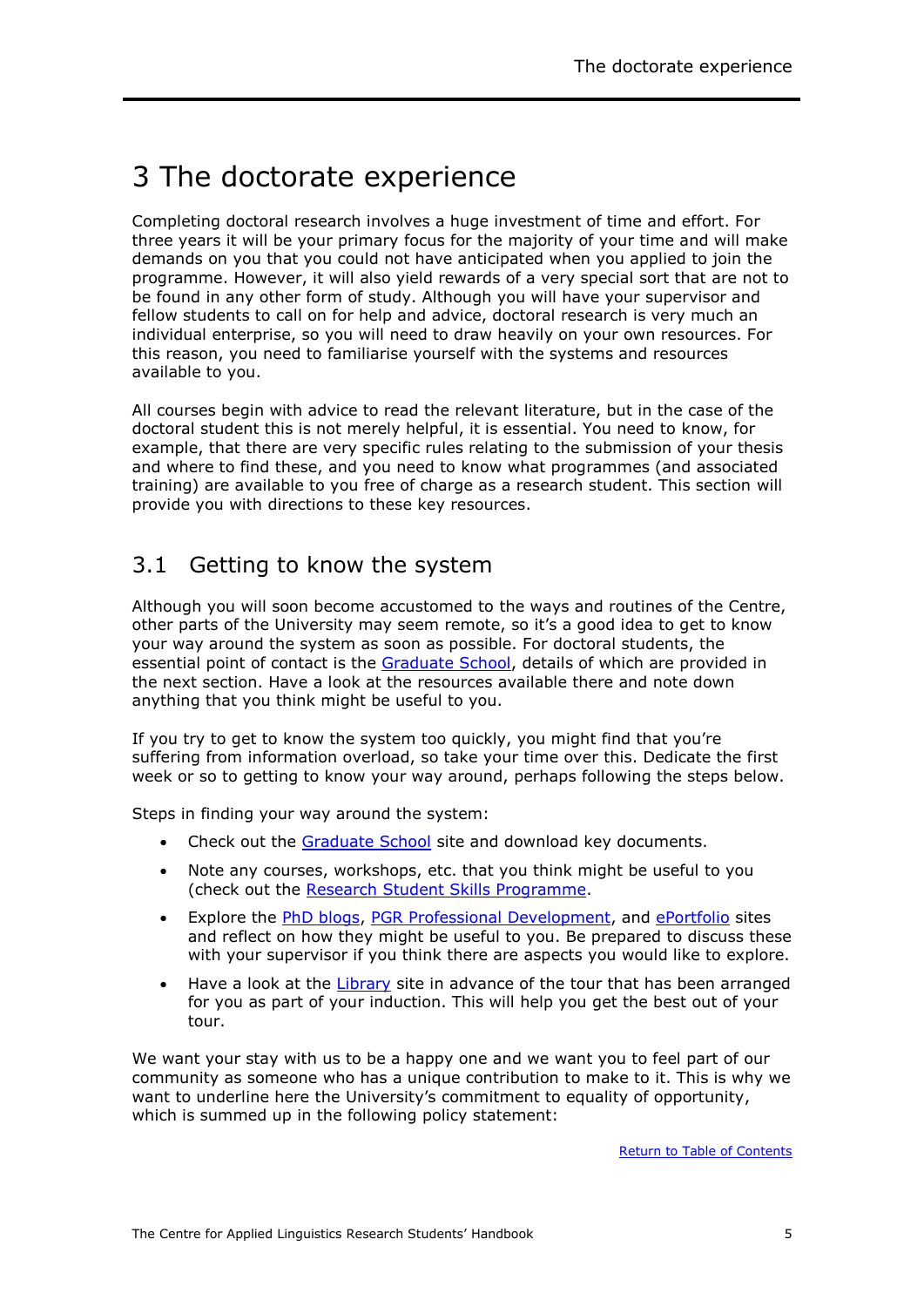The promotion of Equality, Diversity and Inclusion concerns all of us and is the responsibility of all members of our community. It is expected that we will all contribute to ensuring that the University of Warwick continues to be a safe, welcoming and productive environment, where there is equality of opportunity, fostered in an environment of mutual respect and dignity.

The concept of diversity encompasses acceptance and respect. It means understanding that each individual is unique, and recognising our individual differences. We understand that simply having diversity in our work force and student body is not enough; we must create an inclusive environment where all people can contribute and reach their full potential.

Inclusion is engaging the uniqueness and talents, beliefs, backgrounds, capabilities and ways of working of all individuals, joined in a common endeavour, to create a culture of belonging, in which people feel valued and respected.

The University requires all members of its community to recognise their responsibilities under this policy and we in the Centre take it very seriously. If you feel at any time that you have been treated unfairly, you should contact your adviser in the first instance or, where this would be inappropriate, the Director of the Centre. If you would like to know more about this aspect of the University's work, you should go to the [Equal and Diversity](http://www2.warwick.ac.uk/services/equalops/equal_opportunities_statement/) web page.

### <span id="page-8-0"></span>3.2 Graduate School

The [Graduate School](http://www2.warwick.ac.uk/services/academicoffice/gsp) is responsible for all aspects of administration and support for research students, so your stay at Warwick will involve you in a good deal of contact with it, either directly or indirectly. For this reason, it's a very good idea to spend plenty of time exploring the Graduate School website. This section will briefly highlight some aspects of the Graduate School's provision that you might find particularly useful.

One way of getting started and meeting students from other departments is to attend one of the Graduate School's [Postgraduate Lunches](http://www2.warwick.ac.uk/services/academicoffice/gsp/community/pglunches/) or [Café Academique /](http://www2.warwick.ac.uk/services/skills/pgr/opportunities/practice/cafe/) [Café Enterprise](http://www2.warwick.ac.uk/services/skills/pgr/opportunities/practice/cafe/) sessions. You are also encouraged to sign up for some of the Research Student [Skills Programmes,](http://www2.warwick.ac.uk/services/scs/pgr/programme/) which run throughout the year. The sessions offered cover a wide range from topics such as research management and working effectively with your supervisor to communication and research dissemination skills. You should also check out the excellent facilities available in the [Postgraduate Hub.](http://www2.warwick.ac.uk/services/library/pghub/postgraduate_hub/)

In addition to this handbook, it's a good idea to consult the University *Guidelines on the Supervision and Monitoring of Research Degree Students* and the *Guide to Examinations for Higher Degrees by Research*, both of which are downloadable as pdf files from the Graduate School's [Forms, Policies and Procedures Library.](http://www2.warwick.ac.uk/services/academicoffice/gsp/aboutus/formslibrary/) These are hardly bedtime reading, but a quick read through will give you some idea of how the PhD supervision and examination process is seen at Warwick. It may also be useful to read through the [Regulations Governing Research](http://www2.warwick.ac.uk/services/gov/calendar/section2/regulations/reg38pgr/) Degrees, though these are of less practical value than the two guides.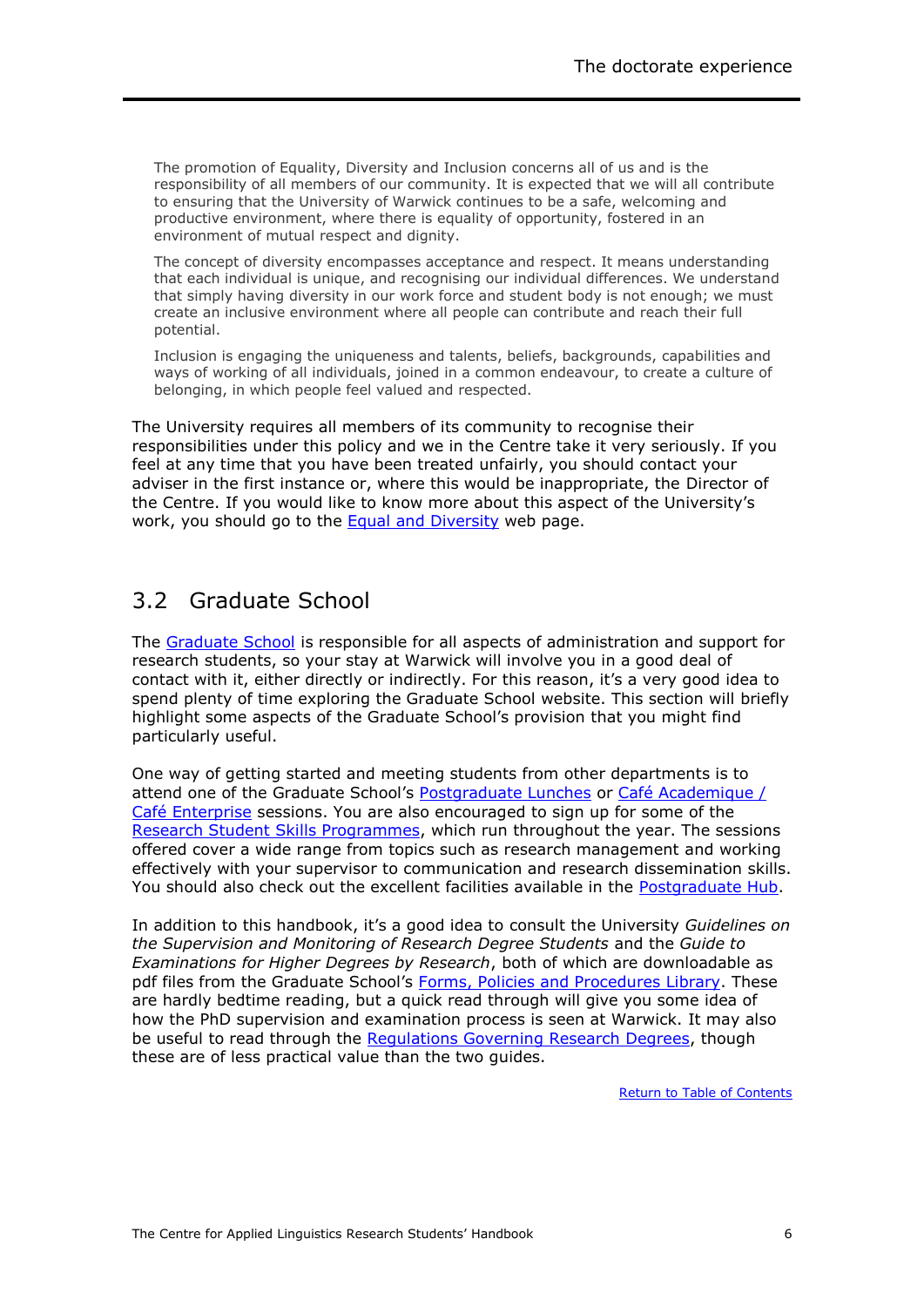## <span id="page-9-0"></span>3.3 Professional development and transferable skills

These days, being a PhD researcher involves a lot more than just doing research and writing up a thesis. In today's competitive world, doctoral researchers are also expected to develop a broad portfolio of skills and experience to enhance their professional and career development. Following the recommendations of RCUK (Research Councils UK), the University expects PhD students to spend at least 5 days per full-time year on professional development activities, of which 2 days can include conference attendance, seminar presentations, etc.

In short, a minimum of 3 other days (or equivalent) per full-time year should be spent on professional skills development, and PhD students are expected to report on their professional development activity as part of the annual review process.

The Graduate School organises [professional development for postgraduate](http://www2.warwick.ac.uk/services/academicoffice/gsp/professionaldevelopment/pgrdevelopment/)  [researchers](http://www2.warwick.ac.uk/services/academicoffice/gsp/professionaldevelopment/pgrdevelopment/) around the following **6 themes**:

- [academic skills;](http://www2.warwick.ac.uk/services/academicoffice/gsp/professionaldevelopment/pgrdevelopment/academicskills/)
- [personal effectiveness;](http://www2.warwick.ac.uk/services/academicoffice/gsp/professionaldevelopment/pgrdevelopment/personaleffectiveness/)
- [research ethics and governance;](http://www2.warwick.ac.uk/services/academicoffice/gsp/professionaldevelopment/pgrdevelopment/researchethics/)
- [developing your academic profile;](http://www2.warwick.ac.uk/services/academicoffice/gsp/professionaldevelopment/pgrdevelopment/developingacademicprofile/)
- impact [and public engagement;](http://www2.warwick.ac.uk/services/academicoffice/gsp/professionaldevelopment/pgrdevelopment/impactandpublicengagement/)
- **•** [career development.](http://www2.warwick.ac.uk/services/academicoffice/gsp/professionaldevelopment/pgrdevelopment/careerdevelopment/)

For each theme, you will find links to various training workshops, courses and resources. While not all of these will be relevant or accessible (e.g. some are for PhD students in particular faculties or disciplines), there is a wide range of options to choose from. The professional development training likely to be most relevant to you is provided by the [Research Student Skills Programme,](http://www2.warwick.ac.uk/services/skills/pgr/programme/) [IT Services,](http://www2.warwick.ac.uk/services/its/servicessupport/training/) [Library,](http://www2.warwick.ac.uk/services/library/students/postgraduates) and [Learning Development Centre.](http://www2.warwick.ac.uk/services/ldc/teaching_learning/pgr)

*Be sure to discuss your training needs and progress regularly with your supervisor so that you can plan and monitor your professional development accordingly.*

As you gradually establish your professional and academic profile, we encourage you to set up an [ePortfolio](http://www2.warwick.ac.uk/services/skills/pgr/eportfolio) so that you can showcase your research and professional activities and skills to the world at large. See [here](http://www2.warwick.ac.uk/study/csde/gsp/eportfolio/directory/pg/live/) for examples of current ePortfolios. Once you have developed an ePortfolio and made it live, it can be hyperlinked to your profile on our CAL [People](http://www2.warwick.ac.uk/fac/soc/al/people/) page.

<span id="page-9-1"></span>*Note also that once you have created your ePortfolio and made it live, you will be entitled to request a set of Warwick business cards from the CAL Research Degrees Administrator.*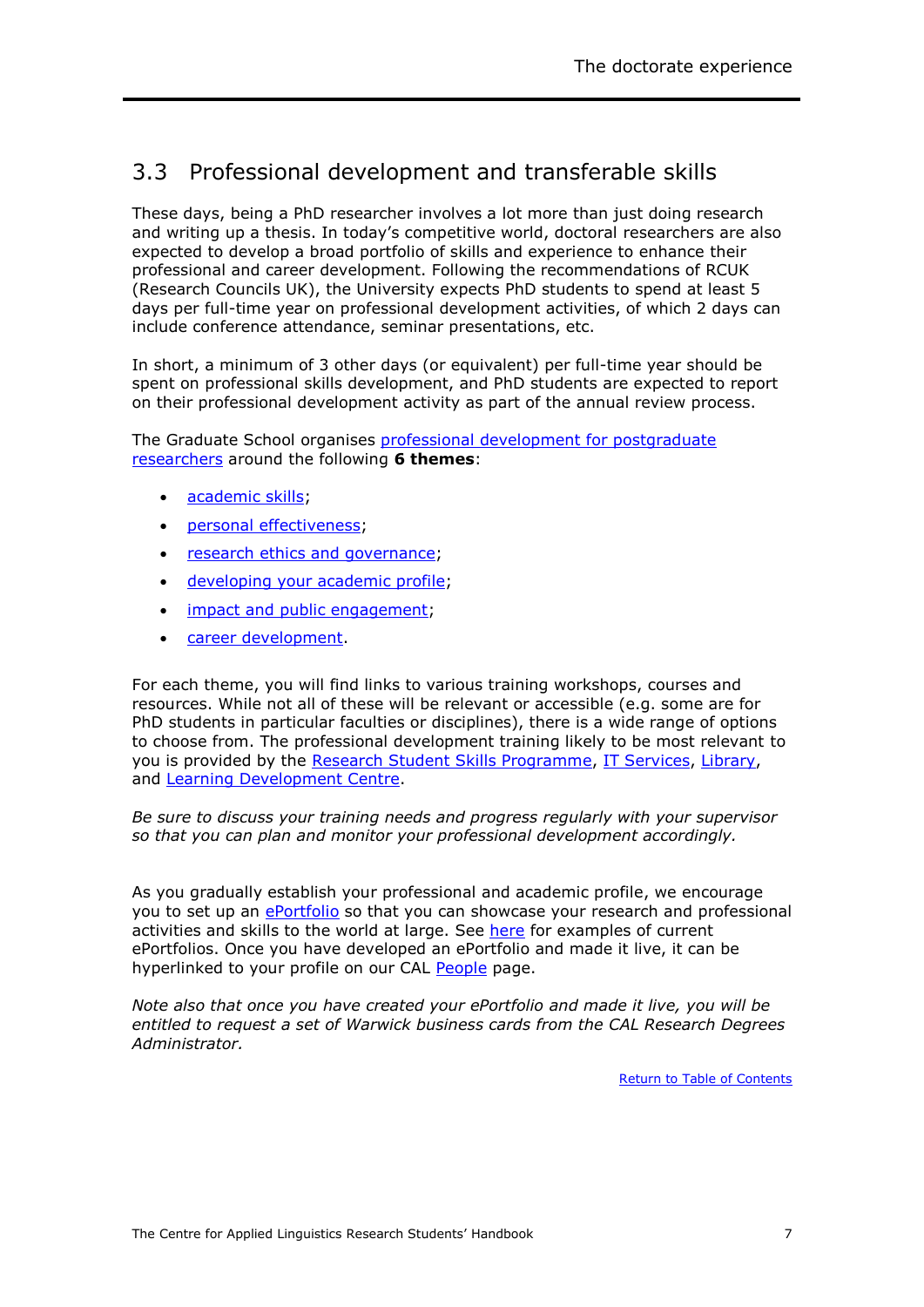## 3.4 Research groups

As you will know from exploring the Centre's webpages, our research is organised in terms of particular areas of interest, each represented by a research group:

- [Language Learning, Teaching and Assessment \(LLTA\);](http://www2.warwick.ac.uk/fac/soc/al/research/groups/llta/)
- **Professional and Academic Discourse (PAD):**
- [Working and Communicating Across Cultures \(WACC\).](http://www2.warwick.ac.uk/fac/soc/al/research/groups/wacc/)

As a research student, you will be attached to one of these groups (possibly even more than one if your research cuts across different areas) and will be invited to attend sessions of the group. These will involve a range of activities including discussions of topical issues, responses to key research or position papers, workshop activities, and attendance at in-house or guest lectures.

Our aim is to involve our PhD students as directly as possible in the research activities and discussions taking place in the Centre so that they feel at the heart of events and developments. Much of this work revolves around the activities of research groups, but we may also organise other events designed to facilitate engagement across research groups and in this case you will be expected to attend as part of the researcher development process. There will also be other activities that may be of interest to you (e.g. visiting speakers give talks to MA/MSc students on aspects of research) and you may wish to take advantage of some of these.

When your research has developed sufficiently, you may be invited to present a report on work-in-progress at a research group meeting in order to benefit from the feedback of fellow students and academic colleagues. We hope you will enjoy this opportunity. It is not unusual to be nervous when making presentations, but an audience of supportive colleagues offers an excellent opportunity for a gentle entry into the public arena and a good way of gaining confidence before presenting a fully-fledged conference paper. If you prepare carefully, take your supervisor's advice and don't try to cover too much ground in the limited time available, you should find the whole process fairly straightforward and very rewarding. The same applies in the case of the paper you will be invited to present at the annual Research Students' Conference described in Section 3.9 below.

In addition, there are opportunities to share and present research in a University-wide postgraduate forum, through the [Café Academique / Café Enterprise](http://www2.warwick.ac.uk/services/skills/pgr/opportunities/practice/cafe/) events organised centrally for PhD students. These interdisciplinary gatherings also provide an excellent basis for academic and professional networking.

## <span id="page-10-0"></span>3.5 Using the university library

One of the most important jobs you face in your first couple of months of work is getting to grips with using the university library. The mark of an efficient research student is how well they can use library resources, which include not only books but also academic journals, abstracting journals, catalogues, and computer indexes.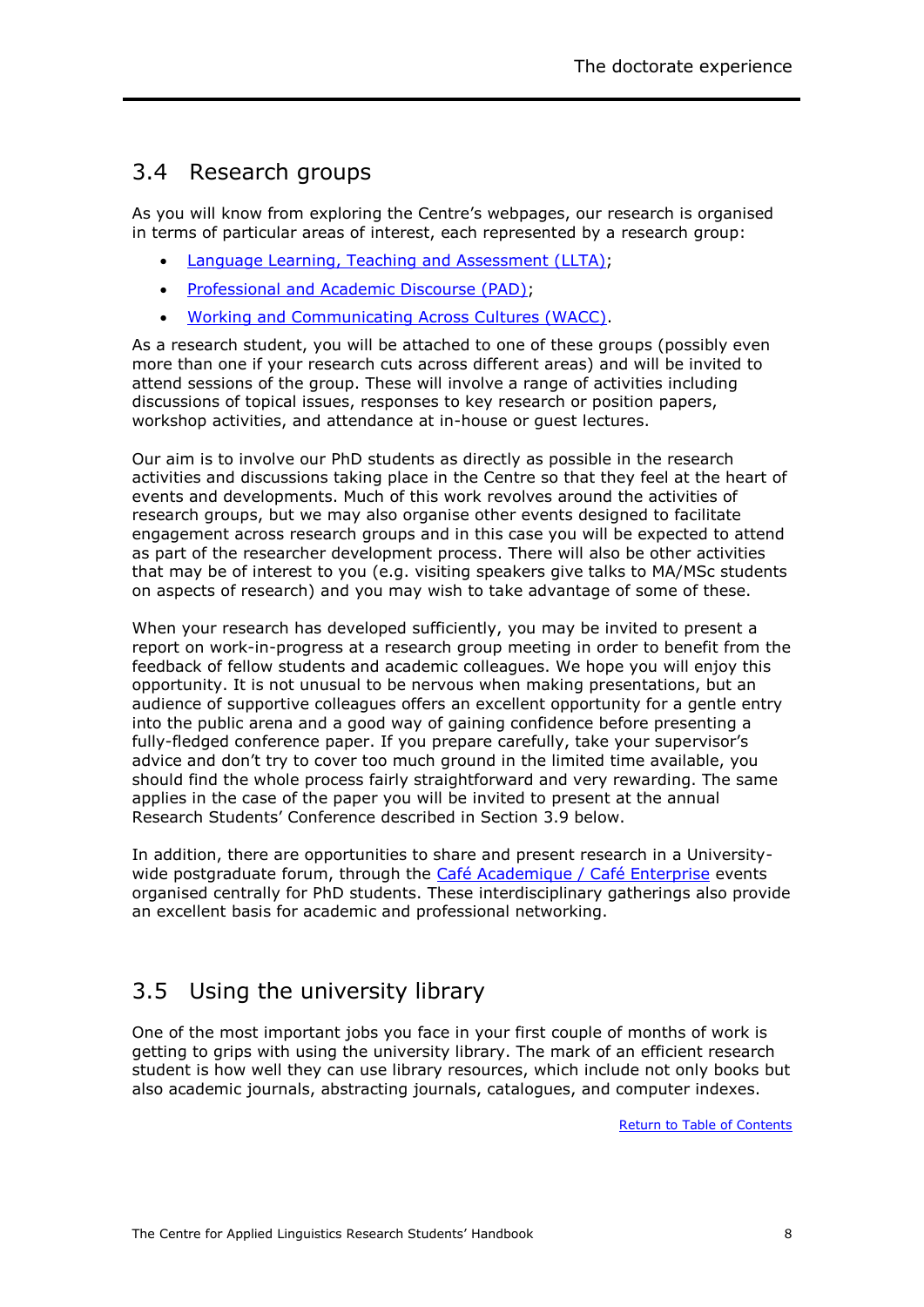In order to use the library, you will need your university card. Full-time students are normally issued with cards at registration, so you will be able to use the library from this point on. If you have any problems obtaining your university card, you will need to ask at the Graduate School Office in Senate House. The Centre does not issue these cards and will not be able to provide you with one.

We organise a library visit for PhD students at the beginning of the autumn term and this will enable you to get to know what facilities and resources are available to you. However, it's well worth exploring the library's facilities for yourself via the [Library](http://www2.warwick.ac.uk/services/library) website, where you will find links to essential information, resources and help for researchers.

The Library includes a large dedicated area for PhD researchers providing study space and a forum for interdisciplinary collaboration. This is the [Wolfson Research](http://www2.warwick.ac.uk/services/library/using/libspaces/research-exchange/)  [Exchange,](http://www2.warwick.ac.uk/services/library/using/libspaces/research-exchange/) located on Floor 3 of the library extension.

Another facility you may find convenient is the [Learning Grid,](http://www2.warwick.ac.uk/services/library/using/libspaces/learning_grid/) which is a flexible, innovative and integrated learning environment open 24 hours a day, every day of the year except for Christmas day. It can be used by individuals or groups and offers a range of multimedia resources including video editing, wireless networking, cleverboards, networked PCs, video players, plasma screens and presentation rooms. There is also a Learning Grid in the [Rootes Building](http://www2.warwick.ac.uk/services/library/using/libspaces/grid_rootes/) and a Learning Grid located in [Leamington](http://www2.warwick.ac.uk/services/library/using/libspaces/grid_leamington/) Town Hall, though the hours of opening are more restricted.

At some point in your studies you may wish to consult one of the Warwick doctoral theses available at the [Modern Records Centre,](http://www2.warwick.ac.uk/services/library/mrc) though all digitised PhD theses are now accessible [electronically.](https://www2.warwick.ac.uk/services/library/mrc/holdings/theses/)

Please note that strict copyright laws govern what can be photocopied and that it is your responsibility to ensure that your copying conforms to these. The general rule is that you can make one copy, for personal study use, of a journal article or of no more than 5% (or one chapter) of a book. However, special conditions sometimes apply. All library photocopiers have a copy of the relevant regulations.

### <span id="page-11-0"></span>3.6 Using other libraries and collections

Details of other libraries you may use are available via the Library website, but it is worth noting that Aston University and the University of Birmingham libraries are both within easy reach. Aston's library is much smaller than that of Warwick, though it does include some linguistics books and journals that are not available at Warwick; Birmingham has an excellent collection of linguistics books and journals and a separate Education Library.

The Learning Resources Centre can be found in room A1.06 on the first floor of the Social Sciences Building. In it you'll find a collection of ELT course materials, books and audio-visual resources as well as archive and country-specific collections of materials and documentation relevant to the teaching of English. The material here is the sort that you will not usually find in the Main Library, so it's worth paying a visit to get a sense of what's on the shelves.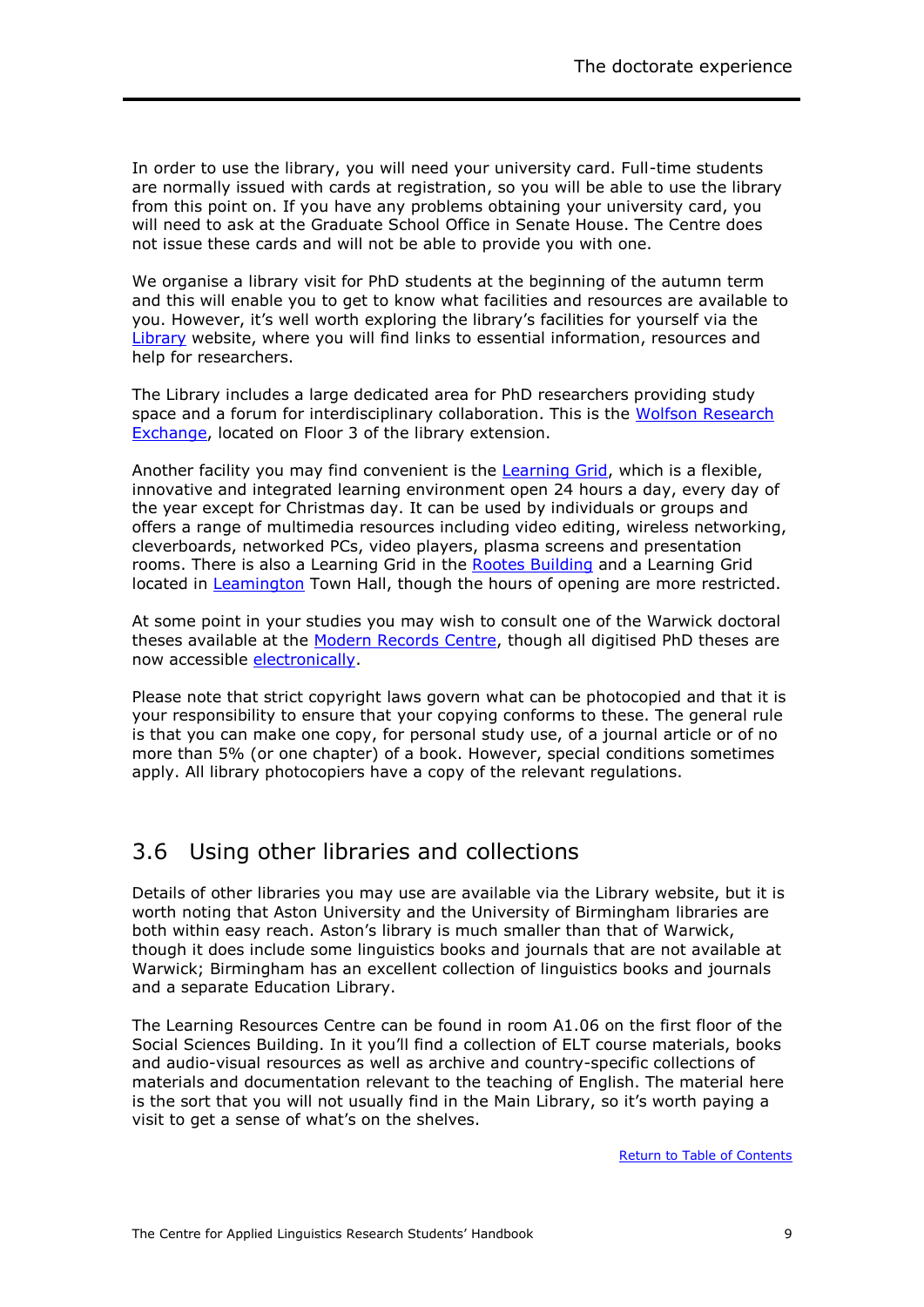## <span id="page-12-0"></span>3.7 Other resources and support

Being a research student is quite different from being a student on a taught course. Most people find that some kind of psychological adjustment is necessary to a situation in which for a lot of the time you are working on your own. As well as having to plan and organise your studies, you will have to make your own decisions about how to spend your time. This is why we provide you with opportunities to join together with staff and other students in tutorials, seminars and social events, though inevitably such occasions will take up only a relatively small part of your time. This life can be lonely and unhealthy, especially if you don't get enough exercise and outdoor activity. The University provides ample opportunity for people to engage in a wide range of sports and activities (social, physical and intellectual), and successful students usually manage to maintain a good balance between study, sport and other activities, and social life.

Although it is not possible to list all the resources and support available to you, the information listed here may help you identify useful resources. Of course, the best advice usually comes from those who have gone through the process of settling in and dealing with day-to-day problems and opportunities, so your most valuable resources are fellow students in the second or third year of their doctoral studies.

#### **Accommodation**

If you have problems with your accommodation (e.g. with noise) and are staying in one of the university residences, you should raise these in the first instance with the residential staff. If this does not resolve the problem, you can consult the Head [of Student Support](http://www2.warwick.ac.uk/services/student-support-services/student-support/) and Student Support team, who can help with accommodation problems and give advice on personal, financial or family problems. Practical issues can be addressed to the University's [Accommodation Office.](http://www2.warwick.ac.uk/services/accommodation)

#### **IT support and training**

The [IT Services](http://www2.warwick.ac.uk/services/its/) webpage is an invaluable site for all aspects of IT. It includes a link to updates on what's happening on the IT front in the university, and covers a range of issues from buying computers to email, passwords and using webauthoring programmes. It also offers various ways of contacting IT services. A particularly valuable link from the main page is to the  $IT$  Training pages, where you'll find courses on all aspects of your IT work and for all levels of expertise.

#### **Learned associations**

You may be interested in joining one or more of the learned associations in our field. This will give you the opportunity to meet more people who are interested in your area of research and allow you to subscribe to an e-mail list where you can read and participate in discussions on current topics of interest.

#### **Medical matters**

All students should be registered with a doctor who has a surgery near their residence. There is a health clinic on campus and students who live on campus can register with a doctor at the *University Health Centre*. You are also advised to register with a dentist, as it can sometimes be difficult to find one at short notice in an emergency. The Student Union **Advice Centre** provides useful information on various health matters including how to register with a doctor or a dentist.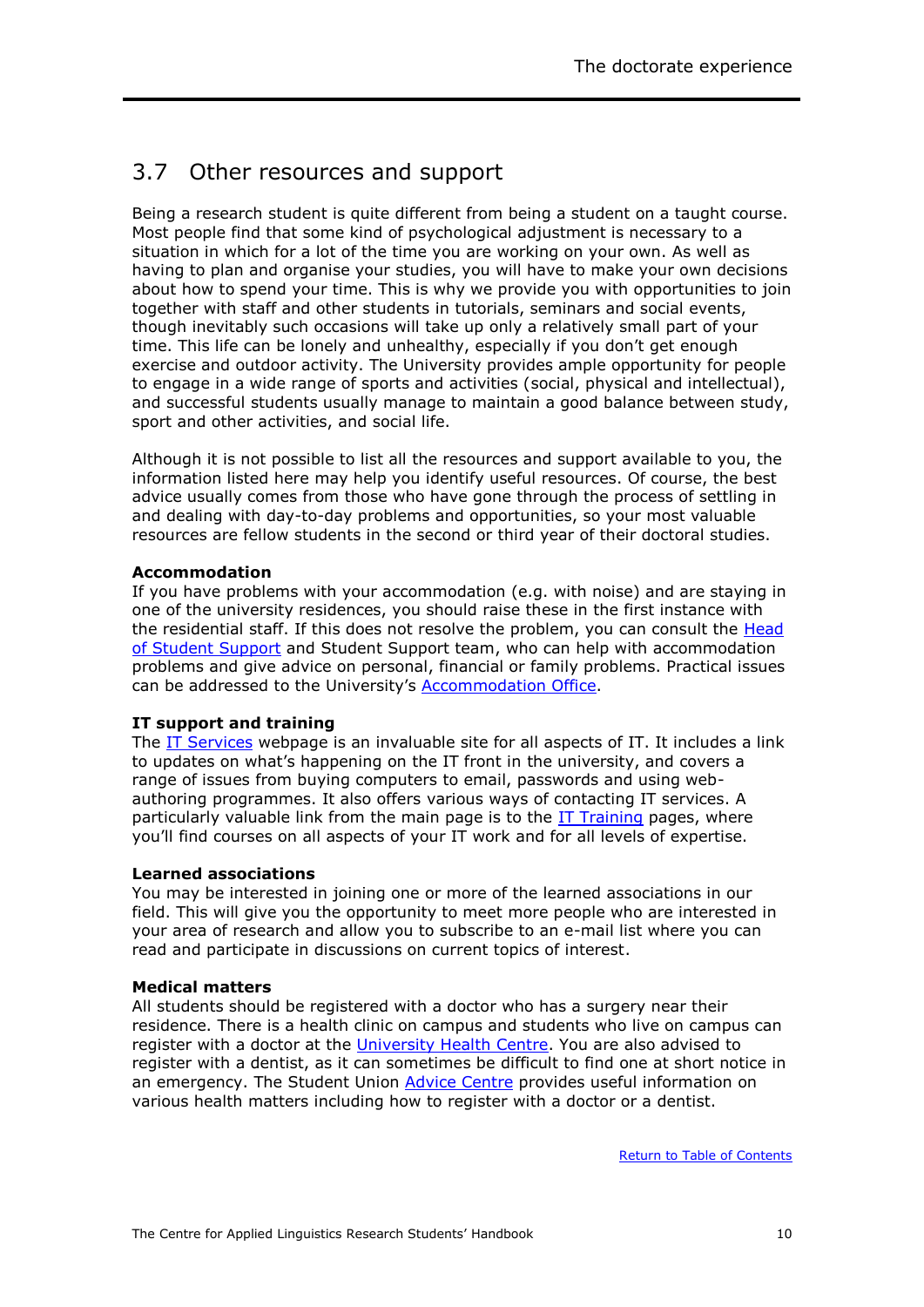#### **Printer credits (for printing and photocopying)**

All our research students are entitled to £30 of printer credits (enough to print/copy 600 A4 pages) per year during the fee-paying period of their registration. Although we encourage students to keep to this limit, we will consider requests for additional credits in a particular year on the firm understanding that the total of £90 over three years will not be exceeded.

#### **Sports and other activities**

Here are a few useful pages to help you find out what is available:

- For sports, check out the [Sport at Warwick](http://www2.warwick.ac.uk/services/sport) webpage or the Students' Union [Sports](http://www.warwicksu.com/sports/) page.
- Find out about other activities and societies via the [Students' Union](http://www.warwicksu.com/) website.
- If you're interested in music, the [Music Centre](http://www2.warwick.ac.uk/services/musiccentre/) pages are very helpful.

#### **Working part-time**

We recognise that students may need to supplement their income through parttime work, and of course such work experience may also contribute to enhancing professional and transferable skills. Approximately 50% of Warwick students are involved in paid employment. Managing paid work while studying full-time can be difficult, and it is important to remember that the Graduate School expects full-time PhD students to spend around 1800 hours per year on their research (i.e. around 40 hours per week, allowing for periods of vacation). For international students on Tier 4 visas, it's important to remember that part-time work *must not exceed 20 hours per week* (for further information, see the [Immigration Service](http://www2.warwick.ac.uk/study/international/immigration/tier4/working/) advice).

There are various part-time job opportunities for students on campus (e.g. in shops, bars, restaurants, the Arts Centre, library, clerical work). Such opportunities are available through *Unitemps*, the online recruitment agency for temporary staff established by the University of Warwick.

*Note that to undertake work in our Centre (e.g. supporting Open Days, translation work, research assistant work), you will need to [register with Unitemps](https://www.unitemps.com/Register/Candidate) in order to be considered, as all payment is processed through Unitemps. Even if you don't yet know whether you will be applying for such work, it's a good idea to register.*

#### **People who can help**

Your closest relationship during your studies will be with your supervisor, who will be able to give you general advice and answer questions relating to your own academic work. If you wish to raise a personal matter and would prefer not to direct this to your supervisor, you can contact your adviser. Serious academic issues can be referred to the [Dean of Students](http://www2.warwick.ac.uk/services/tutors/)*.* These would include appeals against academic decisions, difficulties in your relationship with your supervisor or adviser, or problems relating to the termination of your registration.

Advice on a range of issues including accommodation, health and finances can be obtained from the [Students' Union Advic](http://www.warwicksu.com/advice)e Centre. If you have more serious personal problems, you may need to contact the [Counselling Service,](http://www2.warwick.ac.uk/services/tutors/counselling/) which offers face-to-face, email and group counselling, workshops and self-help resources.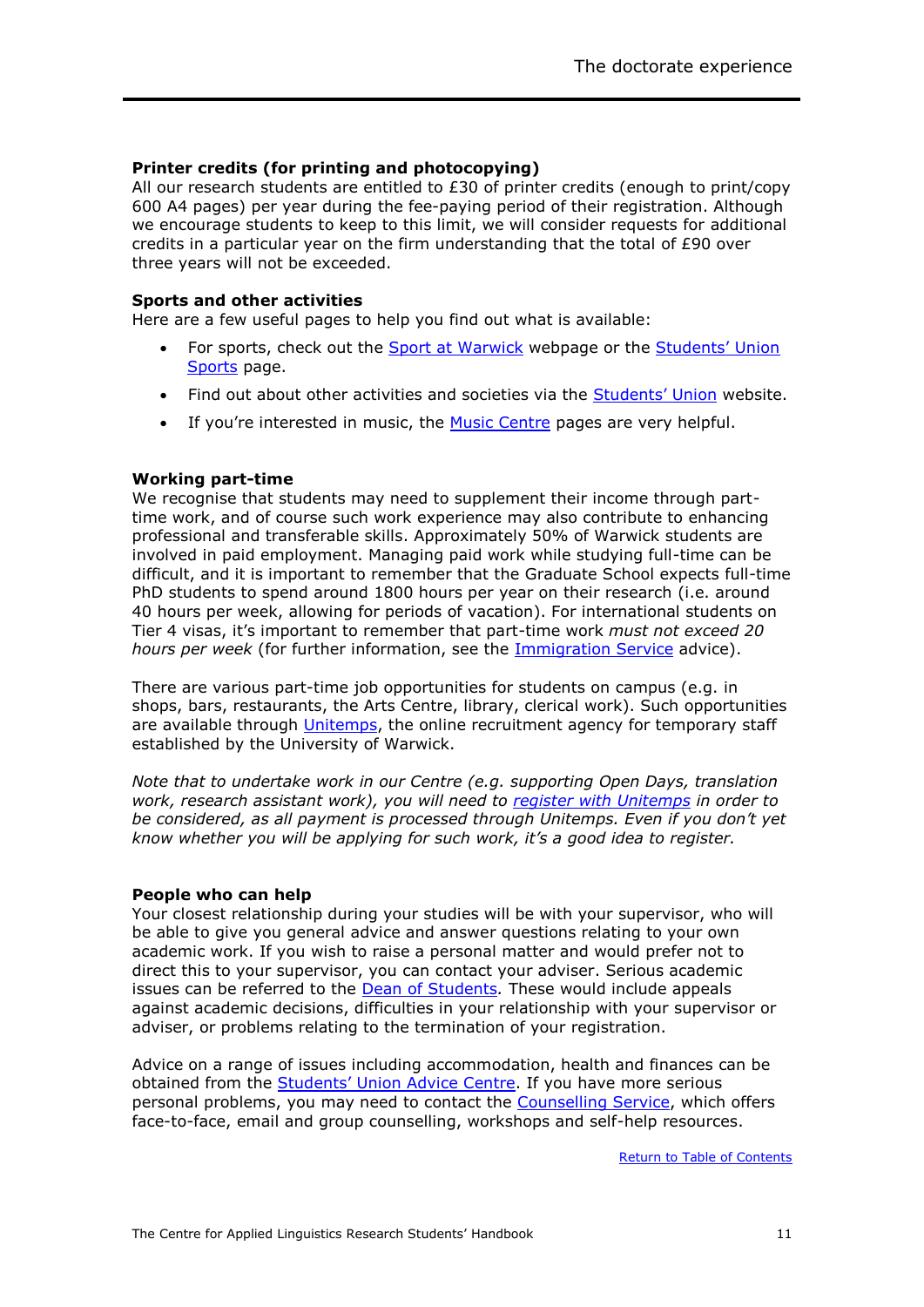## <span id="page-14-0"></span>3.8 Student Staff Liaison Committee

A good way of getting involved in decisions affecting your life at Warwick is to join the Centre's [Student Staff Liaison Committee](https://www.warwicksu.com/sslc/24034/) (SSLC) for research students. The SSLC comprises representatives from each year of our PhD programme, with a student Chair and Secretary, together with staff representatives. The SSLC committee meets regularly during term time to discuss matters relating to general provision for PhD students (within the Centre and the University) and respond to concerns raised by staff or students. In the past it has been very effective in pressing for more study space and more funding to attend conferences, and in mediating discussions about Year 1 panel processes and PhD course degree titles.

The SSLC is a student-led committee, organised by the Students' Union, and you will find detailed information about the SSLC system [here.](https://www.warwicksu.com/sslc/whatis/)

## <span id="page-14-1"></span>3.9 Conference attendance and funding

You can expect to take part in the annual Warwick [International Postgraduate](http://www2.warwick.ac.uk/fac/soc/al/research/conferences/wpgcal2016)  Conference [in Applied Linguistics,](http://www2.warwick.ac.uk/fac/soc/al/research/conferences/wpgcal2016) organised by research students themselves, where our students, visiting speakers and postgraduate students from other institutions present papers based on their work.

You are also encouraged to attend conferences held by learned associations and professional groups, particularly when they are on themes related to your work. As part of its commitment to the development of a research culture, the Centre offers funding towards conference fees and expenses to research students who are presenting papers on the subject of their research. In your first year, the Centre will fund conference attendance (with or without giving a paper) provided that this is relevant to your research. After this, in order to be considered for funding, you will need to have had a paper accepted for presentation for a conference. The level of funding is designed to reflect the development of your research project and the evaluation stages that reflect this.

As a result, the amount of funding available increases each year (but note that you cannot 'hold over' money from one year to the next, except in Years 3 to 4):

Year 1 £150 Year 2 £250 Year 3 £500 (this amount can be spread across Years 3 and 4)

There is no automatic right to funding and each case is assessed on its merits, but if your proposal has been accepted for a conference, you are encouraged to apply for funding by completing a Conference Funding Form (downloadable from the [CAL](http://www2.warwick.ac.uk/fac/soc/al/intranet/research/current_students/)  [Student Hub](http://www2.warwick.ac.uk/fac/soc/al/intranet/research/current_students/) for PhD students). All applications must be made well in advance of your attendance at the conference so that approval is confirmed before you leave.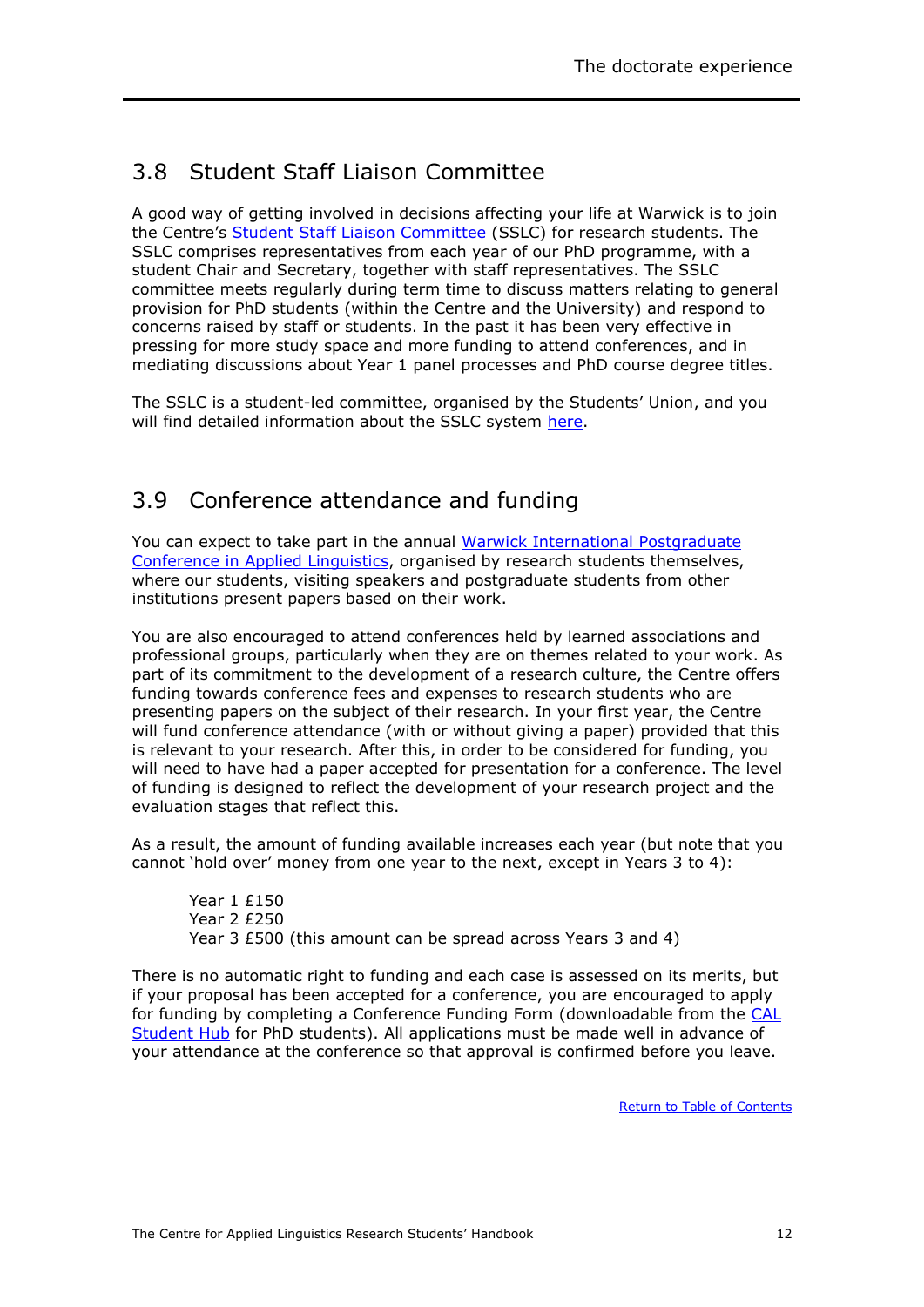There may be other sources of funding for different conferences and you should explore the relevant conference websites for details. For example, [BAAL](http://www.baal.org.uk/) (British Association for Applied Linguistics) provides a number of competitive scholarships for postgraduate students who are giving a paper at its annual conference.

In addition to the annual conference funding allowance, PhD students have access to a **competitive scheme** to fund **research or professional development activity** (such as attending a training workshop outside Warwick, or a professional networking event). Students considering an application to this competitive funding scheme should discuss their plans with their supervisors to seek their advice and support. This competitive scheme was set up in 2015–16, following a suggestion from and consultation with the SSLC.

There are four applications point in the year for the competitive funding scheme, with a maximum of £200 per application. Further information and the application form can be downloaded from the [CAL Student Hub.](http://www2.warwick.ac.uk/fac/soc/al/intranet/research/current_students/)

#### <span id="page-15-0"></span>3.10 Overseas Travel

If you are attending a conference overseas, the University will provide you with **insurance cover** (please note that this does not apply to UK travel). Further details are available on the University's [Travel Insurance](http://www2.warwick.ac.uk/services/finance/insurance/keypolicies/traveloverseas/) page, from where you can download the **Travel Pack and Card** (which you should take with you when you travel), as well as the necessary claim forms (should you need to submit a claim).

In relation to travel, if you are planning to travel outside the UK while registered on our **full-time** MPhil/PhD programme (e.g. for holiday, conference, research fieldwork or job interview purposes), we ask that you complete an **Overseas Travel Form** (downloadable from the **CAL Student Hub)** and submit it to the Research Degrees Administrator before you leave. Please understand that the Overseas Travel Form is not a request for permission to travel but simply a means for us to ensure that we have the necessary information and contact details should anything happen to you during an overseas trip or should we need to get in touch with you in an emergency. The form will need to be signed too by your supervisor as it is important for them to be informed. The Overseas Travel Form applies to all full-time students during vacations as well as term-time.

In addition, for **international students on Tier 4 visas** who are travelling outside the UK for **more than three months**, we are required to notify Student Records, who will inform UK Visas and Immigration (UKVI) that there has been 'a change of study location'. This will not affect your student and visa status. **However, it is essential that you notify the CAL office after you have returned to the UK so that your record with the UKVI can be amended.** Otherwise, you will continue to be registered under 'change of study location' and may run into problems later with your student and visa status.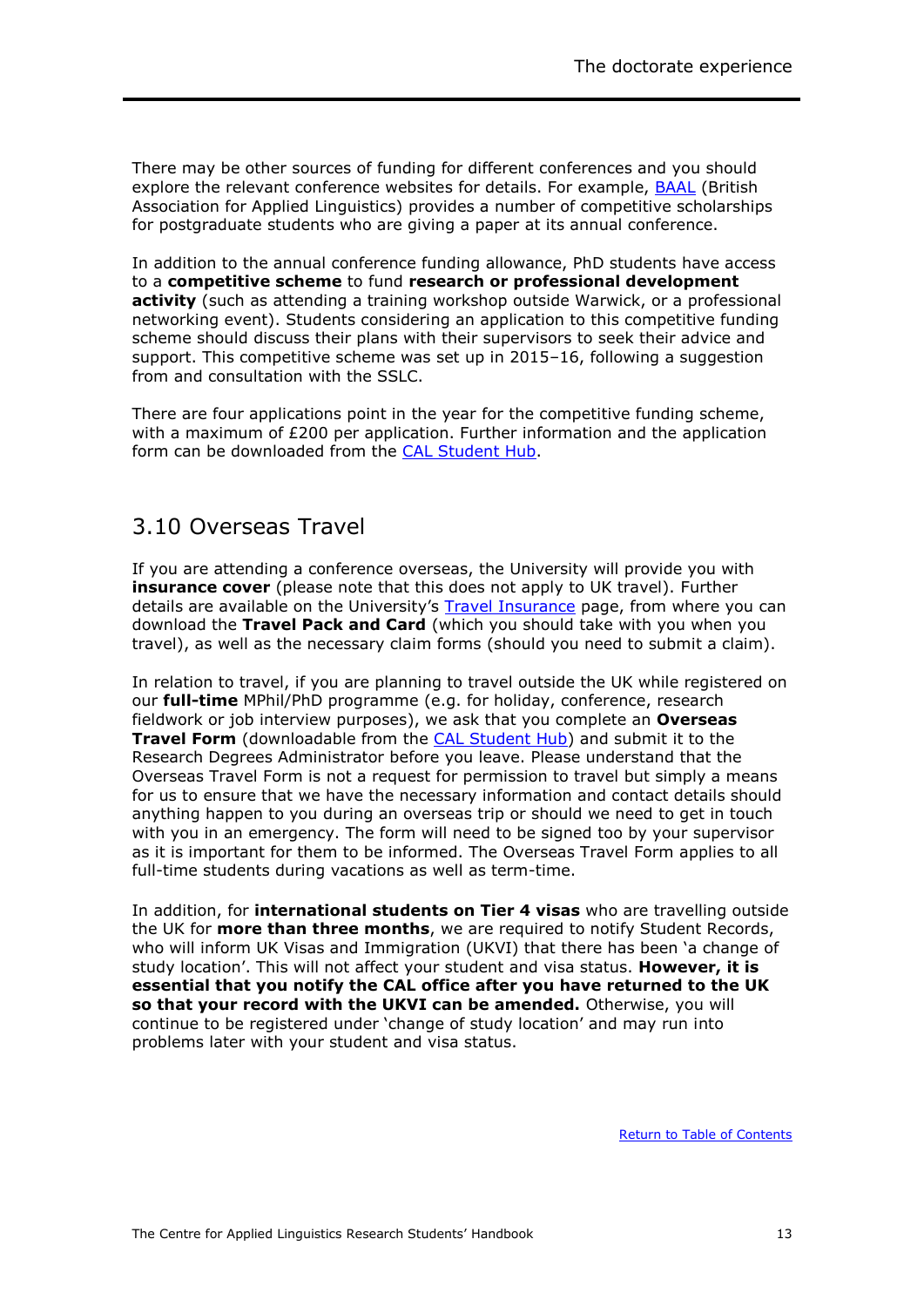## <span id="page-16-0"></span>4 The supervision process

The relationship between you and your supervisor(s) will necessarily be a very close one, developing over three to four years (or five to seven years in the case of parttime students). It will have a significant impact on your work so it's very important to understand how to get the best out of it.

This section is designed to introduce you to the supervision process and to explain to you some of the assumptions and arrangements relating to it. However, it's very important to understand that there is no one way of being a good supervisor, or indeed a good student: all supervisors have their own style and their own way of doing things, so what you will read in this section is meant as a guide rather than as a rigid set of rules. Of course, if your supervisor adopts an approach very different from the one you were expecting and you are concerned about this, you should certainly raise this issue with them in order to discuss your concerns and work towards a shared understanding and commitment.

### <span id="page-16-1"></span>4.1 Your supervisor

Your supervisor will have seen your application for a place on the programme, including your proposal, and may even have discussed the latter with you. The process of assigning supervisors is treated very seriously in the Centre and you can be confident that the person with whom you are working has a genuine interest in the area of your research.

Technically, you will have two supervisors, a main supervisor and a second supervisor. However, this arrangement does not reflect the nature of the supervisory relationship, since your meetings and exchanges will be with your main supervisor, but rather the importance of ensuring continuity of supervision. Because you have been assigned a second supervisor, you can be confident that if your first supervisor leaves the university or is absent for any length of time (e.g. because of study leave or illness) there will be someone who is following the progress of your research and able to provide continuity of support.

The following summary is designed to help you understand how the responsibilities of your two supervisors are divided, though it is designed only as a guide. In some cases the two supervisors share a more equal role, or occasionally the main and second supervisors may swap roles in response to your evolving needs.

Main Supervisor

- Supervises the student in accordance with the University rules and guidance.
- Arranges for regular supervision tutorials and ensures that a report on each meeting is filed and retained, and also copied to the second supervisor.
- Helps the student to prepare for the upgrade panel and annual review panels, and to respond to any issues arising from these panels.
- Makes arrangements for the appointment of an external examiner.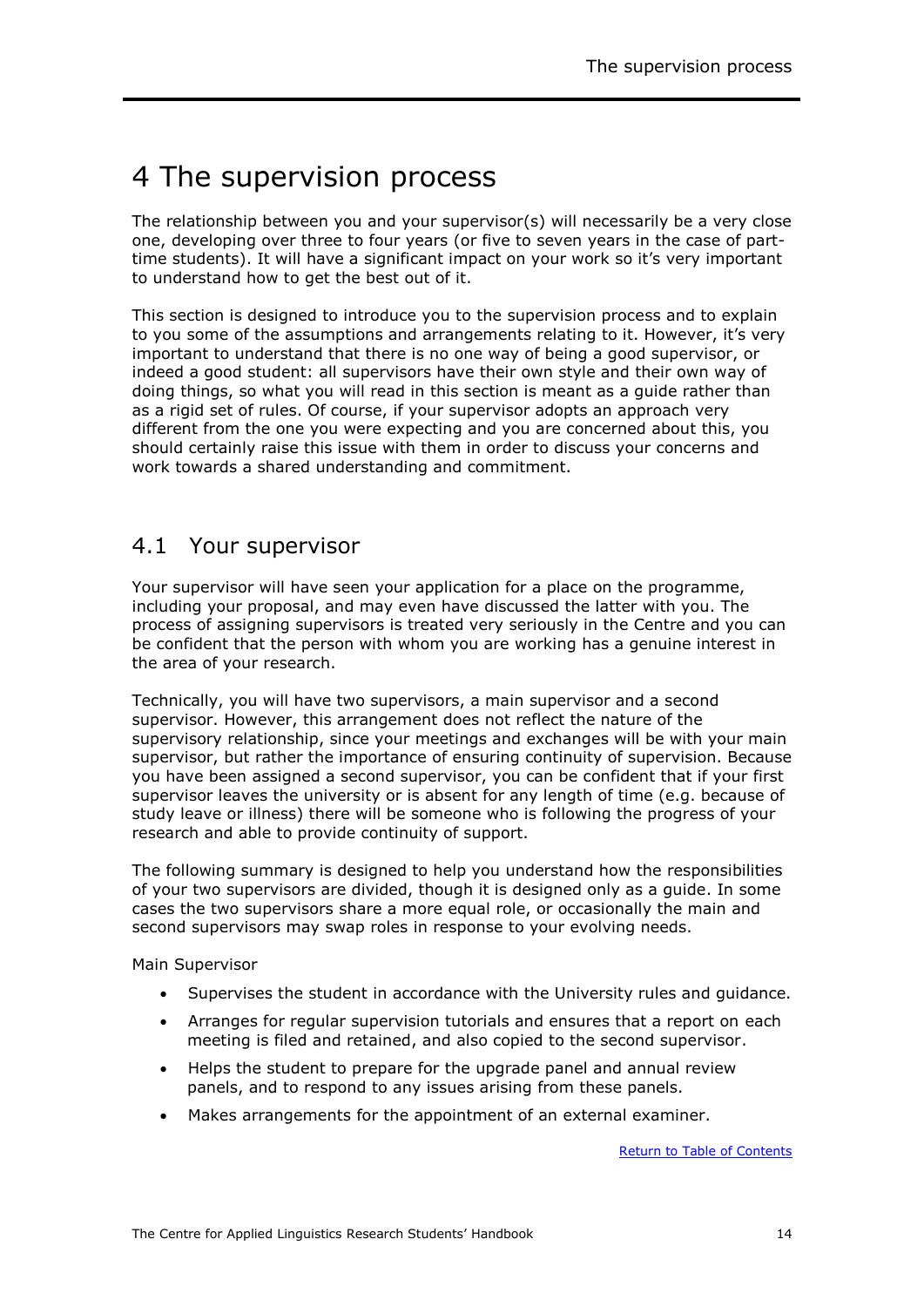Second Supervisor

- Receives copies of supervision tutorial reports.
- Reads the report submitted by the student for the Upgrade panel and where appropriate provides feedback on this, but does not sit on the panel itself.
- May be involved in supervision tutorials if specific expertise is needed.
- Reads a copy of the final draft of the thesis (or selected chapters from the thesis where appropriate) and provides feedback on this.
- Covers for the main supervisor when the latter is on study leave or absent for a significant period of time.

One of the biggest adjustments that research students have to make involves the shift of responsibility in terms of the work they are expected to do. For this reason, it is important to appreciate from the start of your studies the nature of the thesis you will eventually produce. This is summed up in the following statement:

> A thesis is an individual and original piece of work for which you are entirely responsible.

Your supervisor will be there to advise, guide and support you, helping you to work to the best of your ability. However, it is not the supervisor's job to police your work or take responsibility for your thesis. Of course, supervisors know what is expected in a good thesis and will advise you accordingly, monitoring your progress towards this goal and alerting you if they think you are moving forward too slowly (or too quickly). They will also provide advice and feedback on your writing, but you alone have the final responsibility for completing your work and for its quality.

Your supervisor will not be one of your examiners. When your thesis is completed, your work and your knowledge of the subject will be examined by two independent examiners, one from Warwick and the other from a different university.

We hope that you will establish a good working relationship with your supervisor. At times, however, there may be strains on this. For example, you might be under pressure and may feel uncomfortable if your supervisor is trying to push you to do even more work. At other times, you may feel ready to go ahead with a section of your research and your supervisor may suggest that you hold back and do more reading. At such times, it is a good idea to discuss things and find out the reasons for these differences. In the end, the decision will be yours and your supervisor will respect this, but it is worth remembering that your supervisor will have lots of experience of the research process and will have your best interests in mind.

*Note that the Director of Graduate Studies is always available to talk confidentially with you about any concerns you may have about your progress or the supervision process, and will invite you to do so particularly during the first year.*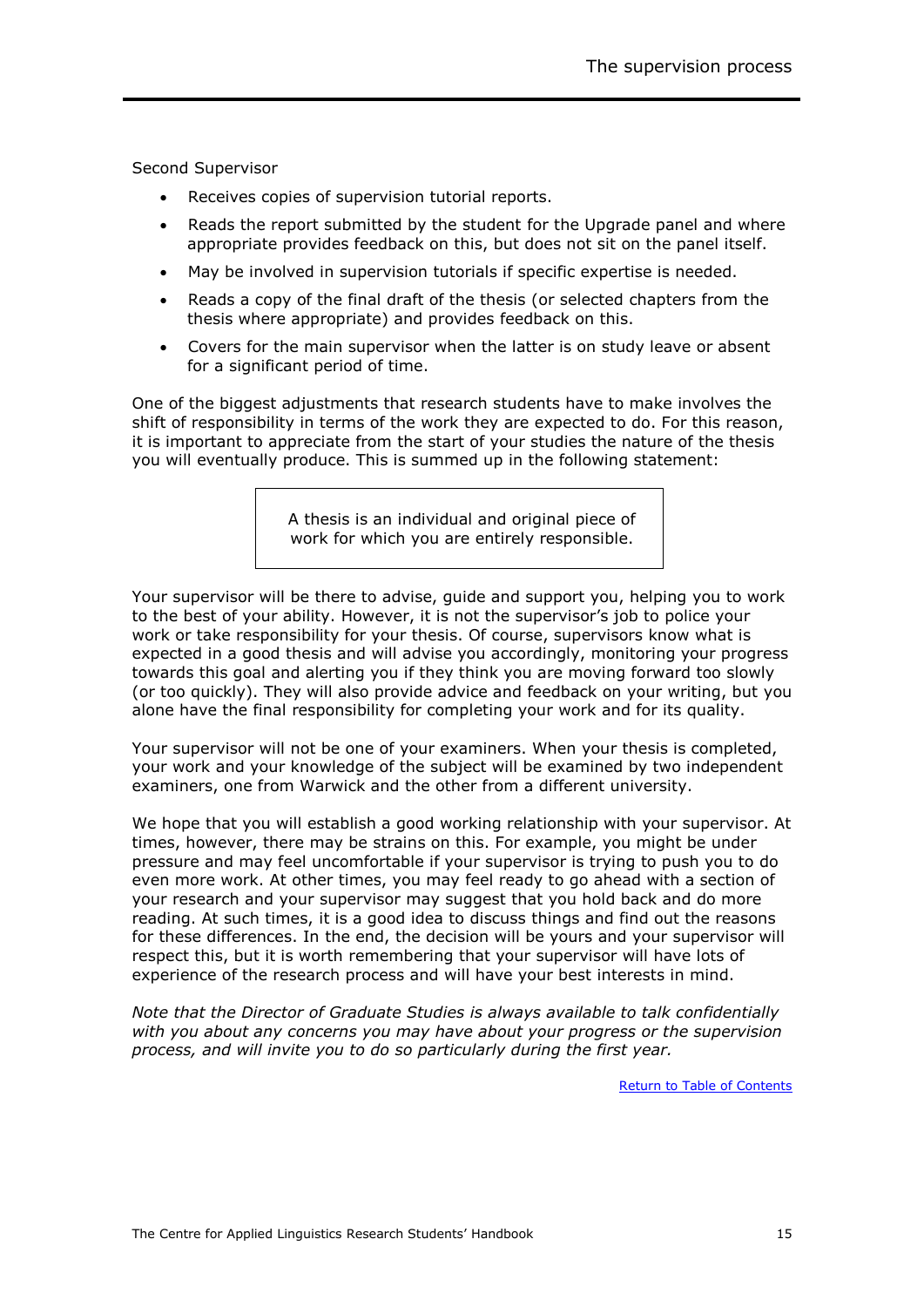Most students find that they get on well with their supervisor, even when the going gets rough, and supervisors do their best to accommodate students' needs. Please remember, though, that academic staff are very busy and have to lecture, mark, complete sometimes complex and time-consuming administrative tasks, and do their own research, in addition to supervising your work. Please try to respect arrangements for meetings, submission of work, etc., and please try not to drop in on your supervisor on a casual basis. And if you know that you will be away or unavailable for a week or more, make sure that you let your supervisor and the Research Degrees Administrator know.

Although it is technically possible to change supervisors, this is very rare indeed and allowed only in exceptional circumstance. For details of the procedures which are followed in such cases, see Section 10: 'Some Important Questions'.

### <span id="page-18-0"></span>4.2 Your responsibilities as a research student

A full list of your responsibilities as described by the University is provided in the Graduate School's [Guidelines on the Supervision and Monitoring of Research](http://www2.warwick.ac.uk/services/academicoffice/gsp/formslibrary/guidelines_on_supervision_and_monitoring_-_updated_july_2016.pdf)  [Degree Students.](http://www2.warwick.ac.uk/services/academicoffice/gsp/formslibrary/guidelines_on_supervision_and_monitoring_-_updated_july_2016.pdf) The much briefer description below summarises what we take to be particularly important. Obviously, circumstances vary, so at different points in the research process some of these will be more salient than others, but taken together they should give you a sense of the sorts of things that will be expected of you by your supervisor.

Your supervisors will expect you to

- reach an agreement about the time and number of tutorials and attend regularly at the appointed time;
- work consistently, steadily and independently;
- submit written work at the appointed time;
- take note of the guidance and feedback on your work and recognise that your supervisor's role is to offer advice on the academic content, structure and presentation of your work but that it does not extend to providing detailed corrections of your written English;
- discuss any problems or worries with them;
- attend taught courses, lectures or other formal instruction as required;
- notify them if you are ill or if for any other reason you are unable to work or attend tutorials or seminars or will be away for an extended period;
- participate in the activities of one of the Centre's research groups and attend the annual Warwick Postgraduate Students' Conference;
- meet your research deadlines;
- dedicate an appropriate amount of time to your research (approximately 40 hours a week for a full-time student).

You must also ensure that your supervisor knows your address, e-mail address and phone number so that you can be contacted. This information should also be given to the Research Degrees Administrator and the Graduate Office. You must notify them of any changes to your contact details.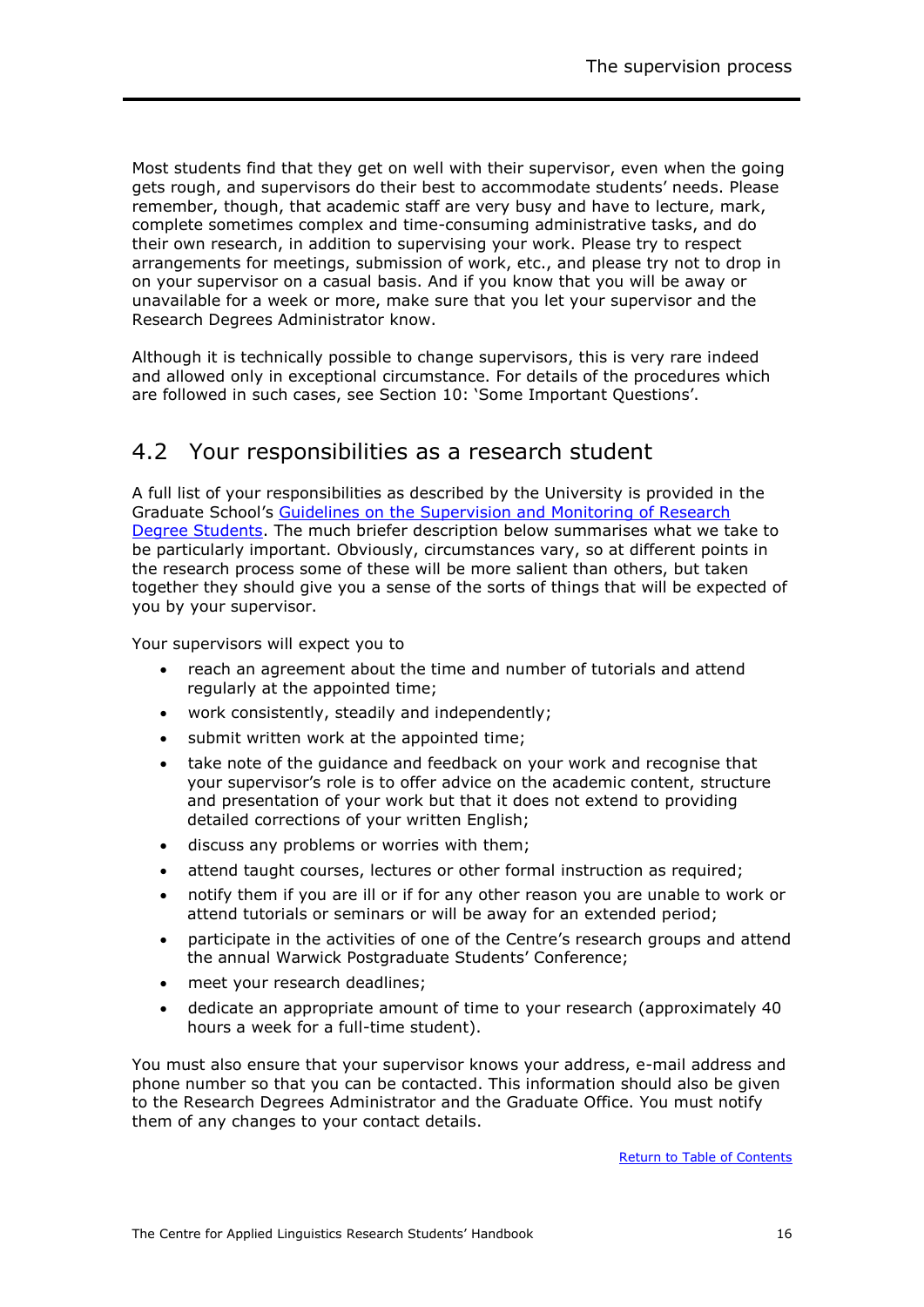## <span id="page-19-0"></span>4.3 Your supervisor's responsibilities

A full list of the supervisor's responsibilities as described by the University is provided in the Graduate School's [Guidelines on the Supervision and Monitoring of](http://www2.warwick.ac.uk/services/academicoffice/gsp/formslibrary/guidelines_on_supervision_and_monitoring_-_updated_july_2016.pdf)  Research Degree Students</u>. The much briefer description below summarises what we take to be particularly important and should give you a sense of what sort of guidance to expect.

Your supervisors will

- agree with you about times of regular tutorials;
- advise you on working methods;
- recommend readings to start you on your studies;
- help you to refine the focus of your research and set realistic deadlines for your studies;
- suggest tasks for you to complete before your next tutorial;
- request written work from you;
- read your work and give you constructive feedback on it;
- advise you on training and development opportunities and where appropriate draw your attention to other sources of support and information;
- advise you if your progress is inadequate or your work is below the required standard, and inform the Graduate Progress Committee of this;
- explain to you the University requirements concerning reports, upgrading and the examining system;
- make arrangements for alternative supervision if they expect to be away from the university for an extended period.

### <span id="page-19-1"></span>4.4 Supervision meetings and records

During your first few weeks as a research student, your supervisor will discuss your plan of work and your objectives and tell you about research seminars and other opportunities for you to meet your fellow research students. *If you hold an ESRC studentship, your supervisor will also discuss your training needs at the beginning of the year and help you complete the requisite training needs analysis form.*

Your supervisor will also arrange to meet you regularly to discuss your work. The number and length of tutorials will vary depending on the type of work you are undertaking and the amount of help you need. Supervisors may meet first year research students 3-5 times a term, but this is not a rule and you may meet more or less frequently. Similarly, while some supervisors prefer to meet only during term time, others prefer fewer meetings in term time but are prepared to meet during vacations. Depending on circumstances, tutorials may also take place via Skype (e.g. if you are away for an extended period doing fieldwork or are a parttime student based overseas), or there may be other forms of supervision contact such as via email or telephone. The Graduate School guidelines stipulate *at least one such contact per month* throughout the year for full-time PhD students.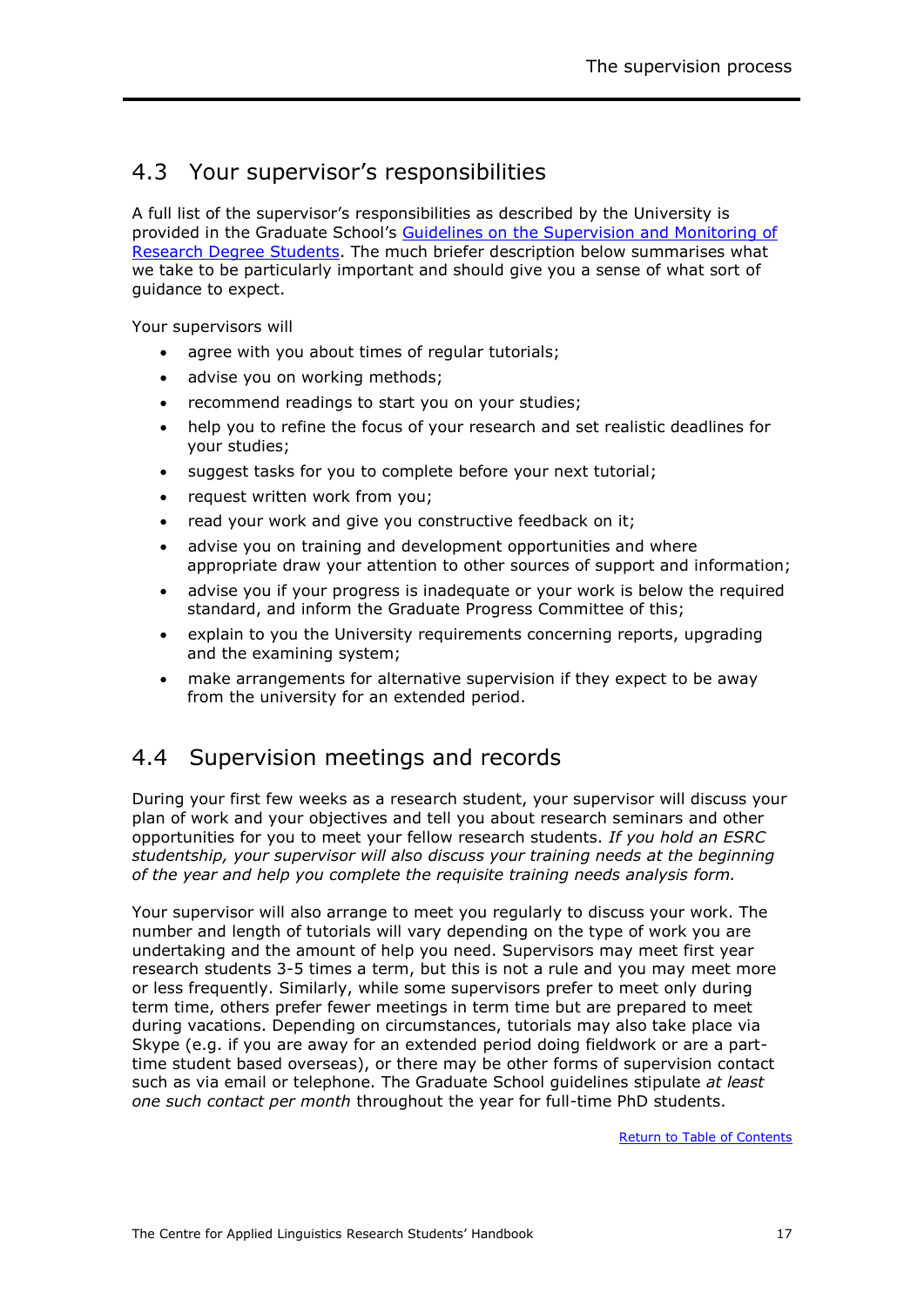Between tutorials you will be asked to undertake specific tasks and the assumption will be that you will be able to complete these without additional support in time for the next tutorial. Sometimes, however, unexpected and urgent problems arise between tutorials which mean that it is essential to contact your supervisor. At the start of the supervision process your supervisor will agree with you procedures for such contact and you should try to follow these. For example, many supervisors prefer their supervisees to make contact in the first instance by email, either to resolve the problem directly or arrange a time for a meeting, Skype or phone call.

After each tutorial you will be asked to complete a simple **supervision record sheet** (downloadable from the [CAL Student Hub\)](http://www2.warwick.ac.uk/fac/soc/al/intranet/research/current_students/). Each new record sheet should be numbered clearly by filename (e.g. yourname 1, yourname 2, etc.) and a copy of the completed record sheet should be sent to your supervisor, who will return it to you (with additions or comments), copied to the Research Degrees Administrator and your second supervisor. Some supervisors like to manage this record-keeping process in the online system [Tabula,](https://tabula.warwick.ac.uk/) while others prefer simply to use email.

Occasionally, it may be useful to discuss some aspect of your research with another staff member of the Centre. For example, another colleague may have experience of dealing with an unusual aspect of data collection or analysis and therefore may be able to provide useful insights. Usually in such cases your supervisor will suggest a meeting, although it is legitimate to propose this yourself. If this happens, please take your supervisor's advice about the usefulness or otherwise of such a meeting and do not approach the colleague yourself unless your supervisor has agreed to this. This is not only a breach of academic etiquette, it can also lead to confusion and crossed wires. Please give your supervisor the opportunity to make the first approach. Where this has happened in the past, it has sometimes been possible to arrange ad hoc workshops where research students have benefited from an exchange of ideas and experiences with an expert.

### <span id="page-20-0"></span>4.5 Setting research targets and managing your time

As a new research student, you are probably most concerned about the intellectual challenges ahead, but by far the greatest challenge you will face is the amount of work you will have to complete in order to produce a successful thesis. Three years seems a great deal of time, but it will pass more quickly than you can imagine, and if you do not plan carefully and organise your time effectively you may well face difficulties later. The best response, therefore, is to quickly get into the habit of organising your studies and planning ahead. Everyone has their own preferred methods of scheduling, but all effective planning depends on setting clear targets. Your supervisor will be on hand to advise and guide you in this, but you will need to ensure that you are meeting your own objectives and deadlines. Most students find it helpful to have three sets of objectives: long-, medium- and short-term:

 Long-term objectives concern your overall plan leading to the submission of your thesis. To set your long-term objectives, consider first the date at which you expect to submit your thesis, bearing in mind that after submission you will have to wait up to three months before the viva. When you have identified a suitable date for submission, consider in broad terms what work needs to be completed each year to reach this point successfully.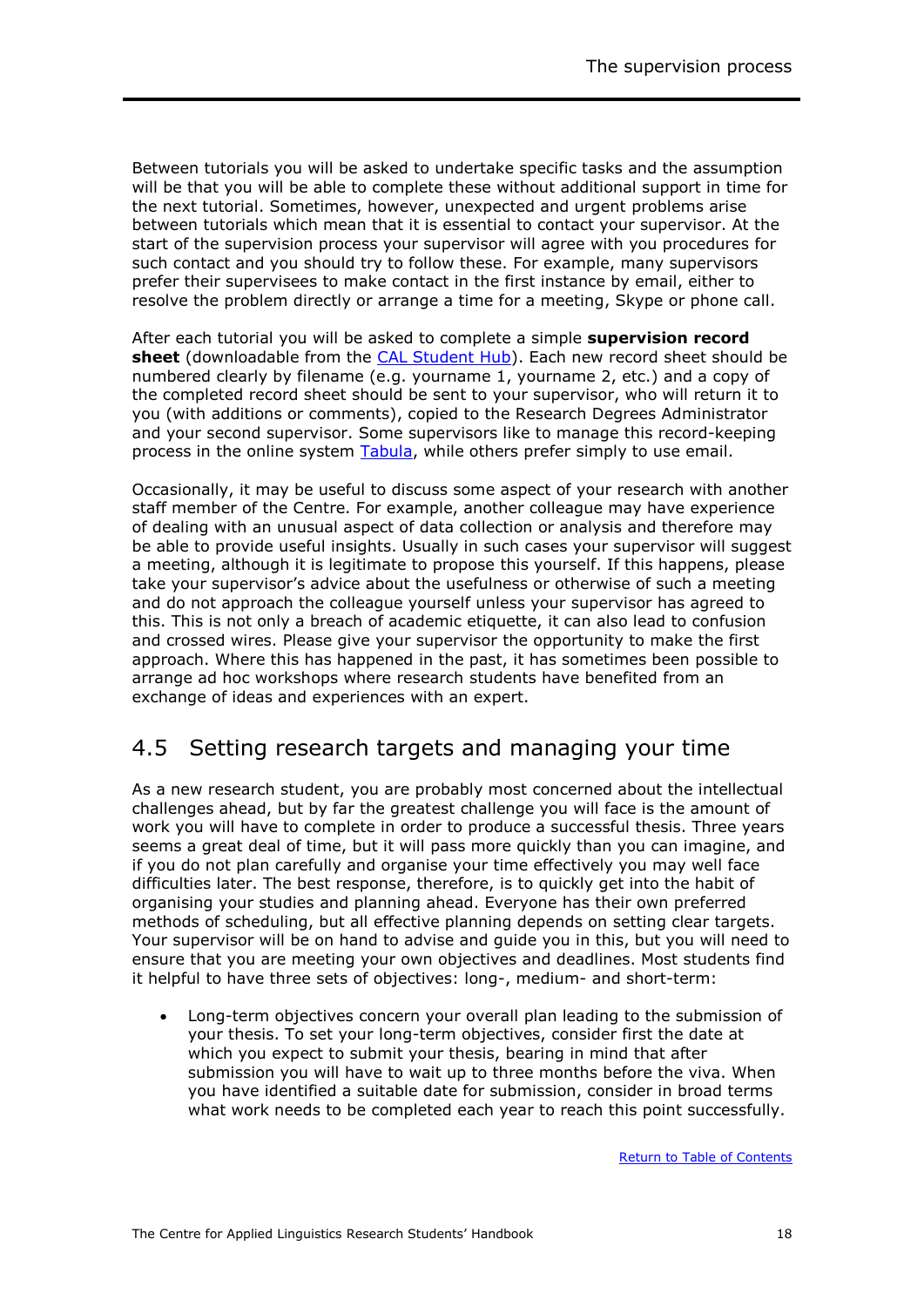- Medium-term objectives relate to your detailed plans for the year ahead. Decide how you would like to break this down (for example, into months or terms) and allocate specific targets for each segment. Try not to be too optimistic when deciding these: build in slippage time and don't forget to allow for holidays and other breaks. Always remember that it is very encouraging to achieve targets before the anticipated completion date but that it is demotivating to fall behind and have to play 'catch up'. If you discover in the first few months that your initial plan was unrealistic, don't be afraid to revise it in the light of experience, but try to ensure that this revision is the last.
- Short-term objectives concern what you intend to do immediately, so they break down easily into specific tasks. Your tutorial record provides a useful basis for deciding on these and the target date might be the next meeting with your supervisor, a research seminar, or the deadline for submitting some work or an abstract for an upcoming conference.

The way you organise your studies will depend very much on the nature of the tasks on which you will be engaged. Most students find it helpful to divide up their activities in order to build in as much variety as possible, for example by mixing mundane tasks such as data inputting or transcription with more creative ones such as developing a critique or line of analysis, or by spending part of each day working on receptive tasks, like reading, and part of the day on productive tasks, like writing or planning. Occasionally, though, you may find that you need to concentrate on the same task for an extended period (e.g. when working on some aspect of analysis), in which case variety could be distracting. In situations like this, be particularly careful to build in opportunities for rest and leisure activities.

There is no fixed rule about how much to work, and different stages call for different degrees of commitment, but full-time students should expect to work for about 40 hours a week on average. The Graduate School guidelines state that fulltime students should expect to devote 1800 hours per annum to their studies.

## <span id="page-21-0"></span>4.6 Annual reports

You will be asked by the Graduate School to complete an [annual](http://www2.warwick.ac.uk/services/academicoffice/gsp/guidingyouthrough/guidelines/studentprogress/annualreport/) report on your progress. Your supervisor will also complete part of this. The aim of the report is to give you the opportunity to evaluate your progress and your experience as a research student, so it provides a useful opportunity to reflect on your work and the extent to which you are meeting the targets you have set for yourself. ESRC scholarship holders will also be required to complete a separate annual report reviewing their training needs and research progress. Other students receiving funding may similarly be required by their sponsor to complete report forms at agreed points during their period of registration. Your supervisor (and/or the Director of Graduate Studies) will be happy to contribute to this process if required.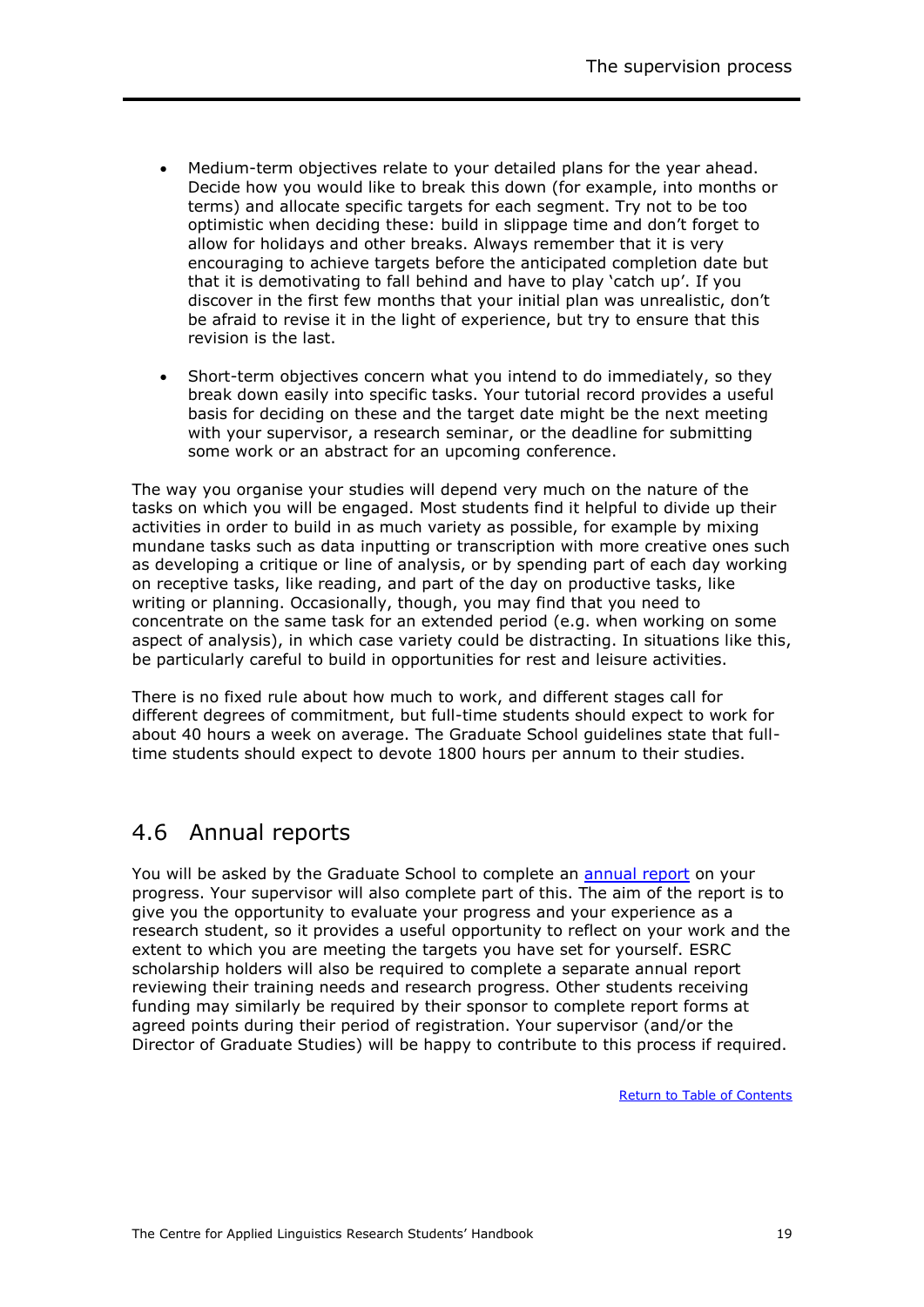## <span id="page-22-0"></span>5 Ethical approval

Ethical standards are as important as academic standards. It is the duty of a researcher to ensure that no harm comes to anyone involved in their research and that the rights of all participants are properly respected. In order to ensure that research in the Centre meets the very highest ethical standards, we have developed strict approval procedures which must be followed by all researchers, whether staff or students. The University has developed a clear set of procedures for ensuring full ethical scrutiny and the Centre's own procedures conform to the standards specified in these. In order to give you a sense of the broader picture, the first part of this section provides you with some extracts from the [Universi](http://www2.warwick.ac.uk/services/ris/research_integrity/code_of_practice_and_policies/statement_ethical_conduct_research)ty's [Statement on Ethical Conduct of Research.](http://www2.warwick.ac.uk/services/ris/research_integrity/code_of_practice_and_policies/statement_ethical_conduct_research) This is followed by a summary of the procedure which you will be expected to follow. The final part provides a brief introduction to the issue of consent.

Please ensure that you study this section very carefully at the point where you have completed, or are in the process of completing, your plans for data collection.

### <span id="page-22-1"></span>5.1 Extracts from the University's Statement

'The University of Warwick is committed to advancing and safeguarding the highest academic and ethical standards in all its research activities.'

'On the 1st October 2003 the University of Warwick Council approved the establishment of a [Research](http://www2.warwick.ac.uk/services/rss/researchgovernance_ethics/research_code_of_practice/researchethicscommittees/university_res_ethicscommittee/) Governance & Ethics Committee (RGAEC) to govern ethical policy and establish a research governance framework across the University. We are working closely with senior academics and administrative staff to ensure all members of staff and students conducting and participating in research activity that involves participants, their data and/or tissue adopt the University's [Research Code](http://www2.warwick.ac.uk/services/rss/research_code_of_practice/)  [of Practice,](http://www2.warwick.ac.uk/services/rss/research_code_of_practice/) [Code of Practice for the Investigation of Research Misconduct,](http://www2.warwick.ac.uk/services/rss/research_code_of_practice/research_misconduct) and [Whistleblowing Code of Practice.](http://www2.warwick.ac.uk/services/gov/complaintsandfeedback/whistleblowing)'

'It is the responsibility of staff and students to consider the ethical implications of their research using the [Research Code of Practice](http://www2.warwick.ac.uk/services/rss/research_code_of_practice/) and all relevant guidelines of appropriate professional bodies to assist them in fulfilling their obligations.'

'The dignity, rights, safety and well-being of participants must be the primary consideration in any research project.'

## <span id="page-22-2"></span>5.2 Ethical approval in the Centre

All research students in the Centre for Applied Linguistics are required to obtain ethical approval for their projects **before beginning data collection**. Advice on this is available as part of the research training programme and from supervisors. As part of this process you will be required to complete an **Ethical Approval Form** (downloadable from the [CAL Student Hub\)](http://www2.warwick.ac.uk/fac/soc/al/intranet/research/current_students/) as fully as possible.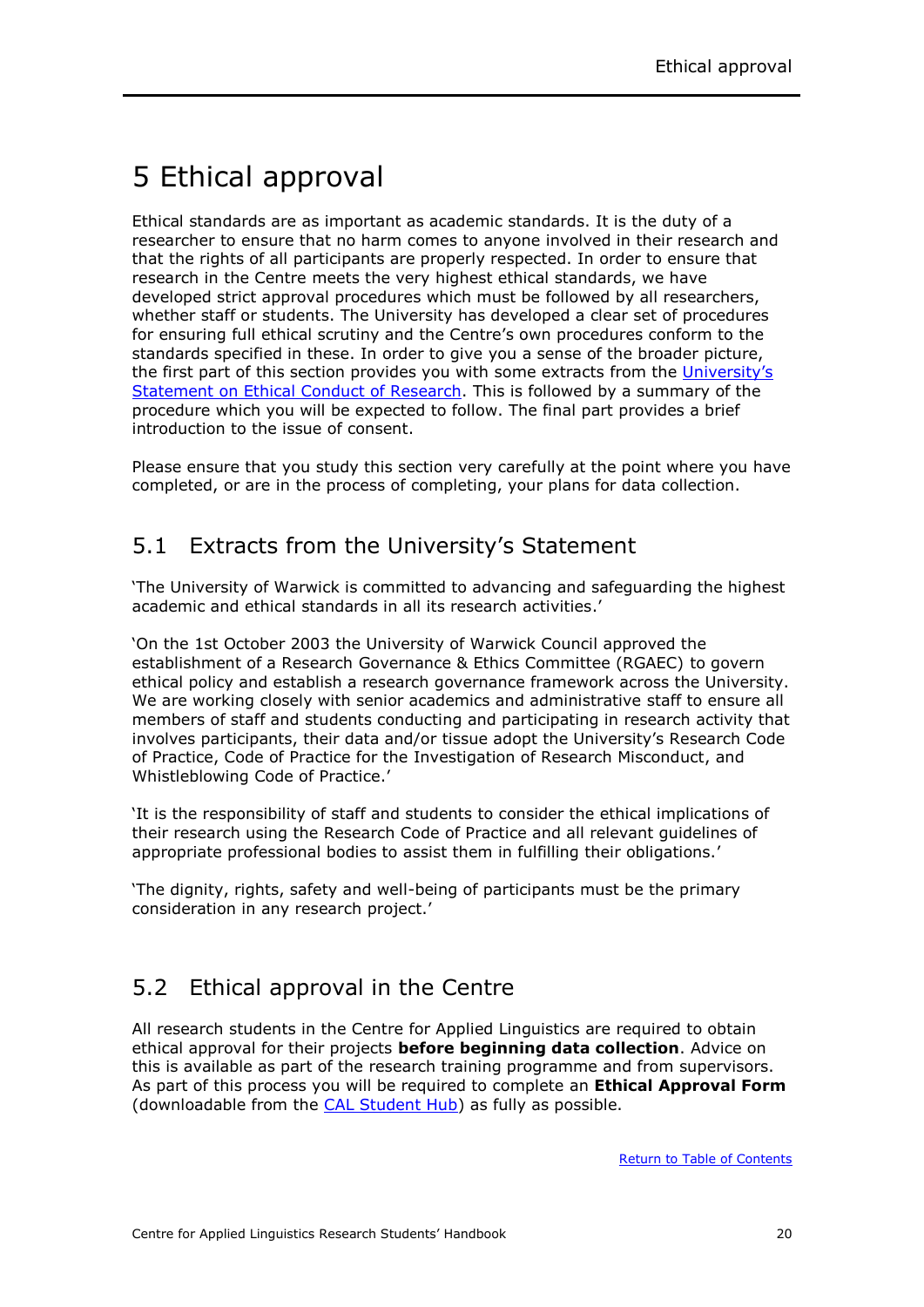The steps in the process are as follows:

- 1. The student specifies the ethical issues arising from the project and how these will be addressed. This is submitted on the Ethical Approval form with the proposal for the project.
- 2. The supervisor reviews the Ethical Approval form and either recommends approval or advises the student to resubmit the form. If the supervisor is not satisfied, the relevant issues will be explored with the student, who will then be asked to revise the form in line with the supervisor's recommendations.
- 3. When the form has been signed by the supervisor, he or she passes an **electronic copy** to the Research Degrees Administrator, who places it on the student's file and passes a copy to the Centre's research ethics officer.
- 4. All ethical approval forms are considered by the Centre's research ethics officer or Director of Graduate Studies, who may identify issues for consideration at the next meeting of the Graduate Progress Committee.
- 5. The proposal and, where appropriate, the comments of the research ethics officer or Director of Graduate Studies are considered at the next meeting of the Graduate Progress Committee, which may recommend further action.

You will not be expected to complete the relevant form until you have a clear plan for data collection, and your supervisor will be able to advise you on the right time to begin the process of seeking ethical approval. *Under no circumstances should you begin data collection until the full process has been completed and you have received clearance.* The Research Degrees Administrator will notify you accordingly and send you a copy of the ethics form when approved.

## <span id="page-23-0"></span>5.3 Informed consent

The process of gaining informed consent is at the heart of good ethical practice and you will have the opportunity to explore and discuss the issues associated with it as part of your research induction process. At the end of the process, the participants in your research should be aware of what is expected of them and of their rights (e.g. to withdrawal without penalty, to confidentiality) and should be asked to sign a form consenting to their participation in the research.

This is something you will need to discuss with your supervisor at the appropriate time, in order to explore all the relevant issues and produce an appropriate consent form. You can prepare your own, but this can be very time-consuming because you will need to ensure that it meets the minimum standards required for such a form. It is much quicker ─ and safer ─ to use or adapt the **template consent form** prepared by the University's [Humanities and Social Sciences Research Ethics Sub-](http://www2.warwick.ac.uk/services/ris/research_integrity/researchethicscommittees/hssrec/apply/)[Committee](http://www2.warwick.ac.uk/services/ris/research_integrity/researchethicscommittees/hssrec/apply/) (HSSREC), which is also downloadable from the [CAL Student Hub.](http://www2.warwick.ac.uk/fac/soc/al/intranet/research/current_students/)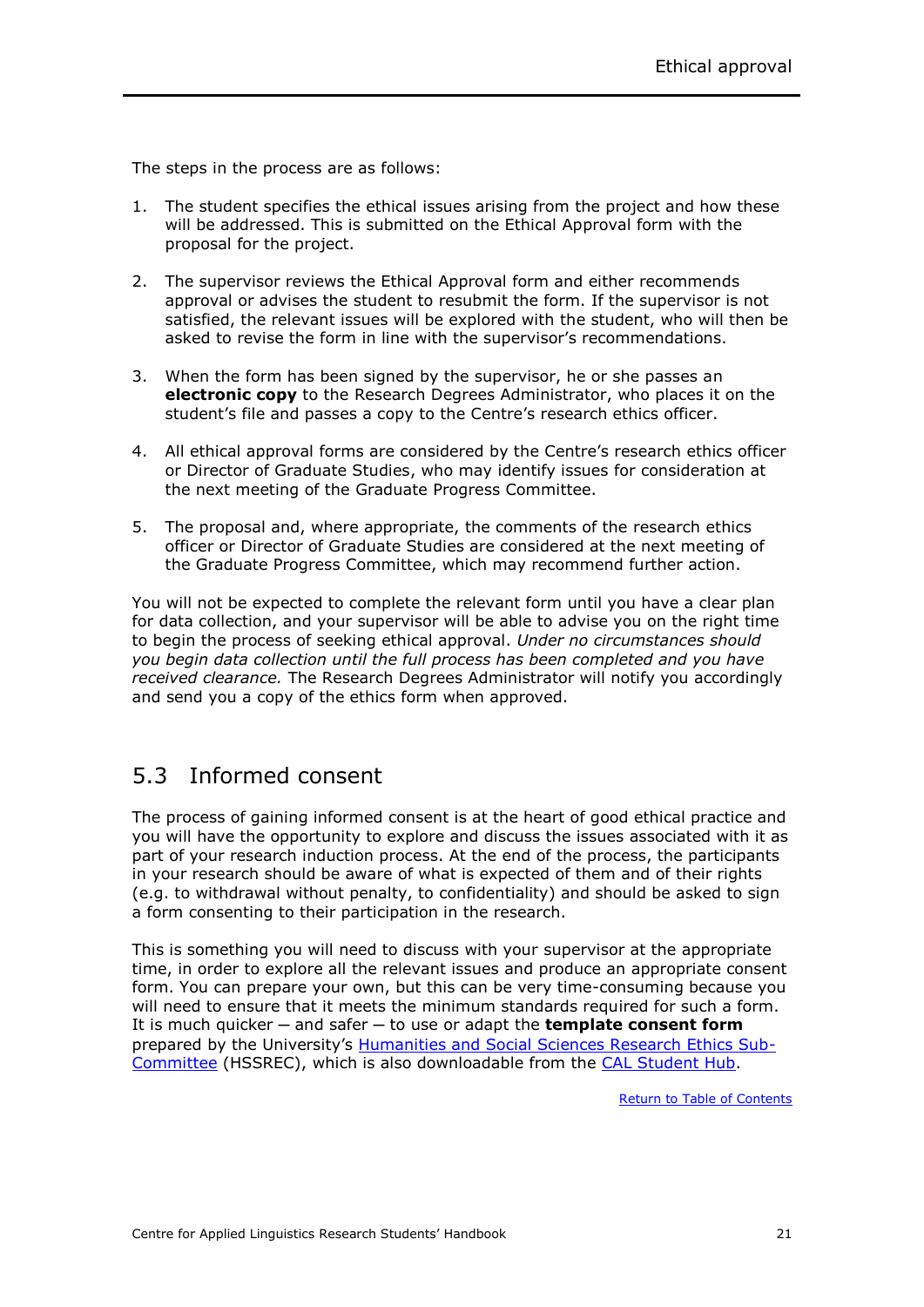To accompany the form you will need to prepare an **information sheet** and should use the guidance provided by the HSSREC to help you do this. Again, you will need to discuss this with your supervisor in order to ensure that your description is clear and accurate.

If your research involves video recording, you may wish to supplement these with something along the lines of the form suggested by Susan Ervin-Tripp (downloadable from the [CAL Student Hub\)](http://www2.warwick.ac.uk/fac/soc/al/intranet/research/current_students/). Whether or not you use this form in whole or in part (with due acknowledgement to its author) is a matter of judgement and your supervisor will be able to advise you on this.

## <span id="page-24-0"></span>6 Plagiarism

Plagiarism is a form of cheating and constitutes a very serious offence in the academic world. It takes different forms, but in essence it involves using the work of someone else without acknowledgement, as the following definition make clear:

'the wrongful appropriation or purloining, and publication as one's own, of the ideas, or the expression of the ideas (literary, artistic, musical, mechanical, etc.) of another.'

(Oxford English Dictionary)

Some cases of plagiarism, such as pretending that someone else's research is your own or copying whole paragraphs or pages from a book or paper without acknowledging the source, are very clear and can only be deliberate, but plagiarism worries many very honest students because it can also be accidental. The following types of plagiarism, taken from [plagiarism.org,](http://www.plagiarism.org/) will give you an idea of the range it can cover:

- turning in someone else's work as your own;
- copying words or ideas from someone else without giving credit;
- failing to put a quotation in quotation marks;
- giving incorrect information about the source of a quotation;
- changing words but copying the sentence structure of a source without giving credit;
- copying so many words or ideas from a source that it makes up the majority of your work, whether you give credit or not.

[\(http://www.plagiarism.org/plagiarism-101/what-is-plagiarism](http://www.plagiarism.org/plagiarism-101/what-is-plagiarism) )

As you can see, some of these might be the result of a genuine mistake, and where this is obviously the case examiners may be understanding, provided that it is an isolated instance. However, you will be expected to take every precaution to avoid plagiarism and a failure to do so will leave you open to censure.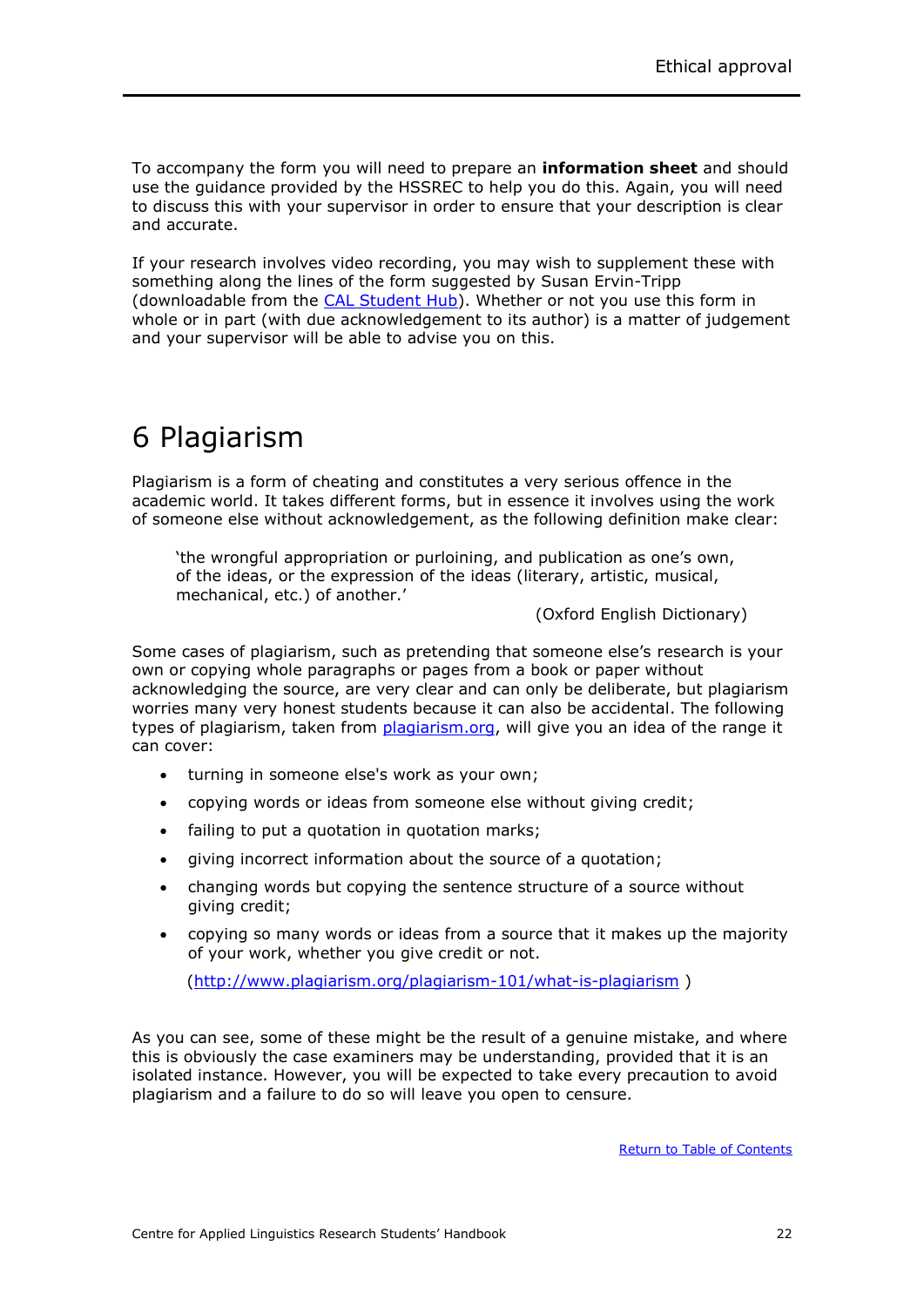One useful strategy is to take great care with your note-taking. Here are three simple rules to bear in mind:

- Before you begin to take notes, write down full details of the relevant publication and make sure that the notes can always be associated with this information (i.e. that each page can be identified as part of the set).
- When copying anything directly from the text, always put quotation marks round it and include page numbers in brackets after it.
- Whenever reading notes you have made, always assume that anything not in quotation marks is a direct paraphrase.

Paraphrasing sometimes causes problems for students, leading to a defence along the lines of 'But it's my own words.' However, summarising someone else's position without acknowledging that the arguments are theirs is also a form of plagiarism, even though the words may have been changed. If in doubt, acknowledge. It's easier for your supervisor to suggest that in a particular case acknowledgement may not be needed (for example, because reference has already been made to the relevant work or because the statement is common property) than it is for them to identify a case of unacknowledged summarising.

The issue of 'common goods' is a tricky one. Some terms or concepts are so widely used that they effectively become common property, in which case direct acknowledgement is not necessary. A good example is 'communicative language teaching', which is effectively part of our shared vocabulary in the language education field. Cases where it's hard to identify a single individual responsible for the relevant term are unproblematic, but where a source can be identified the situation may be less straightforward. For example, anthropologist Clifford Geertz first developed the term 'thick description', and for some time after this appeared it could be used only with a reference to its source. However, over time this became so widely used, and Geertz's contribution so widely recognised, that it effectively became part of the common vocabulary of researchers doing fieldwork. As a result, many writers now use it without acknowledgement, though some still include a reference to its original source. In cases like this, unless you are absolutely sure of your ground (i.e. you've seen the term widely used without acknowledgement of its source), always include the original source and leave it to your supervisor to decide whether you need to do this.

If you are careful about your note-taking and referencing, and honest in your approach, plagiarism need not worry you. Even if you are concerned about this in the early stages of your work, you will find that these concerns gradually fade as you become familiar with the process of researching and writing, and are able to identify problematic areas with confidence.

Nevertheless, at this stage it is well worth spending a little time getting to know more about the topic. You can begin with the gentle introduction on Warwick's own [Plagiarism](http://web.warwick.ac.uk/services/elearning/plato/plagiarism/menuplag.html) webpages. These have been imaginatively designed and are not only informative but quite entertaining. A more detailed exploration of the issues can be found on the *plagiarism.org* site, which you should certainly explore.

*Note that your final thesis will be submitted in electronic form (in PDF) as well as in hard copy. The Graduate School conduct [electronic plagiarism checks](http://www2.warwick.ac.uk/services/academicoffice/gsp/guidingyouthrough/guidelines/submissionsexaminations/infoforstudents/plagarismchecking) of a proportion of submitted PhD theses each year.*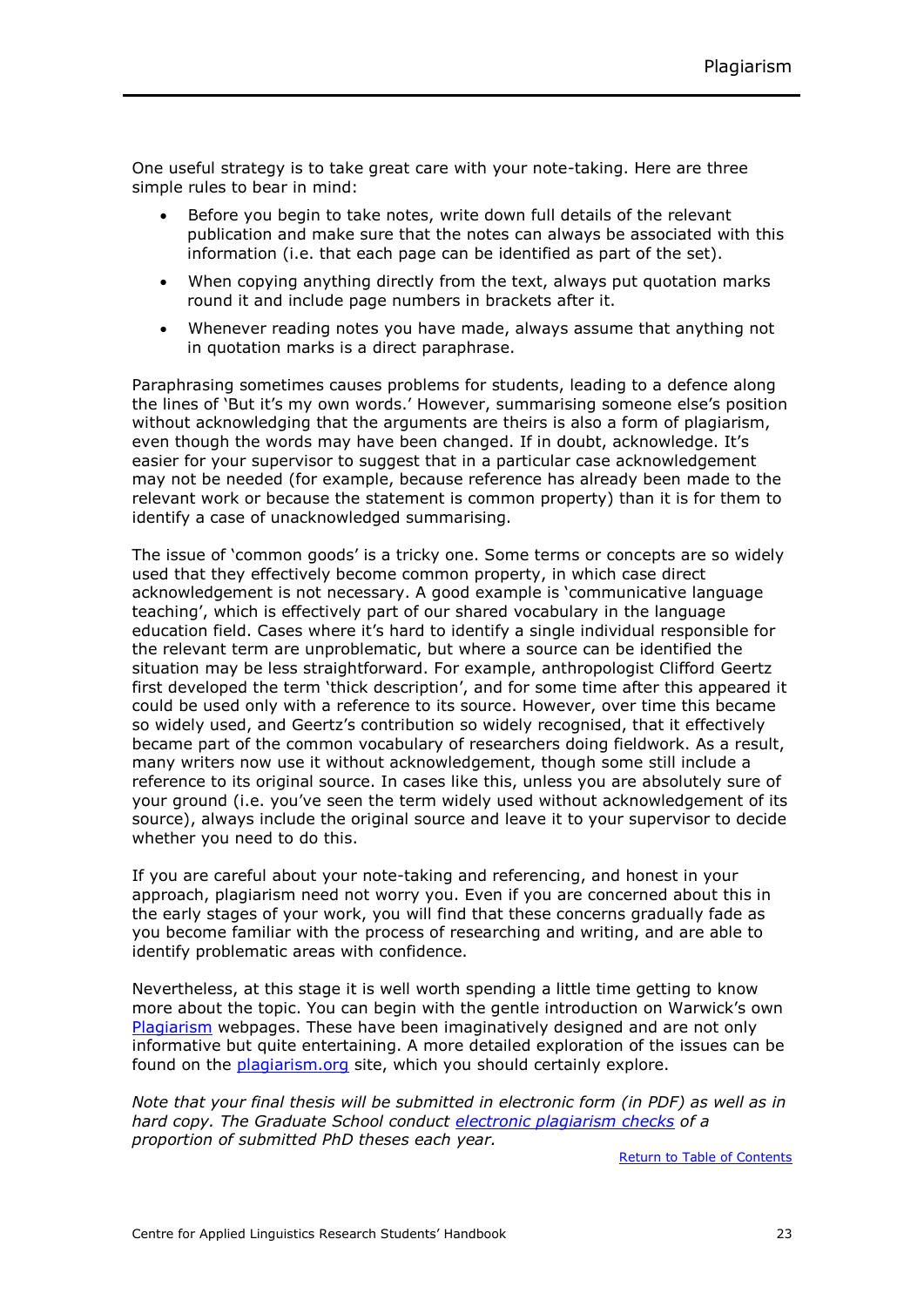## <span id="page-26-0"></span>7 Problems with progress

When we consider your application for a place on our doctoral programme, we do our best to ensure that you are well placed to complete the programme successfully. The investment you are expected to make, in terms of time, effort and expense, means that you will not have entered into it lightly and are confident that you have the qualities required to produce a successful outcome. However, life is not entirely predictable and the PhD process is lengthy, so it may be that at some point your progress becomes problematic, perhaps owing to external events or changes in your own needs or perspectives. Whatever the case, if it becomes necessary to re-evaluate your progress, you need to be aware of the relevant regulations and procedures. This section is designed to introduce you to these.

The section is divided into five parts. 7.1 briefly describes normal progress on the MPhil/PhD programme, further details of which are available in the relevant sections of this handbook. 7.2 deals with situations where circumstances mean that you need to withdraw temporarily from the programme or where you need an extension to your period of registration. 7.3 explains what happens if your progress is regarded as unsatisfactory. 7.4 discusses situations where your registration may be terminated, and 7.5 advises on the presentation of extenuating circumstances.

In all cases, we recommend that you consult the Graduate School [Guidelines on the](http://www2.warwick.ac.uk/services/academicoffice/gsp/formslibrary/guidelines_on_supervision_and_monitoring_-_updated_july_2016.pdf)  [Supervision and Monitoring of Research Degree Students](http://www2.warwick.ac.uk/services/academicoffice/gsp/formslibrary/guidelines_on_supervision_and_monitoring_-_updated_july_2016.pdf), and the University's [Regulation 38 Governing Research Degrees.](http://www2.warwick.ac.uk/services/gov/calendar/section2/regulations/reg38pgr/)

## <span id="page-26-1"></span>7.1 Normal progress

Normal progress is divided into three key stages, each ending with some form of review or assessment. *Changes to student progression procedures introduced by the Graduate School from October 2016 mean that the stages for students enrolling from 2016–17 onwards are somewhat different from those for previous cohorts. The main difference is in the earlier timing of the Upgrade Panel.*

| Students enrolling from 2016-17 onwards |
|-----------------------------------------|
|-----------------------------------------|

|                     | Full-time students              | Part-time students              |  |  |
|---------------------|---------------------------------|---------------------------------|--|--|
| upgrade panel       | 09–12 months after registration | 18-24 months after registration |  |  |
| progress review     | 21-24 months after registration | 36-42 months after registration |  |  |
| submission $+$ viva | 33-36 months after registration | 57-60 months after registration |  |  |

#### **Students who started before 2016–17**

|                   | Full-time students              | Part-time students              |
|-------------------|---------------------------------|---------------------------------|
| first panel       | 09-12 months after registration | 12-18 months after registration |
| upgrade panel     | 15-18 months after registration | 30-36 months after registration |
| submission + viva | 33-36 months after registration | 57-60 months after registration |

Since 1 August 2011, full-time PhD students are automatically registered for 4 years (part-time for 7 years). This means that the 'submission + viva' stage may extend into Year 4 (or Years 6–7 for part-time). In such cases, there will be further progress reviews at the end of Year 3 and midway through Year 4 (or equivalent for part-time) to monitor progress toward completion within the registration period.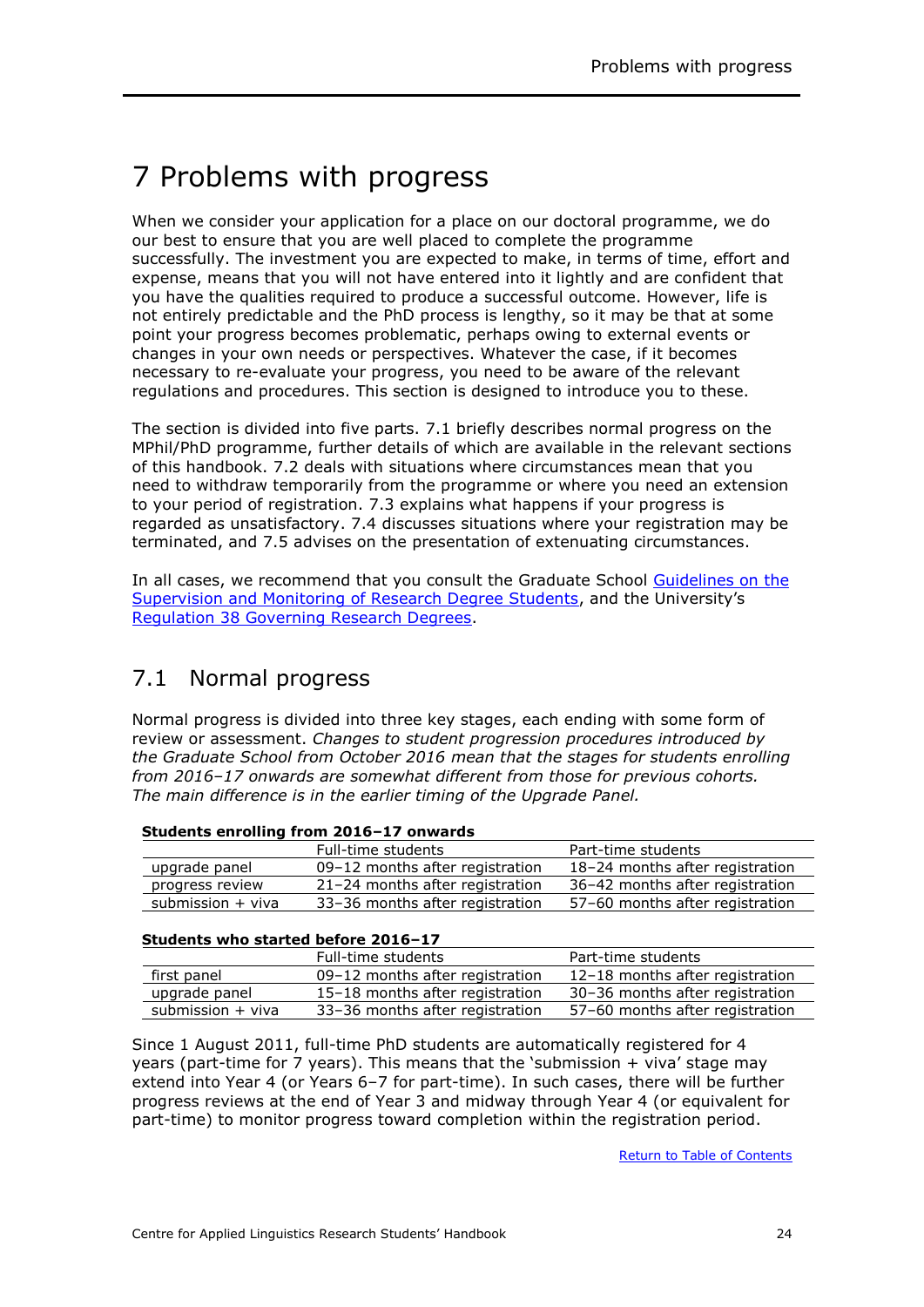## <span id="page-27-0"></span>7.2 Suspending or extending your studies

Despite your best intentions, unforeseen problems may arise that prevent you from dedicating the necessary time to your studies or that severely impede your progress. In such cases, you may wish to consider temporarily suspending your studies (i.e. take **temporary withdrawal**). This stops the clock on your registration until you are able to resume your studies (e.g. if you suspend your studies for 6 months, your PhD registration end date is extended by 6 months).

Requests for temporary withdrawal may be made for the following reasons:

- medical reasons (or for maternity leave), in which case medical certification is required;
- financial reasons;
- personal circumstances (e.g. family care commitments);
- visa delays.

For full details, see the Graduate School information on [Temporary Withdrawal.](http://www2.warwick.ac.uk/services/academicoffice/gsp/guidingyouthrough/guidelines/studentprogress/suspendingyourstudies/temporarywithdrawal)

If you think you need to suspend your studies, you should discuss this with your supervisor who will then ask you to complete the Graduate School's **Temporary Withdrawal Form** (downloadable from the Graduate School page above). This is then passed, with a note from your supervisor, to the Director of Graduate Studies, who makes a formal request on your behalf to the Graduate School. The total amount of temporary withdrawal permitted is 24 months over the whole PhD registration period, though no single request can be for longer than 12 months.

Please note that during the period of temporary withdrawal supervision is not provided and attendance at any lectures, seminars or tutorials is not permitted. However, you will continue to have full access to the university's IT and library facilities and resources.

*Note that if you are an international student on a Tier 4 visa, the University will be obliged to stop sponsoring you during your period of suspension and to report this to the UK Home Office, which means you will be required to leave the UK. You will be issued with another CAS number to apply for a new Tier 4 visa for re-entry to the UK when you resume your studies. Before applying for temporary withdrawal, it is important to seek advice from the University's Immigration Service.*

*An alternative possibility is to request a period of Authorised Absence, which permits international postgraduate students on Tier 4 visas to take a leave of absence for up to 6 weeks during an academic year. Authorised absence is not reported to the Home Office, though students are obliged to report to the University's Office for Global Engagement (immigration service) when they return from authorised absence. Note also that authorised absence does not stop the clock on your PhD registration period. For full details including an application form, see the Graduate School information on [Authorised Absence.](http://www2.warwick.ac.uk/services/academicoffice/gsp/guidingyouthrough/guidelines/studentprogress/suspendingyourstudies/authorisedabsence/) Again, it is important to discuss your situation with your supervisor before submitting an application.*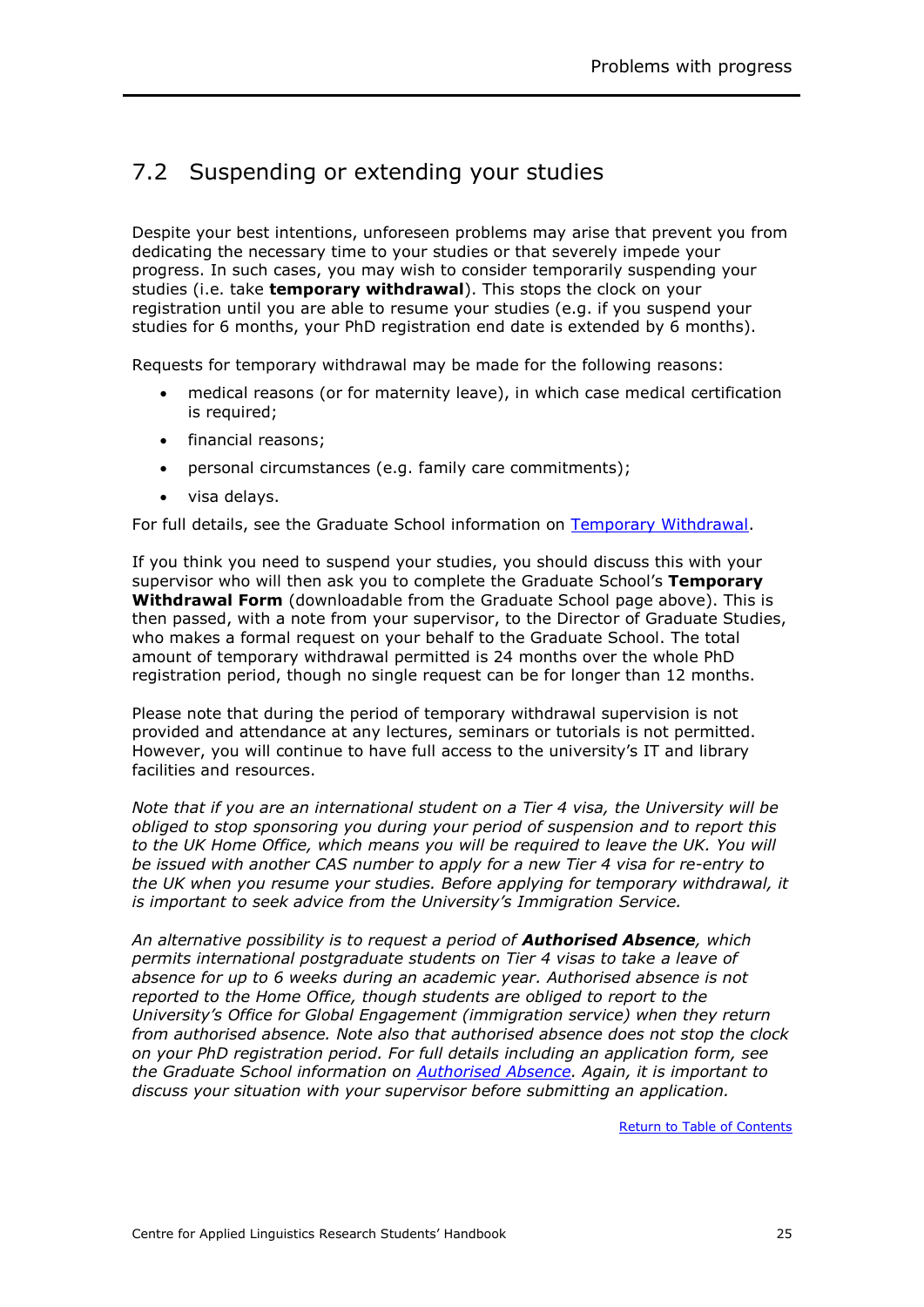**For students who began their MPhil/PhD after 1 August 2011:** You will be expected to submit your thesis within the three-year fee-paying period of your registration (or five-year fee-paying period for part-time students), but the University recognises that in some cases the writing-up process may take longer than anticipated and therefore allows a further 'submission pending' year (or two years for part-time students). *Any further extension beyond four years (seven years part-time) will be not possible except in truly exceptional circumstances.*

For students who began their MPhil/PhD before 1 August 2011: You will be expected to submit your thesis within the three-year period of your registration (or five years for part-time students), but the University recognises that in some cases the writing-up process may take longer than anticipated and therefore allows an *automatic three-month extension* if necessary. If you need a further extension beyond this automatic three-month period (*up to a maximum of nine months – i.e. a year's extension altogether*), you will need to submit a request to the Graduate School. If you find yourself in this situation, you should first discuss your circumstances with your supervisor and prepare the necessary documents. In addition to a formal request from you, these will include:

- 1. a letter of support from your supervisor;
- 2. a realistic work plan agreed with your supervisor for completion of the thesis within the proposed period of extension;
- 3. any relevant supporting documents (e.g. medical note).

All the documents should be forwarded to the Director of Graduate Studies, who will submit a formal request on your behalf to the Graduate School. *Any further extension request beyond nine months (i.e. four years in total) will not be possible except in truly exceptional circumstances.*

[If you have been granted an extension and are living in Coventry, you may receive a demand for the payment of Council Tax. This is because only full-time students are exempt from Council Tax and students in extension are technically not in this category. The Graduate School Office is required to record all students in a period of extension as 'Writing-up, previously full-time' (code 43) because a period of extension does not constitute full-time study by funding council definitions. If you are in extension, it will therefore not be possible for the University to provide you with a letter stating that you are a full-time student, and you should bear this in mind in your financial planning.]

## <span id="page-28-0"></span>7.3 Unsatisfactory progress

In the unlikely event that you fail to make adequate progress in your studies, there are procedures in place to alert you to this and to give you every opportunity to get back on track. However, if you do not produce sufficient work of adequate quality, you may eventually be required to withdraw from the programme.

The most common points at which such a situation might become apparent are at the upgrade panel and progress review stages. However, in exceptional cases, your supervisor might decide that action in advance of these points is necessary.

If you are an MPhil/PhD student and your upgrade panel report is unsatisfactory, you will have the chance to discuss any reasons for this with the panel and to resubmit. You will be given a list of the changes to your report that would be required for a successful resubmission.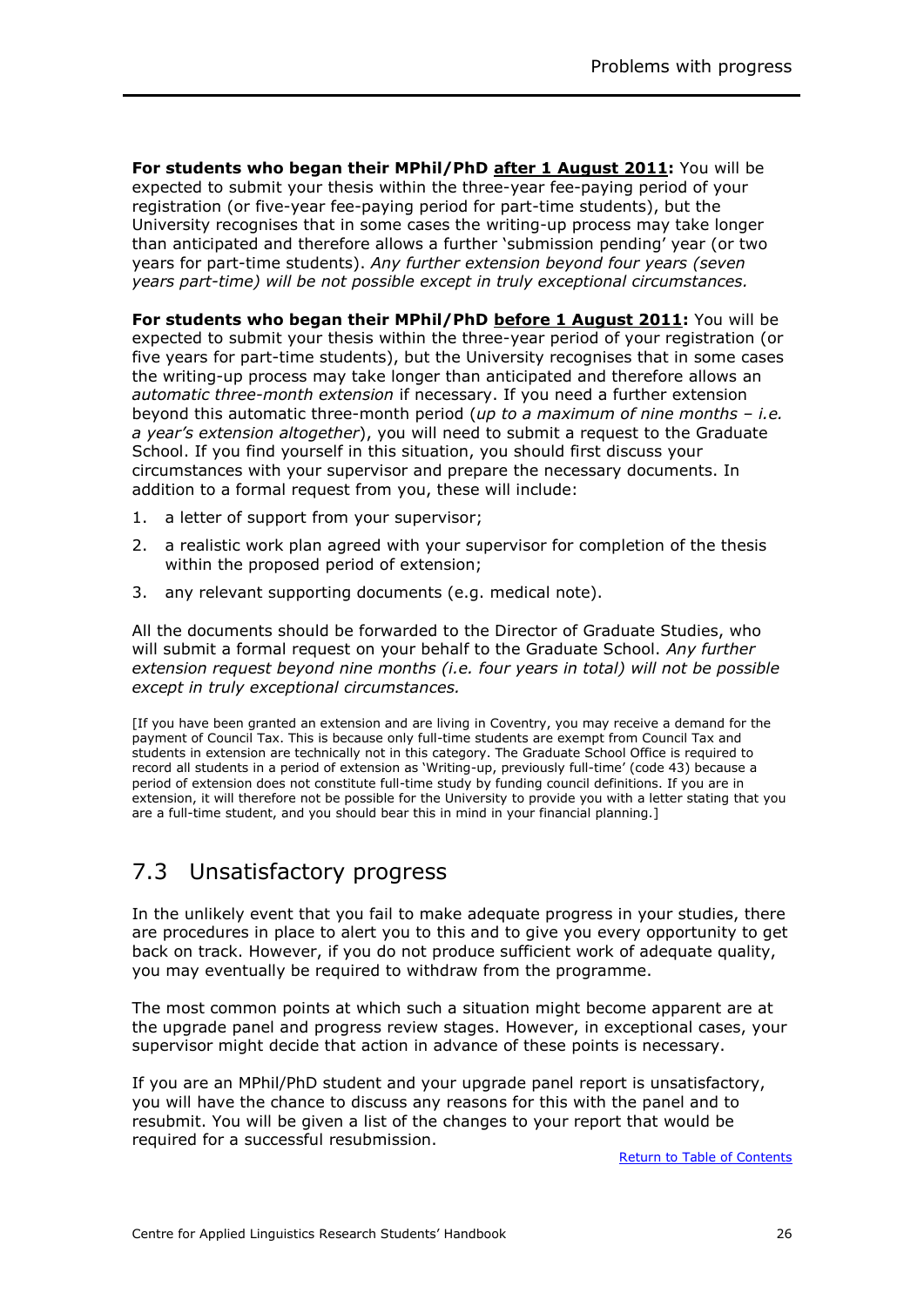Should your upgrade panel resubmission be unacceptable and there are serious concerns about your progress on the programme, a meeting will be arranged with the Director of the Centre, the Director of Graduate Studies and your supervisor at which a decision will be made about your progress. Possible outcomes will be a recommendation that you continue registration only for the degree of MPhil, or a recommendation that your registration be terminated. If continuation only on the MPhil register is recommended, you will have a right to appeal, as set out in [Regulation 38 Governing Research Degrees.](http://www2.warwick.ac.uk/services/gov/calendar/section2/regulations/reg38pgr/) If permanent withdrawal is recommended, the Graduate School will be consulted and your case will be considered by the University's [Continuation of Registration Committee](http://www2.warwick.ac.uk/services/academicoffice/gsp/guidingyouthrough/guidelines/studentprogress/crc) before which you will have a right to appear, and if the committee decides on withdrawal you will then have a right to appeal.

In exceptional circumstances a supervisor may alert the Director of Graduate Studies and/or the Graduate Progress Committee to concerns about a student's progress. In this case, in the first instance there will be a meeting involving you, your supervisor and the Director of Graduate Studies where you will have the opportunity to discuss any factors that might be affecting your progress. All possible responses to this will be considered, one of which may be that you will be asked to submit written work (details of which will be specified) by a given date. This will then be read by your supervisors and an independent reader. If it is unsatisfactory, you will be given a list of required changes and required to resubmit your work by a specified time. If this resubmission is still unsatisfactory, a meeting will be arranged with the Director of the Centre, the Director of Graduate Studies and your supervisor at which a decision will be made about your progress. All options will be considered, but if the result is that the Centre decides to recommend the termination of your studies, the Graduate School will be consulted and the matter will be referred to the Continuation of Registration Committee.

To summarise, before the registration of any student is terminated, the following procedures will have taken place:

- a review of work involving at least one independent reader, with the opportunity to resubmit this responding to a list of required changes;
- at least two meetings involving the Director of Graduate Studies and your supervisor at which you will have the opportunity to discuss factors affecting your progress;
- consultation with the Graduate School;
- consideration of the case for termination by the Continuation of Registration Committee.

Should you wish to appeal against an academic decision (e.g. a failure to be upgraded), you have the right to do so and should consult [Regulation 38 Governing](http://www2.warwick.ac.uk/services/gov/calendar/section2/regulations/reg38pgr/)  [Research Degrees](http://www2.warwick.ac.uk/services/gov/calendar/section2/regulations/reg38pgr/) on the grounds for appeal, and follow the formal [appeal](https://www2.warwick.ac.uk/services/academicoffice/gsp/guidingyouthrough/guidelines/afteryourexaminations/appeals/)  [procedures](https://www2.warwick.ac.uk/services/academicoffice/gsp/guidingyouthrough/guidelines/afteryourexaminations/appeals/) outlined by the Graduate School.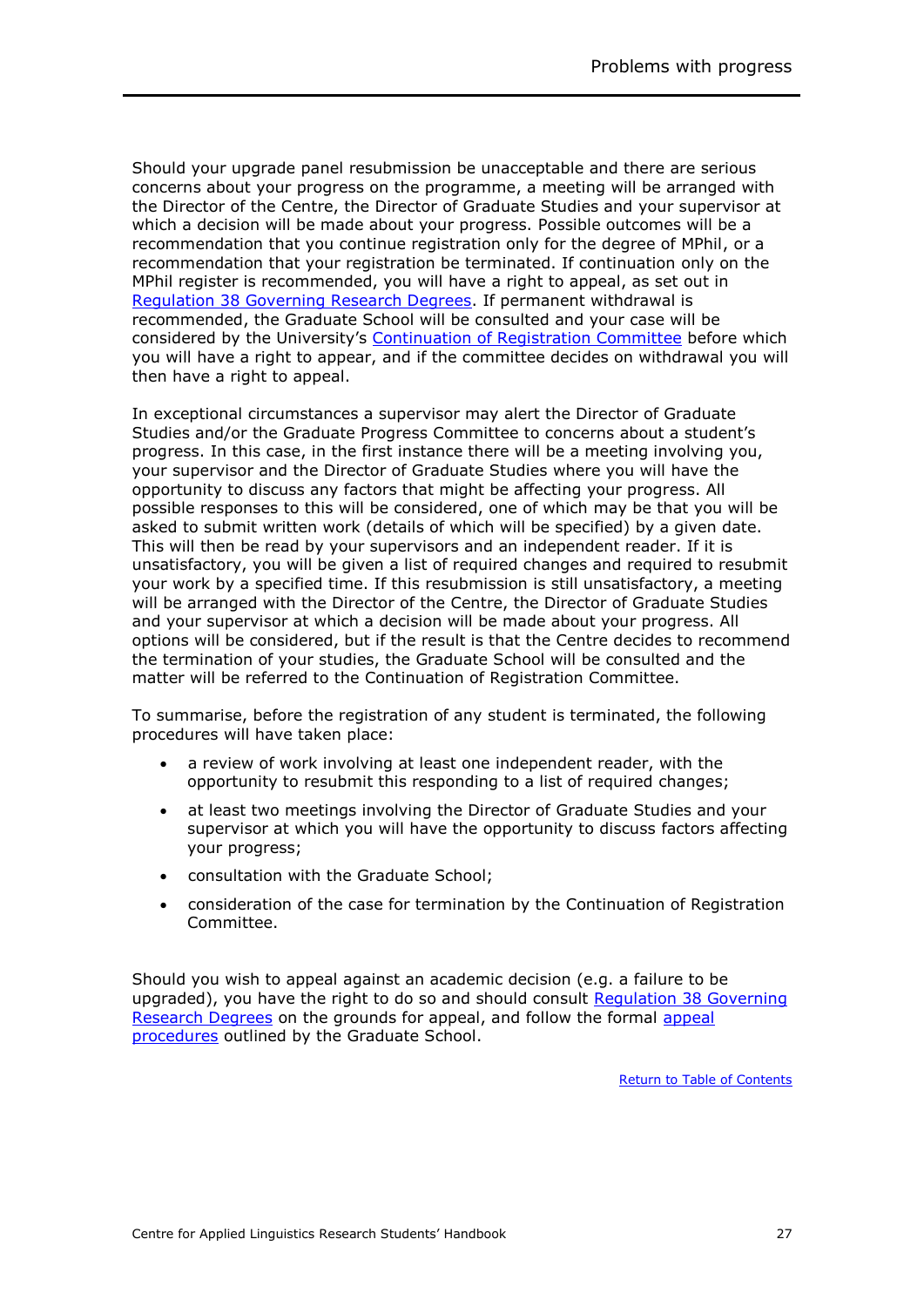## <span id="page-30-0"></span>7.4 Unexplained absence

In all the above cases the student is directly involved in the process leading to the relevant action, but the University also makes provision for situations where students absent themselves from the university and do not make contact with their supervisor or the administration.

The most straightforward situation is where a student fails to re-enrol. All students are required to [re-enrol](http://www2.warwick.ac.uk/services/academicoffice/ourservices/enrolment/continuing) at the beginning of each academic year, and if you fail to do this the Graduate School will contact the Centre. If neither the office nor your supervisor has been able to contact you and cannot explain why you have not reenrolled, the Graduate School will send you a letter explaining that you will be treated as permanently withdrawn unless, within a stated time, you complete your re-enrolment or explain why you have failed to do this.

There may be other situations where you do not contact your supervisor or the office and do not respond to emails from them. Obviously, in such cases we will make every effort to contact you, but if we are still unsuccessful after a period of at least six weeks (the period specified by the Graduate School is five), we will inform the Graduate School. They may then write to you notifying you that you will be deemed to have permanently withdrawn from the programme unless you make contact with them within a prescribed period of time. *(Please note also that if you are here on a Tier 4 student visa and are absent without communication for a prolonged period, the University is obliged to notify the UK Visa and Immigrations Office and this may lead to curtailment of your visa.)*

Such cases are extremely rare, and we hope and expect that you will not find yourself in this situation. We would be particularly upset if such a situation were to arise because your contact details had changed and you had simply forgotten to inform us, so please make sure that you always provide us with up-to-date information on your movements and how you can be contacted.

*The expected contact points for all MPhil/PhD students are as follows:*

- *When in attendance (on campus): at least one meeting with supervisor per month over the course of the year (or part-time equivalent)*
- *When away from campus (e.g. during fieldwork overseas): at least one email exchange or skype meeting with supervisor per month during the period of absence from university*
- *Submission and defence of Upgrade Panel Report (in Year 1 for students enrolling from 2016–17 onwards, or in Year 2 for students who started before 2016–17, or equivalent for part-time students)*
- *Submission of work for progress review each year after upgrade year (or equivalent for part-time students)*
- *Submission and oral defence of thesis*
- *Where applicable, resubmission and oral defence of thesis*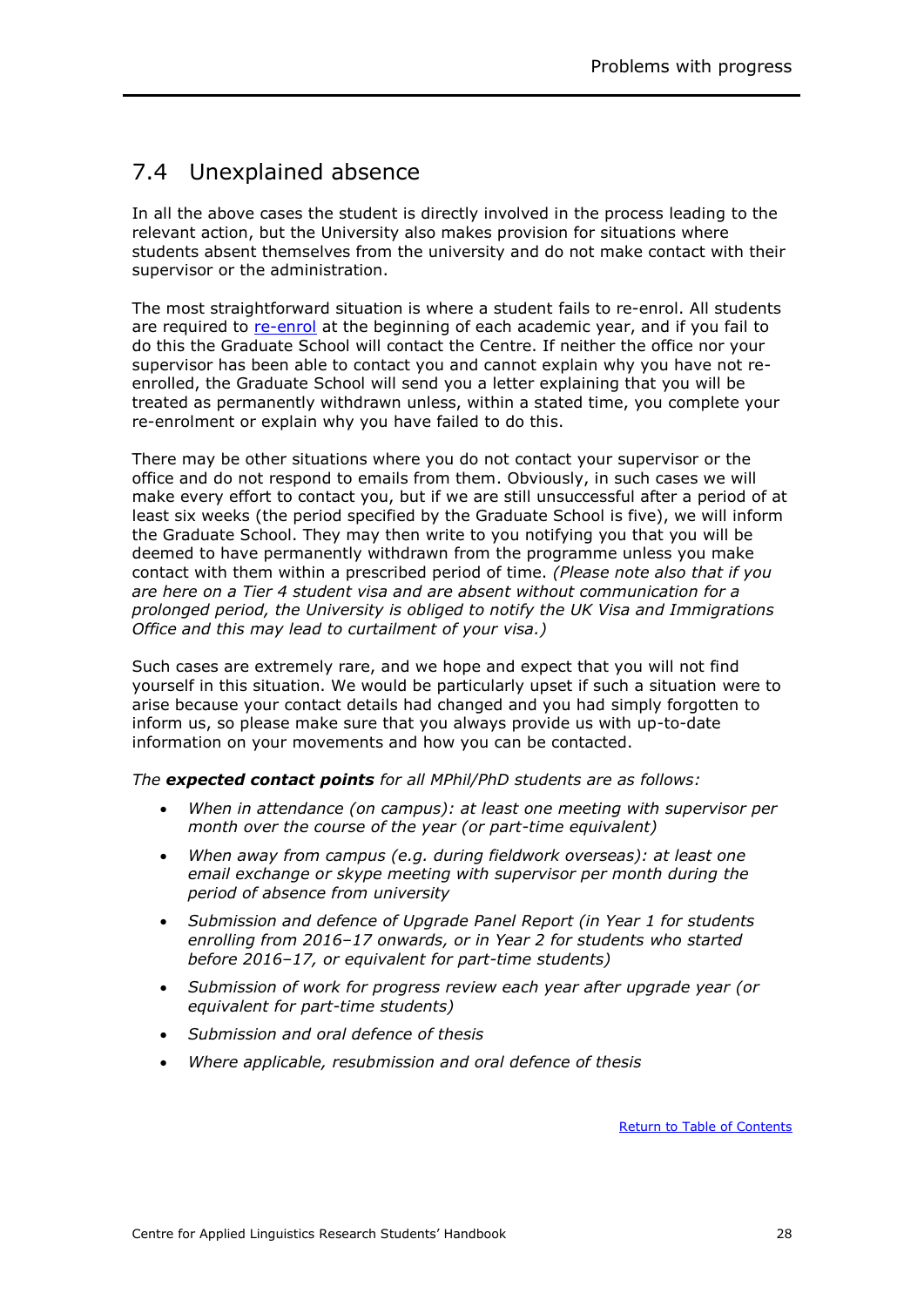## <span id="page-31-0"></span>7.5 Extenuating or Mitigating Circumstances

The University has drafted advice on the presentation of [extenuating or mitigating](https://www2.warwick.ac.uk/services/aro/dar/quality/categories/examinations/policies/u_mitigatingcircumstances/)  [circumstances.](https://www2.warwick.ac.uk/services/aro/dar/quality/categories/examinations/policies/u_mitigatingcircumstances/) Although this is designed for postgraduate taught programmes rather than doctoral programmes, we feel that the general principles apply in both cases, so we have included the relevant information below.

Extenuating or mitigating circumstances are those events which have had a detrimental effect on your study, to the point that it is in your interest to draw your department's attention to them and ask for them to be considered in mitigation of poor performance. Such circumstances include (but are not limited to) illness, both bodily and emotional; the severe illness or death of a close family member; a shocking or traumatic personal experience. In addition, sudden, unexpected changes in family circumstances might affect your ability to make academic progress as a consequence of their demonstrable emotional impact upon you, and may also be considered as mitigation.

The University is aware that in some cultures it is considered shameful or embarrassing to disclose the details of these kinds of circumstances to those outside one's family. This is not the case in the prevailing UK culture and you should be aware that your department and the University are fully supportive of students in difficult circumstances and want to assist if at all possible. If you feel inhibited from talking to a tutor or other member of staff in the first instance, you may also consider talking to a member of your SSLC, the Students' Union, the University Senior Tutor (Dean of Students) or a member of staff in Student Support for initial, informal advice.

You should be aware that, in the event you feel you need to appeal the outcome of a panel, offering extenuating or mitigating circumstances at that point will need to be accompanied by a good reason why you withheld the information earlier. Without wanting to invade your privacy, the University does expect that you bring such circumstances to your department's attention in a timely manner, despite the discomfort you might feel in so doing. Failure to disclose such circumstances at a time when you could have done so may subsequently be problematic. Your department will do all it can to support you in difficult situations.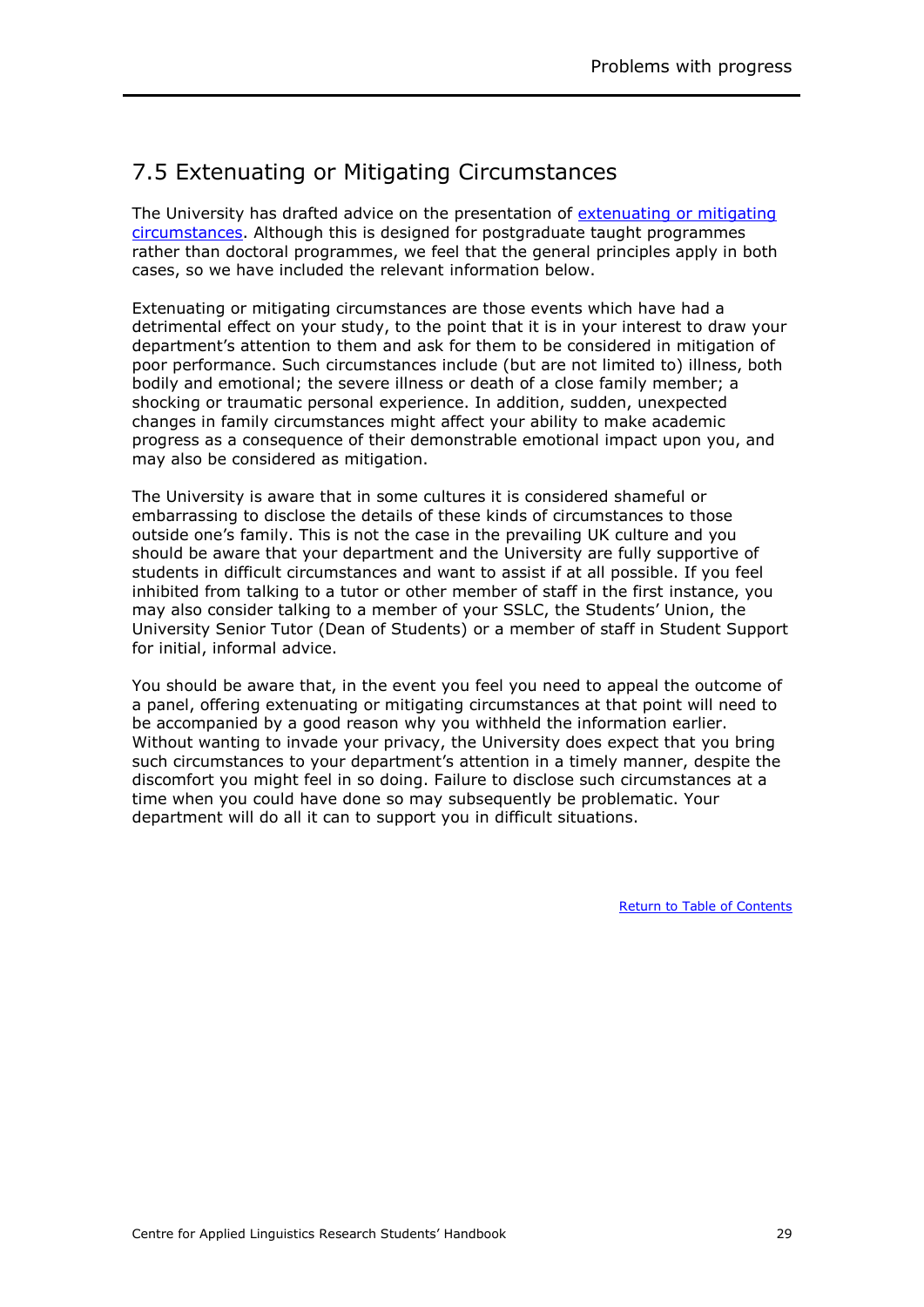## <span id="page-32-0"></span>8 The MPhil/PhD programme

This section concentrates on the key stages in a PhD programme. It begins with an overview of a typical research trajectory, identifying characteristic features of each stage and noting the relevant assessment points. This is followed by some notes on the nature of doctoral studies. The core of the section focuses on the main assessment points. It concludes with a brief note for part-time students.

### <span id="page-32-1"></span>8.1 The research trajectory

When you applied for a place on the MPhil/PhD programme, you submitted a proposal specifying your research topic and research plans, based on which your supervisor(s) will have been identified. Through your first year you are likely to spend much time refining your focus, research questions and research plans as you engage with relevant literature and methodological issues. During this process you will have regular tutorials with your main supervisor to help steer your thinking, and you will attend research methods modules which will help you see your study in a broader research context and give you the opportunity to interact with other PhD students at the same stage as you. Your supervisor will also encourage you to start writing early in Year 1 – e.g. a critical review of the literature, a discussion of your conceptual framework, an account of your research design and data-collection plans and methods – and this writing will form the basis of your submission for your first progress review in the final quarter of Year 1.

*For students enrolling from 2016–17 onwards, this first progress review will be your Upgrade Panel. Assuming it goes well, you will be upgraded from the MPhil to the PhD register. During Year 2, you are likely to be engaged in your research fieldwork, and will submit work for a progress review towards the end of the year.*

*For students who started before 2016–17, the Year 1 progress review (First Panel) serves a largely formative purpose, while the Upgrade Panel takes place around midway through Year 2, after you have embarked on your research fieldwork and are in a position to report on this in some detail.*

From Year 2 into Year 3, you will complete your analysis and move on to the important stage of identifying and presenting the specific contribution that your research has made. This may also involve returning to and refining your literature review. During Year 3, you will draft your thesis, receive feedback from your supervisors, and finally submit your completed thesis for examination.

Once the thesis has been submitted to the Graduate School, it will be sent to the internal and external examiners and a viva date will be arranged, typically around two months after submission. If the viva is successful, you will be recommended for award of the doctorate, most likely subject to minor amendments. However, if more substantial changes are required you will be asked to resubmit the thesis for re-examination (usually without the need for a further viva).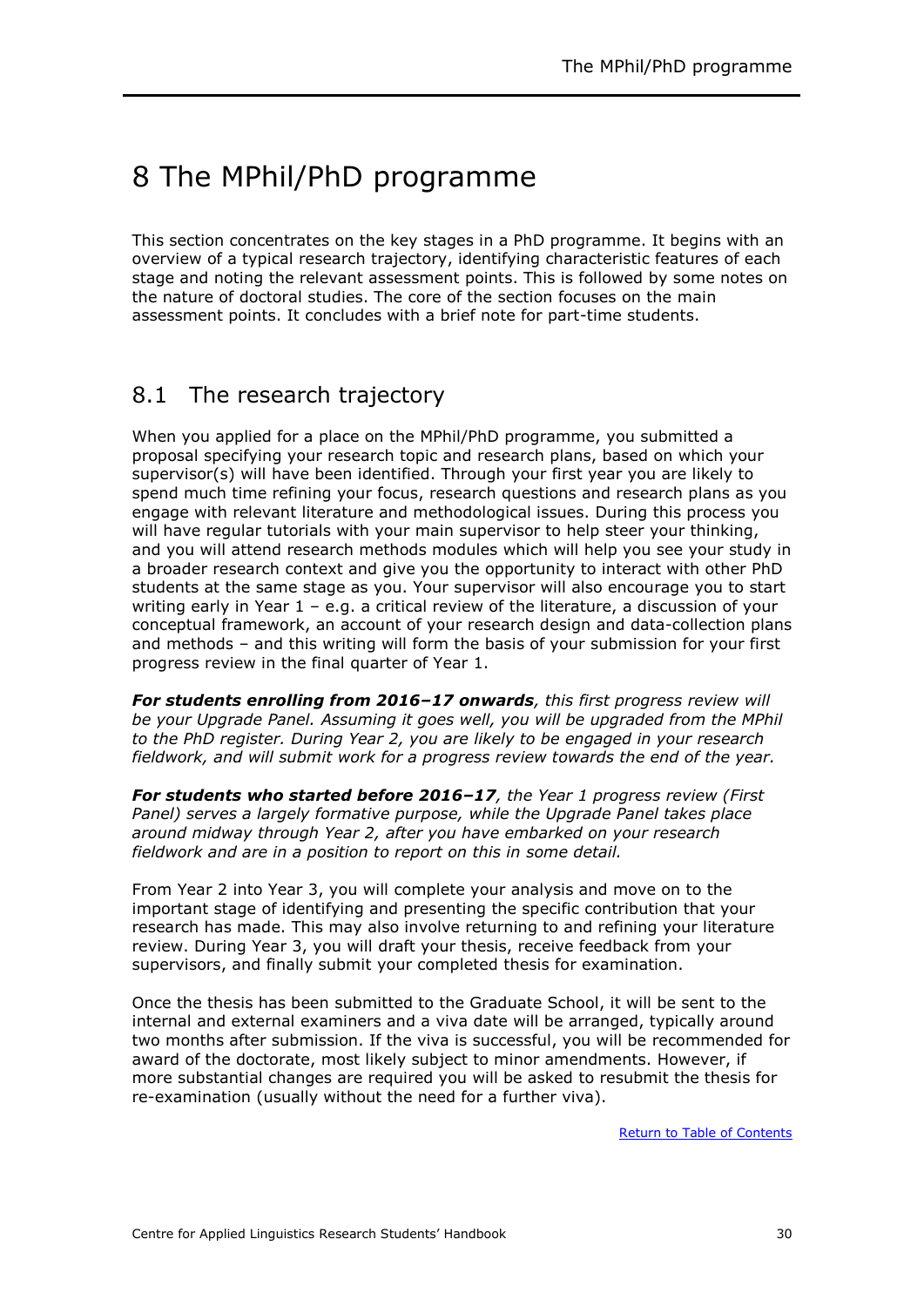Here are three key items of information relevant to your studies:

- All students are initially registered as MPhil/PhD students, and formal progression to PhD is subject to a successful Upgrade Panel.
- Full time students are normally expected to complete a PhD degree within three years. Part-time students are expected to complete within five years.
- All full-time research students are expected to attend timetabled research methods modules for the first two terms.

## <span id="page-33-0"></span>8.2 The nature of doctoral studies

Section 4 of this handbook addressed issues relating to the supervision process and offered basic advice on organising your studies so these points will not be repeated here. Instead, we offer some brief observations on the nature of doctoral studies that may help you to adjust to the new world of which you are now a part.

As a research student, you will be learning, gradually, how to be a full member of the international academic community. Your primary objective, of course, is to earn the award of a doctorate, but being a successful research student involves much more than this. You should not become too narrowly obsessed with your own work because in the long run this will prove to be a limitation. A successful PhD student will acquire a good broad familiarity with the field, an understanding of a range of research methods, and an ability to engage with fellow researchers on topics of general interest.

This means that you should also use your time as a student to get to know a circle of other people who are interested in the type of work you are doing and in related areas, at Warwick and in other universities. You can do this by attending conferences and meetings and by using the Internet. You can use these contacts to learn about other people's research and make your own work known to others. This should help you to become an active participant in the relevant discourse communities associated with your work and to understand the issues that are currently attracting particular attention. Then, as your work progresses, you will begin to feel sufficiently confident to present papers at conferences and write articles for publication.

The first year of your MPhil/PhD can be a difficult and challenging stage of the research process, often known as a period of 'maximum uncertainty' or confusion, as you try to develop your focus and research questions, position yourself with regard to particular research paradigms and traditions, and articulate the methods and techniques you will use to address your questions. This initial stage of the research process can feel like a lonely struggle, though of course your supervisors will be there to offer advice and help you find your direction. This is part of the reason why we consider attendance on the research methods sessions to be so important.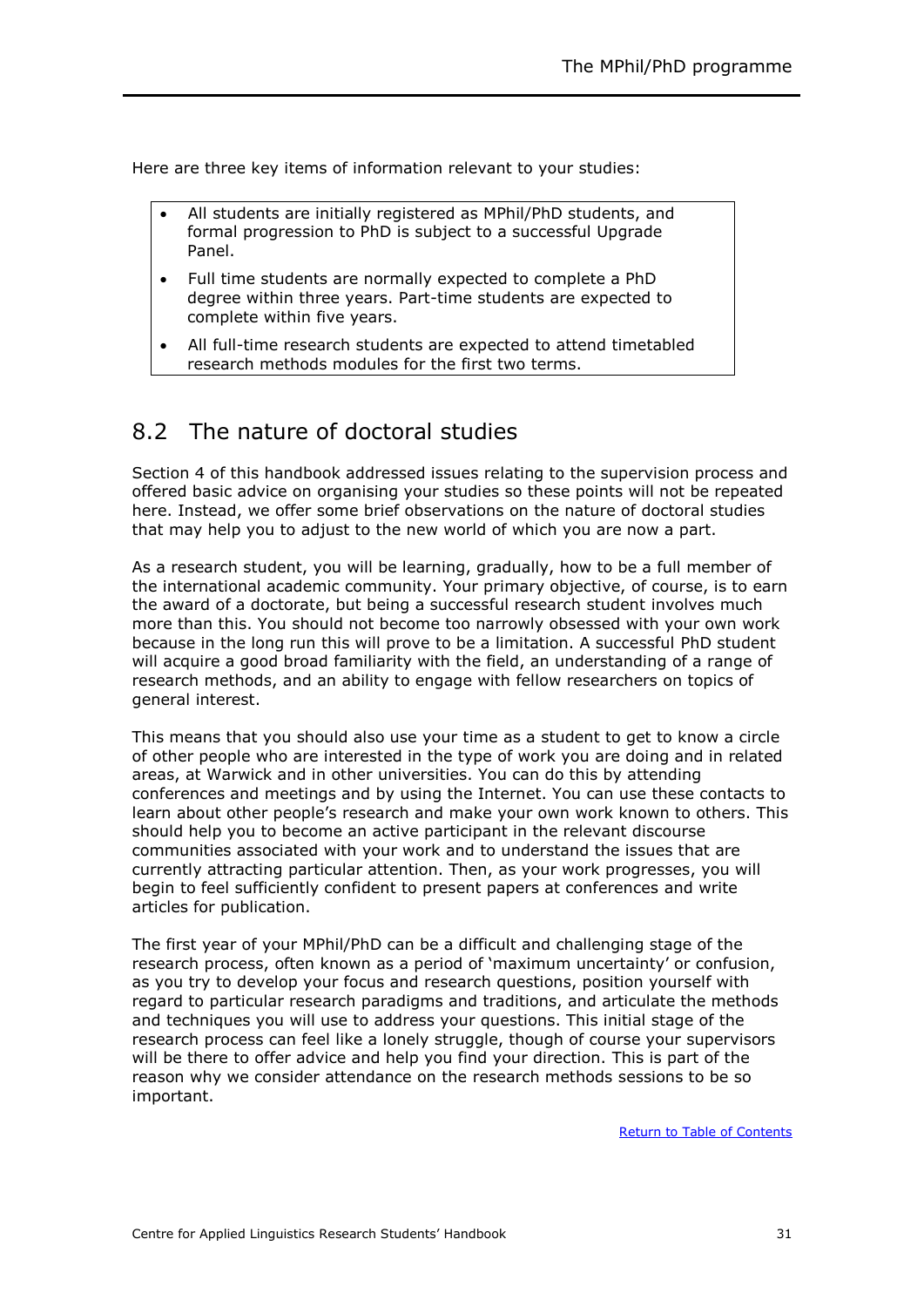## <span id="page-34-0"></span>8.3 Attending taught modules

All full-time MPhil/PhD students are expected to attend the research modules on the programme during their first year of registration. These modules will help you to engage with key paradigms of inquiry in research in applied linguistics, understand a range of traditions and approaches, familiarise yourself with various possible methods of collecting and analysing data, and take account of significant issues such as research ethics and access.

We believe that you will find these modules invaluable in providing you with regular opportunities for stimulating discussion and exploration of research issues, while also broadening the scope of your experience and understanding as a researcher. Above all, participation in the modules will help you move through the initial period of 'maximum uncertainty', position yourself as a researcher, and identify appropriate methods and tools for your research. A description of the modules can be found in Appendix 3 and preliminary reading lists are available in Appendix 4.

To maximise the benefits of participating in the research modules, we believe it is important for MPhil/PhD students to engage with issues raised *through the process of writing*. We strongly encourage our research students to begin writing as early as possible during the first year, since the process of writing will help you to clarify your ideas, provide concrete outcomes for discussion with your supervisor and prepare you for the substantial writing that is involved in the production of a thesis.

Your supervisors may also ask you to attend some MA or MSc modules during your period of work. In some cases this is necessary in order to become up to date in subjects relating to a research project or to establish a broader understanding of the field in general.

ESRC DTC studentship holders will also be required to attend Core Training Modules run by the DTC in accordance with their training analysis needs.

#### **SAVE ALL DRAFTS OF YOUR WORK ON THE H DRIVE**

The H drive is on the University server and documents saved here are stored safely and backed up regularly, so that lost or deleted files or previous versions of corrupted files remain [recoverable](http://www2.warwick.ac.uk/services/its/servicessupport/datastorage/accessfilestore/previousversions) for some time. All students are provided with [individual storage space](http://www2.warwick.ac.uk/services/its/servicessupport/datastorage/student_fs) (initially 1GB, and up to 5GB) on the H drive. We recommend that you work from the H drive and copy onto hard/pen/cloud drives, etc. because this is the most secure way of working. However, if you choose to work from your own hard drive you should still ensure that the relevant files are then also saved to the H drive. The University does not accept loss of data as a legitimate reason for late submission or as a basis for an extension request, so it is vital to back up your data on the H drive.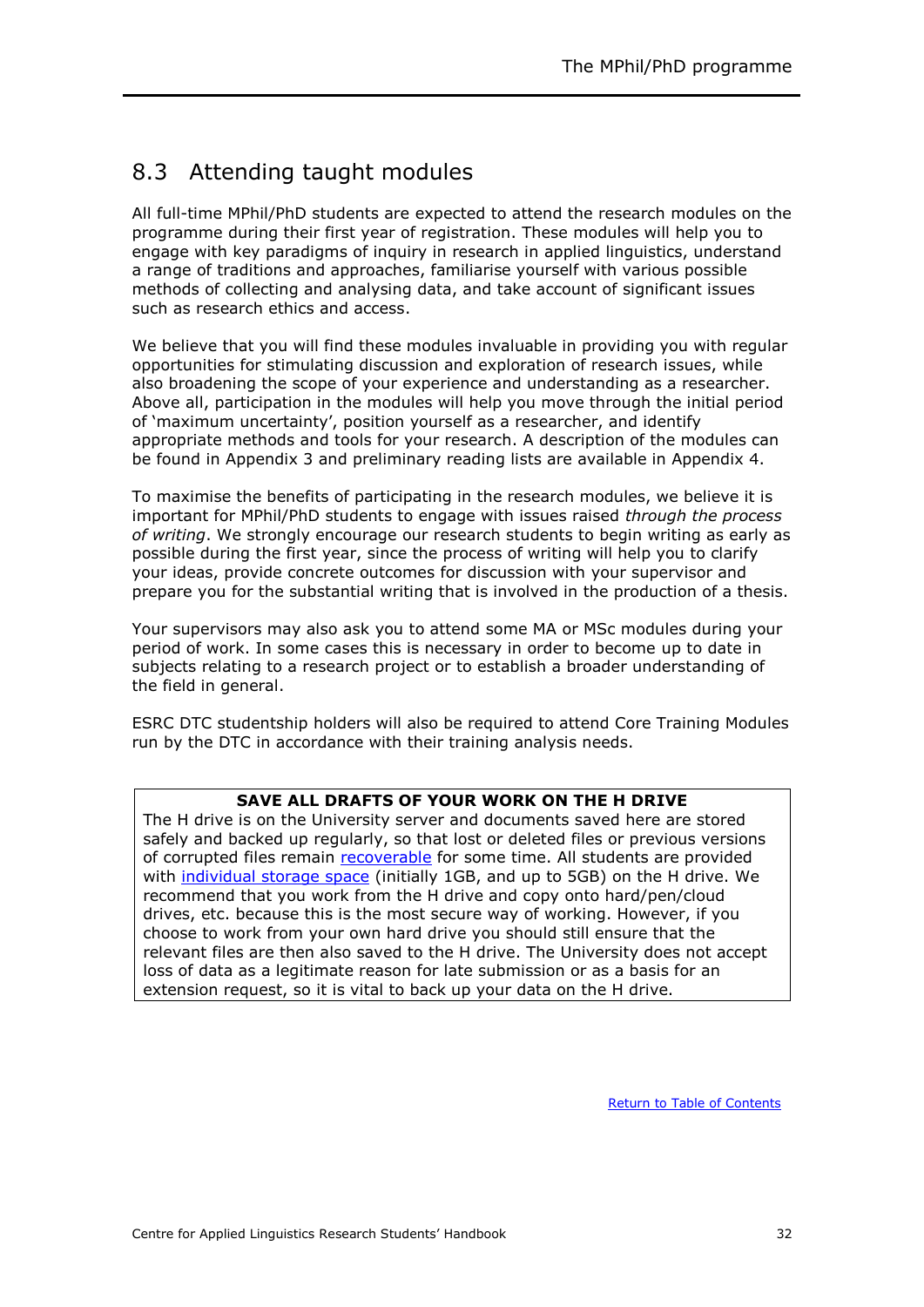### <span id="page-35-0"></span>8.4 The Upgrade Panel (students starting 2016–17 onwards)

For **full-time** students registering **from 2016–17 onwards**, the Upgrade Panel takes place in the **final quarter of Year 1** (9–12 months after registration), and for **part-time** students in the **second half of Year 2** (18–24 months after registration). *(For students who started before 2016–17, please see section 8.5.)*

The Upgrade Panel is an important milestone as it determines whether you are upgraded from the MPhil to the PhD register or not. You will be asked to submit a report to two panel members who are not your supervisors and who will read and evaluate your work and then engage you in an oral discussion (panel meeting). Your supervisor will also attend the panel meeting, following which the panel members will make their formal recommendation. *Fuller details of the procedures and possible outcomes are set out in section 8.6.*

Your supervisor will advise you on what you will need to submit for your panel. A **first year Upgrade Panel submission** should normally be **around 10,000 words** (maximum 12,000) and include:

- an introduction to your project context, rationale, aims, research questions;
- a critical discussion of relevant literature and/or theoretical/empirical issues;
- a detailed account of the research methods to be used with reasons for their choice, and an indication of likely approaches to analysis;
- a clear schedule of your plan of work until your expected completion date;
- references and appendices (e.g. research tools, consent forms).

It may also include one or more of the following, depending on your research:

- a background chapter;
- results of a pilot study.

The composition of the written submission and the balance among its different components will depend on individual circumstances. For example, for students needing to undertake fieldwork early or with complex research designs, more space may be given to methodological issues and less to theoretical discussion. Note that the substantive components of your panel submission do not have to constitute fully developed chapters. For example, your 'literature review' might comprise a critical discussion of some core theoretical issues relevant to your study, followed by an indicative outline of further areas to be explored. We also recognise that at this stage final decisions about some aspects of your work may not be possible. Your methodology chapter, for example, may focus on options available to you and your current thinking on these, rather than representing a fully articulated description of your research design. Your report may include notes and questions that you wish to discuss with the panel members or for which you wish seek advice or feedback. Your notes and questions will help shape the panel meeting itself so that the discussion is as constructive as possible for you and your supervisors.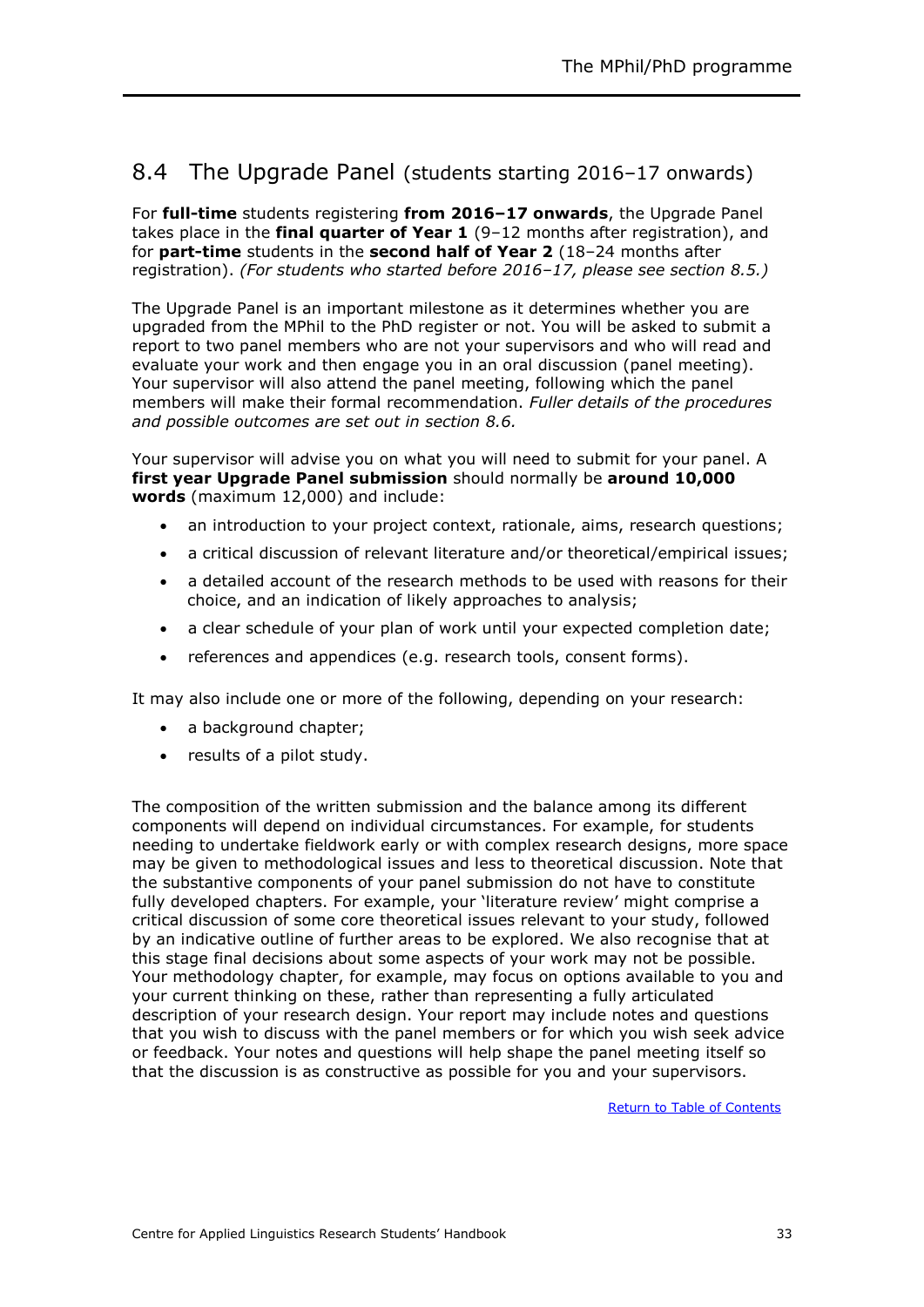#### <span id="page-36-0"></span>8.5 The Upgrade Panel (students who started before 2016–17)

For **full-time** students who enrolled **before 2016–17**, the Upgrade Panel normally takes place in Year 2 between **15–18 months after initial registration**, and for **part-time** students towards the **end of Year 3**. *(For students enrolling from 2016– 17 onwards, please see section 8.4)*

The Upgrade Panel is an important milestone as it determines whether you are upgraded from the MPhil to the PhD register or not. You will be asked to submit a report to two panel members who are not your supervisors and who will read and evaluate your work and then engage you in an oral discussion (panel meeting). Your supervisor will also attend the panel meeting, following which the panel members will make their formal recommendation. *Fuller details of the procedures and possible outcomes are set out in section 8.6.*

Your submission for this panel should build substantially on your first panel report. A **second year Upgrade Panel submission** should normally be **between 20,000 and 30,000 words** and include:

- a statement explaining the contents of the submission and how it differs from the first panel submission;
- a table of contents;
- a (re-)statement of the context and background of the study, which may be the same as the first panel submission or an updated version;
- a comprehensive literature review. In principle, this could be the same as that in your first panel submission, but in practice it will usually have been developed and refined since then;
- a detailed and substantial account of your research design, methodology and fieldwork, including (where applicable) discussion of any piloting. Since second year students are likely to have spent much of the year on their fieldwork, this account should form a major part of the second year Upgrade submission;
- data analysis. This should include a detailed explanation of planned methods of analysis, plus a summary of any initial findings;
- a clear statement of your plan of work for the remaining period of registration until completion at the end of the third year of registration (or fifth year for part-time students);
- a full list of references;
- relevant appendices (e.g. copies of research tools, interview transcripts).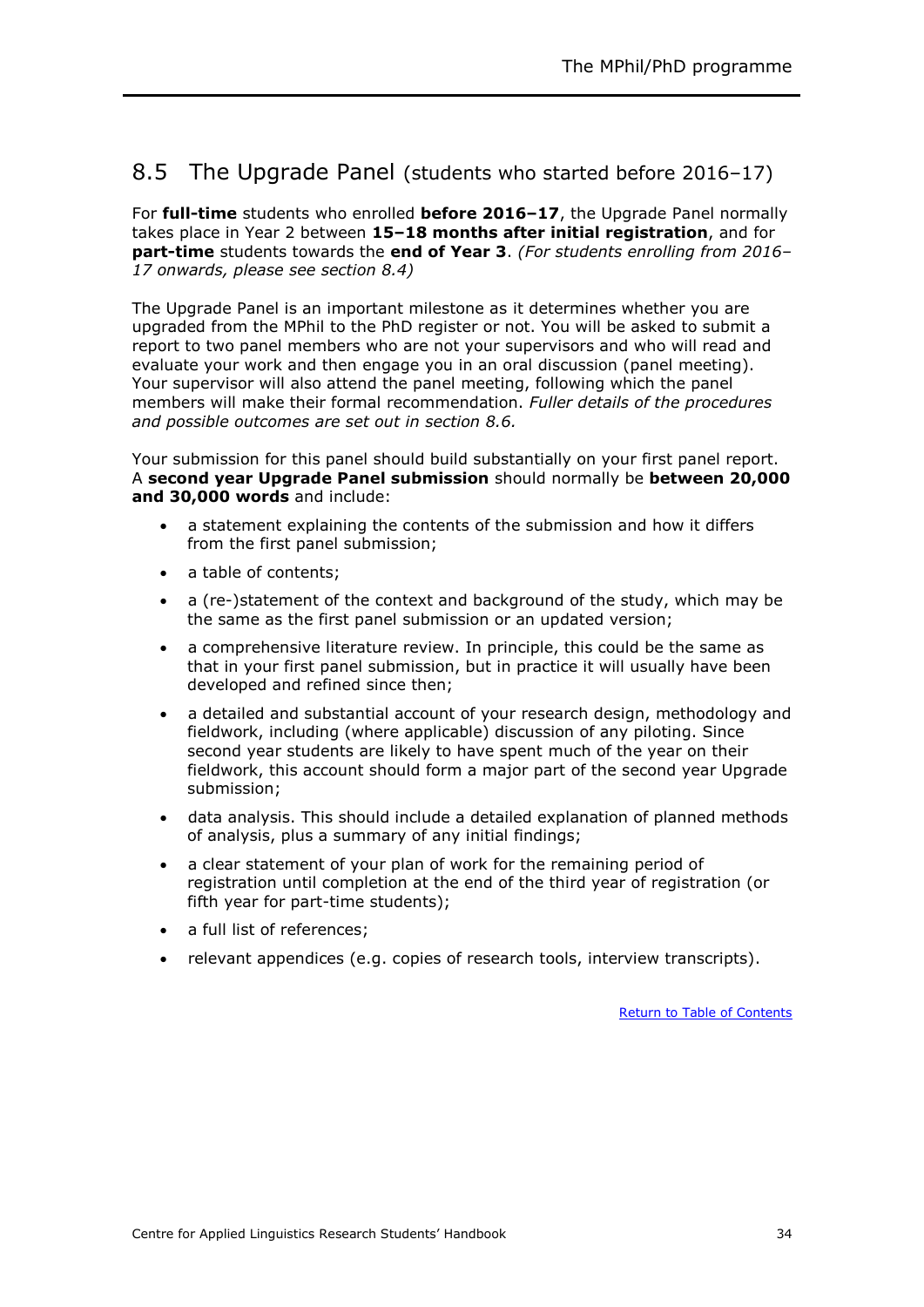## <span id="page-37-0"></span>8.6 Upgrade Panel procedures and outcomes

Regardless of your MPhil/PhD start date, the Upgrade Panel procedures and possible outcomes are as follows.

#### **Before the panel meeting:**

- 1. Membership of the panel is decided, normally at a Graduate Progress Committee meeting. The two panel members and supervisor agree a date and time for the panel meeting with you and inform the Research Degrees Administrator, who then books a room.
- 2. The Research Degrees Administrator will send you a letter setting out the necessary information: you will be asked to submit your work (as an email attachment in Word or pdf) to the Research Degrees Administrator two weeks in advance of the panel date, who will then forward this to the panel members (in soft or hard copy as preferred). Your supervisor will also submit a brief report on your progress to the Research Degrees Administrator, copied to the panel members.
- 3. Each panel member will submit an independent report on your work to the Research Degrees Administrator and supervisor(s). All reports are treated as confidential and their contents are not discussed with you in advance of the panel meeting.

#### **The panel meeting:**

- 4. You will attend the panel meeting with your supervisor. The panel members will introduce themselves and explain the procedures that will be followed.
- 5. The main business is an oral discussion based on the submitted work. The panel members will ask you various questions and may also invite you to raise questions and issues. The supervisor normally does not participate in the discussion unless invited to do so by the panel members.
- 6. When the main discussion has concluded, the supervisor will be asked to withdraw while the panel members invite you to raise any confidential matters (if any) relating to progress or supervision. You will also be asked to confirm if you are happy with the degree course title (e.g. PhD in Applied Linguistics) you are registered for, or if you wish to request a transfer to a different course title when upgraded. You will then be asked to withdraw to allow the panel members to deliberate.
- 7. The panel members will invite you and your supervisor back to communicate their recommendation and, if necessary, discuss any actions arising.
- 8. Panel members submit a joint report to the Research Degrees Administrator and supervisor stating their recommendation and any actions arising.
- 9. If you indicated a wish to change degree course title, you should send a formal written request setting out the reasons to the Director of Graduate Studies as soon as possible after the panel meeting, together with a note of support from your supervisor. The DGS will submit this request on your behalf to the Graduate School.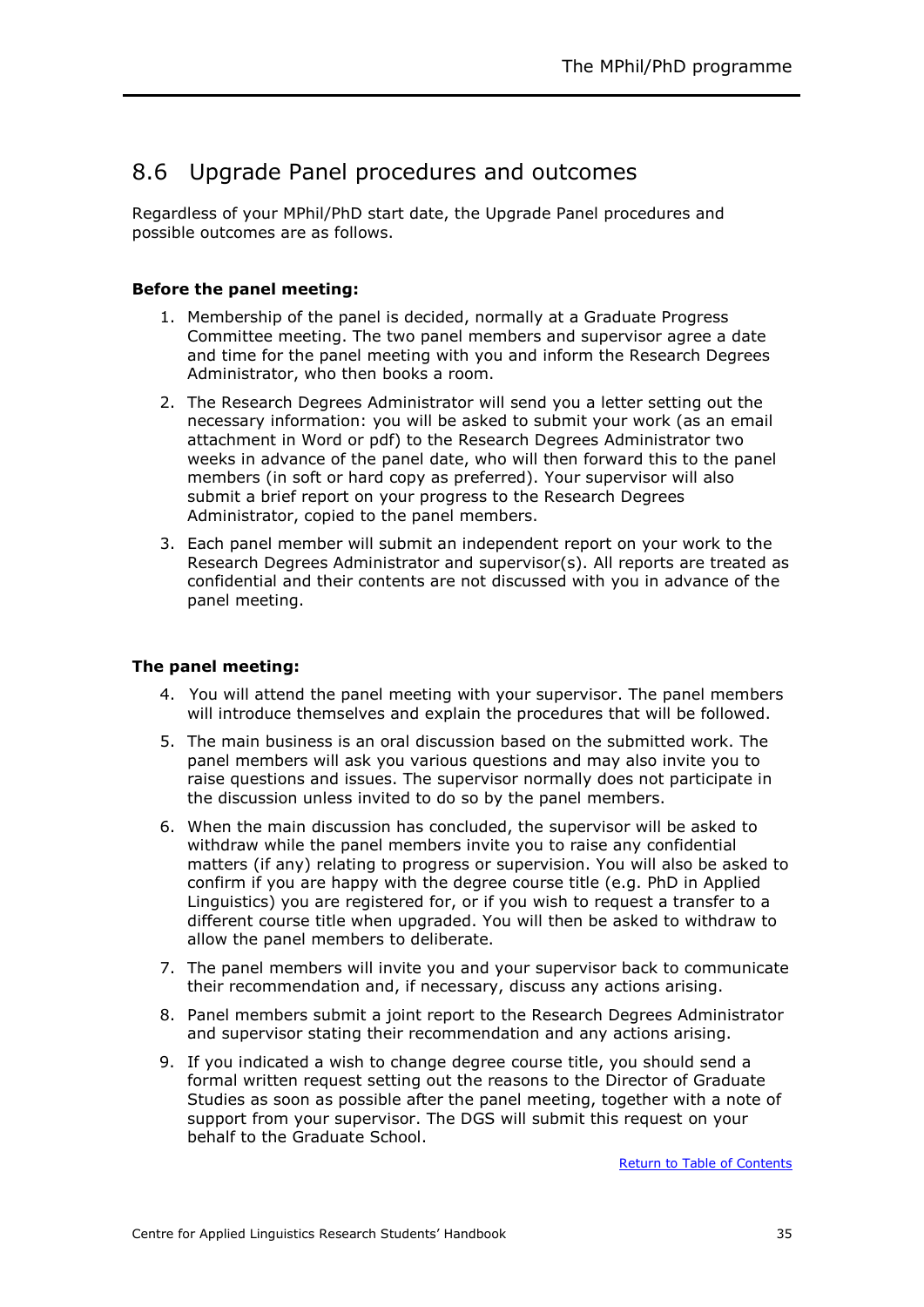#### **Possible outcomes of the Upgrade Panel:**

If the panel members recommend immediate upgrade, you will receive an official letter from the Graduate School confirming your upgrade from MPhil to PhD and, where relevant, the transfer to your requested PhD degree course title.

If the panel members do not recommend immediate upgrade, they will ask you to resubmit some or all of your work and/or provide additional material. They will provide you with a written statement of what you will need to prepare for the resubmission and will agree a reasonable deadline with you (within six months of your original Upgrade Panel date for full-time students, or twelve months for parttime students). As before, you will need to submit your work to the Research Degrees Administrator by the specified deadline. Panel members will read your resubmission and send independent reports on your work to the Research Degrees Administrator and supervisor. A second panel meeting (oral discussion) may be arranged if appropriate, though in most cases this is unlikely. Panel members will then confer and produce a joint report with their final recommendation.

Following a resubmission, the possible recommendations are as follows:

- 1. Upgrade to PhD
- 2. Continue on the MPhil register only and submit for MPhil
- 3. Withdraw from the programme

In the unlikely event that panel members recommend (2) or (3), the courses of action open to you are set out in section [7.3 on Unsatisfactory Progress.](#page-28-0)

#### **Additional points to note regarding the Upgrade Panel**

- The purpose of the Upgrade Panel is to show that: you have knowledge and skills appropriate to doctoral-level research; you have completed work of a quality to justify continuation; your proposed research methods are appropriate and practical; your research is likely to make a significant and original contribution to knowledge; you have a realistic plan for completing your work within the expected timeframe. *For first year Upgrade Panels*, a key focus for evaluation will be your level of preparedness to begin your research fieldwork. *For second year Upgrade Panels*, evidence of adequate data and ability to analyse these data will be key evaluative considerations.
- If you have good reasons for wanting a different composition to the panel, you should discuss this with your supervisor in the first instance. If your supervisor is supportive, you should then submit a request in writing to the Director of Graduate Studies, setting out your reasons. The DGS will arrange to meet you to discuss your request and take appropriate action. It is important that you raise this matter as early as possible, so that any change to panel membership can be formalised well before you submit your work.
- You will notice that you are expected to submit your work at least two weeks before the panel, so you will need to take this into account in your planning.
- Although you will not necessarily receive full copies of the independent and joint reports after the panel meeting, you will receive written comments and points for consideration to help you improve your work.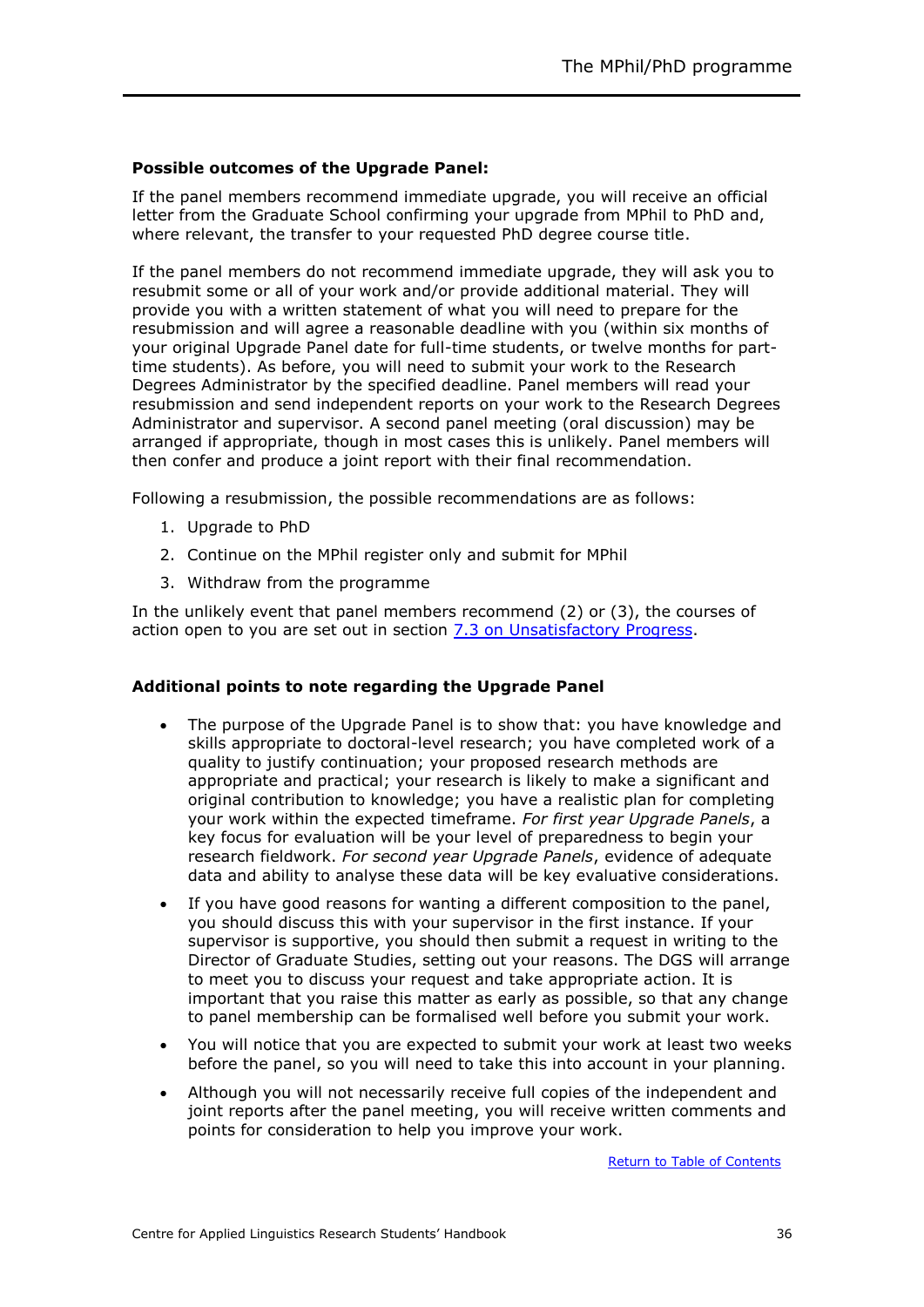### <span id="page-39-0"></span>8.7 Progress reviews

While the Upgrade Panel serves the important function of confirming your transfer to the PhD register, there will also be other formal progress reviews throughout your registration period where you will be similarly asked to submit work to a panel and engage in an oral discussion. It is a requirement of the Graduate School that such progress reviews take place annually (or equivalent for part-time students). They are designed to be constructive, with the aim of ensuring that your work and progress are satisfactory, and (in Years 3–4) that you are on track for completing and submitting your thesis within your registration period.

*For students starting from 2016–17 onwards and who are upgraded at the end of Year 1, the next progress review will take place in the last quarter of Year 2 (or equivalent for part-time students), and again in the last quarter of Year 3 (or part-time equivalent), unless this period coincides with the intended thesis submission date, in which case a formal progress review is not required. A further progress review may be held midway through Year 4 (or part-time equivalent) if the thesis has not been submitted by this stage.*

*For students who started before 2016–17, the first progress review (First Panel), takes places at the end of Year 1 (or equivalent for part-time students). Following the Upgrade Panel in Year 2, the next progress review will take place in the last quarter of Year 3 (or part-time equivalent), unless this period coincides with the intended thesis submission date, in which case a formal progress review is not required. A further progress review may be held midway through Year 4 (or part-time equivalent) if the thesis has not been submitted by this stage.*

#### **What to submit**

For all progress reviews *apart from Upgrade Panels (all students) and First Panels (students who started before 2016–17)*, there is considerable flexibility as to choice of work to be submitted to the panel. In essence, the work submitted is likely to be sample material that you are currently working on at that stage of your research, analysis and writing-up process, rather than a comprehensive account of your project written for the purpose of the progress review. Since an important aim of the progress review is to ensure you are on track towards completion, it does not make sense to divert you from this goal by spending hours producing a separate piece of writing for the review. Thus, for example, a progress review submission at the end of Year 2 might comprise the research fieldwork account you are writing, or a draft chapter on initial analysis and findings, while a submission at the end of Year 3 might comprise one draft chapter from your thesis. Your supervisor will advise you on what sample of work might be most appropriate to submit, with a view to getting useful constructive feedback from the review panel members.

Essentially, the material you submit for a progress review should comprise:

- a sample of your current work-in-progress, such as a draft chapter;
- a brief commentary contextualising the sample of work and outlining your schedule for completion.

While there are no rules about the length of a submission for progress review, a rough guide would be around 10,000 words (maximum 12,000 words), exclusive of references and appendices.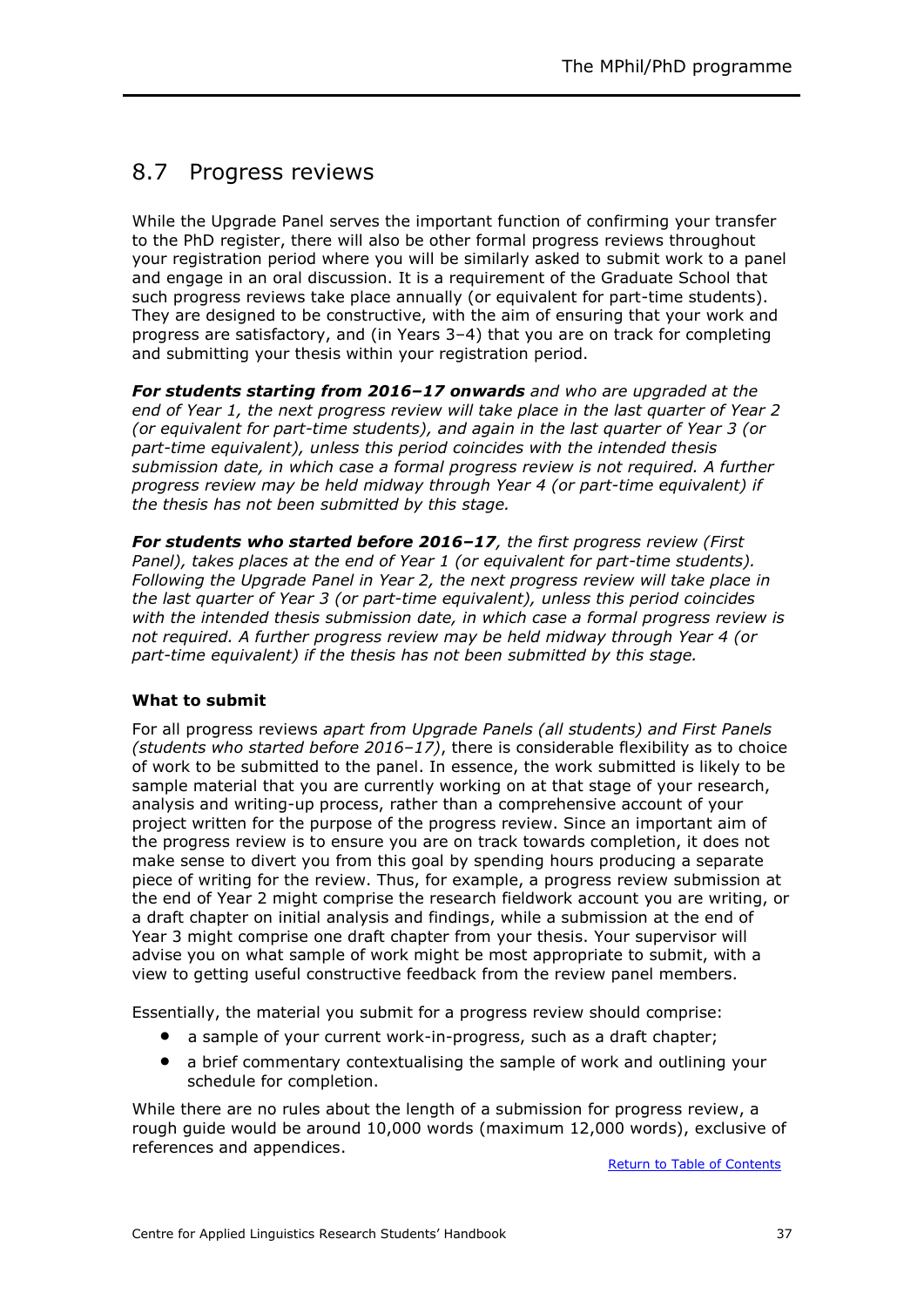#### **Progress review procedures and outcomes**

The formal submission, meeting and reporting procedures for a progress review are broadly the same as those set out in section 8.6 for Upgrade Panels. However, the range of possible outcomes is different. A progress review does not lead to a formal recommendation (e.g. to pass/resubmit/fail) but simply to a formative evaluation of your work and progress towards completion by the panel members. The panel discussion may well lead to informal recommendations and suggestions for improving your work or enhancing its quality.

Very exceptionally, in cases where the work submitted is of very poor quality or where a student fails to produce work or attend the panel meeting, the progress review may lead to a recommendation of withdrawal from the programme (see section [7.3 on Unsatisfactory Progress\)](#page-28-0).

#### <span id="page-40-0"></span>8.8 First Panel (students who started before 2016–17)

For students in this category, the first progress review is a First Panel, normally held in the last quarter of Year 1 (or equivalent for part-time students). The material to be submitted for a First Panel is broadly the same as that set out in section 8.4 for a first year Upgrade Panel (for students enrolling from 2016–17 onwards).

However, unlike the Upgrade Panel, the First Panel serves a largely formative purpose only and will not lead to a formal recommendation or change of registration status. Of course, if the quality of work submitted is very poor or if a student fails to produce work or attend the panel meeting, the First Panel may lead to a recommendation of withdrawal from the programme (see section 7.3 on Unsatisfactory Progress).

Another important difference between a First Panel and other progress review or upgrade panels is that the panel members will be your own supervisors, except in cases where the supervisors feel it would be helpful to have a non-supervisor colleague participating.

The submission, discussion and reporting procedures for a First Panel are broadly the same as those set out in section 8.6 for Upgrade Panels.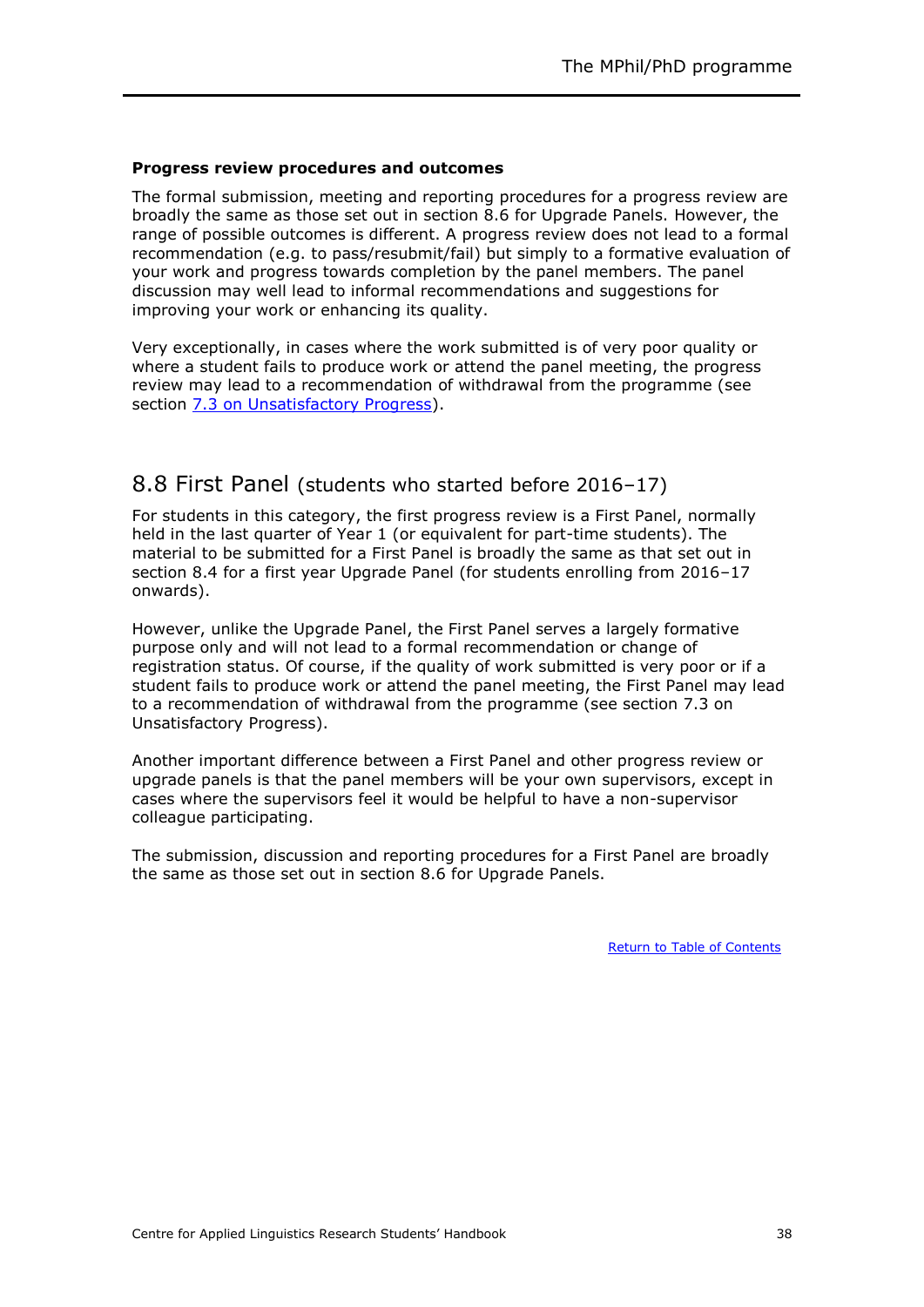## <span id="page-41-0"></span>8.9 Submission and viva

The culmination of all your hard work is reached in the viva, based on the thesis that you have submitted. Your supervisor will discuss with you the process leading to submission and identify a suitable timeframe in consultation with you. Most students are over-optimistic about what they will be able to achieve, but experienced supervisors know how much time can be taken up by last minute editing, so it's always a good idea to be guided by your supervisor when it comes to planning when you will be ready to submit your thesis. Bear in mind that your nominated examiners will have agreed to examine your work on the basis of the likely submission date you and your supervisor have identified, and they will have allowed for the considerable time this takes in their work planning. If your submission is significantly delayed this can create problems for them and may even result in a change of examiners.

Note that if you plan to submit *more than one month before your fee-paying registration period ends*, you will need to complete an *[Early Submission Form for a](http://www2.warwick.ac.uk/services/academicoffice/gsp/formslibrary/early_submission_form_for_a_research_degree.pdf)  [Research Degree](http://www2.warwick.ac.uk/services/academicoffice/gsp/formslibrary/early_submission_form_for_a_research_degree.pdf)* (accompanied by an explanatory statement if submitting your thesis more than five months before your fee-paying registration ends).

When you are preparing your thesis, pay very close attention to the rules for presentation (title, margins, appendices, etc.) which are included in the *[Guide to](http://www2.warwick.ac.uk/services/academicoffice/gsp/formslibrary/guide_to_examinations_for_higher_degrees_by_research.pdf)  [Examinations for Higher Degrees by Research](http://www2.warwick.ac.uk/services/academicoffice/gsp/formslibrary/guide_to_examinations_for_higher_degrees_by_research.pdf)*. (See also the useful [information on](http://www2.warwick.ac.uk/services/academicoffice/gsp/guidingyouthrough/guidelines/submissionsexaminations/infoforstudents)  [thesis submission, presentation and FAQs](http://www2.warwick.ac.uk/services/academicoffice/gsp/guidingyouthrough/guidelines/submissionsexaminations/infoforstudents) provided by the Graduate School.)

Around a month before your proposed submission date, you will be asked to complete Part 1 of a 'Form for the Submission of a Research Thesis and Nomination of Examiners' (downloadable in Word from the Graduate School's Thesis [Submission and Examination Forms](http://www2.warwick.ac.uk/services/academicoffice/gsp/formslibrary/#submissionexamination) page). This should be completed in consultation with your supervisor and will involve the nomination of suitable examiners and an adviser for your viva. (The adviser does not examine your work but chairs the viva and ensures that all relevant procedures are followed correctly.) The nominated examiners and adviser are then subject to formal approval by the Graduate School.

Once the thesis has been submitted, the examiners will decide on a suitable date for the oral examination (viva) and you will be informed of this. Different students prepare in different ways for this examination. Although many students are naturally nervous about the viva, in practice this is usually a rewarding experience. It is designed to offer the examiners the chance to explore with the candidate issues of interest arising from the thesis and is not intended to be confrontational.

A number of options are available to the examiners and they will consider all of these. However, in practice most decisions are for either a Pass with minor corrections or a Resubmission. In practical terms, the main difference between these two is the amount of revision work involved and the time it is expected to take, although in the latter case your thesis will be formally re-examined before a pass can be awarded (though a further viva is rarely required). The full range of options can be found in the *[Guide to Examinations for Higher Degrees by Research](http://www2.warwick.ac.uk/services/academicoffice/gsp/formslibrary/guide_to_examinations_for_higher_degrees_by_research.pdf)*.

We recommend that you use [Warwick Print](http://www2.warwick.ac.uk/services/retail/warwickprint) for printing and binding copies of your thesis, simply because they have extensive experience of the way the systems here work and will be able to offer advice if you need it.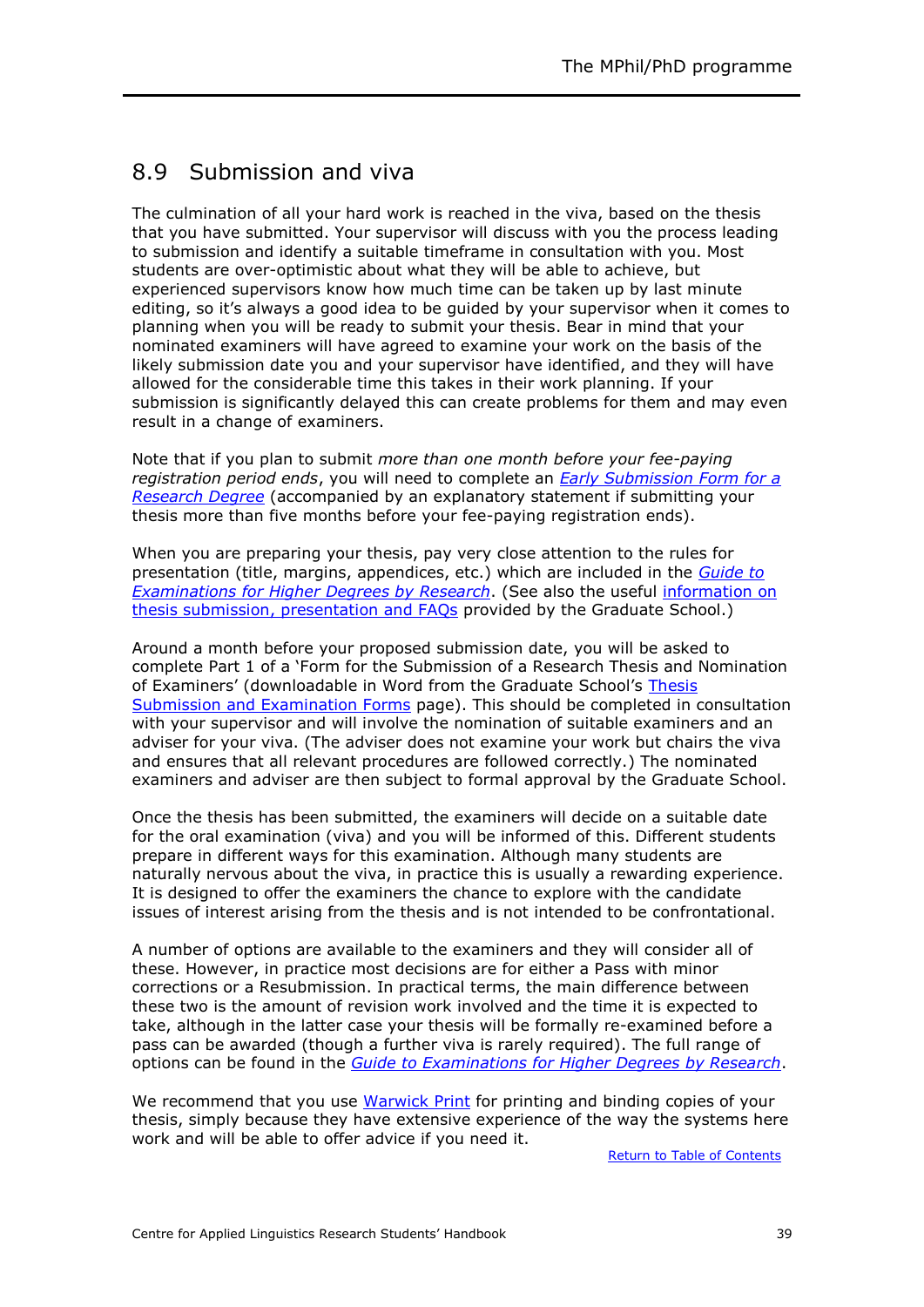## <span id="page-42-0"></span>8.10 Part-time students

There are special challenges for part-time students. You may be working in another town or country and find it difficult to contact your supervisor, or you may have a busy job or an active young family and find it hard to get long stretches of time for working. As a result, you may feel remote and isolated without any fellow students for company. You can, at least, be certain that your supervisor and the other staff in the Centre understand your problems and sympathise with you.

However, when you were accepted for the research programme, your ability to overcome such problems will have been considered. We try not to admit any student to a research degree programme on a part-time basis unless we are confident that they have the intellectual and psychological capability to manage the stresses and strains involved. The key to success is to become involved and interested in your research work, set realistic targets, and allow time for your other responsibilities. It is much better to do a little work frequently than to leave things to the last minute in the hope of setting aside a large period of distraction-free time ─ this rarely materialises!

Although it is encouraging to note that one of the most common problems arising from part-time study is the result of enthusiasm, the problem itself is none the less serious for that. Many part-time students are close to their research sites, which makes data collection much more convenient than it would be if they were based at Warwick, and in some cases they take it upon themselves to begin data collection without informing their supervisor. This can lead to very serious problems indeed, not only in terms of the evolution of the project but also in the light of the University's very strict ethical procedures. A breach of these procedures is very serious and may even give rise to disciplinary action, so you are required to discuss data collection plans with your supervisor before you begin to collect data. In fact, it is particularly important for part-time students to keep their supervisor fully informed of their plans and progress because it is all too easy to waste valuable time exploring blind alleys. Regular contact with your supervisor will certainly save you time and may also save you a good deal of unnecessary worry in the long run.

There are no fixed rules on times of attendance for part-time students, but University Guidelines on the supervision of research students based away from the university recommend that they should spend the equivalent of 12 weeks at the university over the period of their study. However, this time does not need to be evenly distributed, so one of the first things you will need to discuss with your supervisor is arrangements for visits and meetings. You will, of course, be expected to keep in regular contact with your supervisor between such visits, usually by email and skype.

Part-time students who are non-EEA nationals (i.e. from outside the UK and European Economic Area) will need to apply for a [Short-term Student](http://www2.warwick.ac.uk/study/international/immigration/othervisas/studentvisitor) Visa (not a Tier 4 visa) for their periods of attendance at the university. To apply for a Shortterm Student Visa, you will need a formal letter signed by the Director of Graduate Studies confirming your part-time PhD student status and the dates and purpose of your study visit to Warwick. *Therefore it is important that you communicate your travel plans to either the Research Degrees Administrator or Director of Graduate Studies well in advance so that the letter can be issued and sent to you in good time for the visa application process.*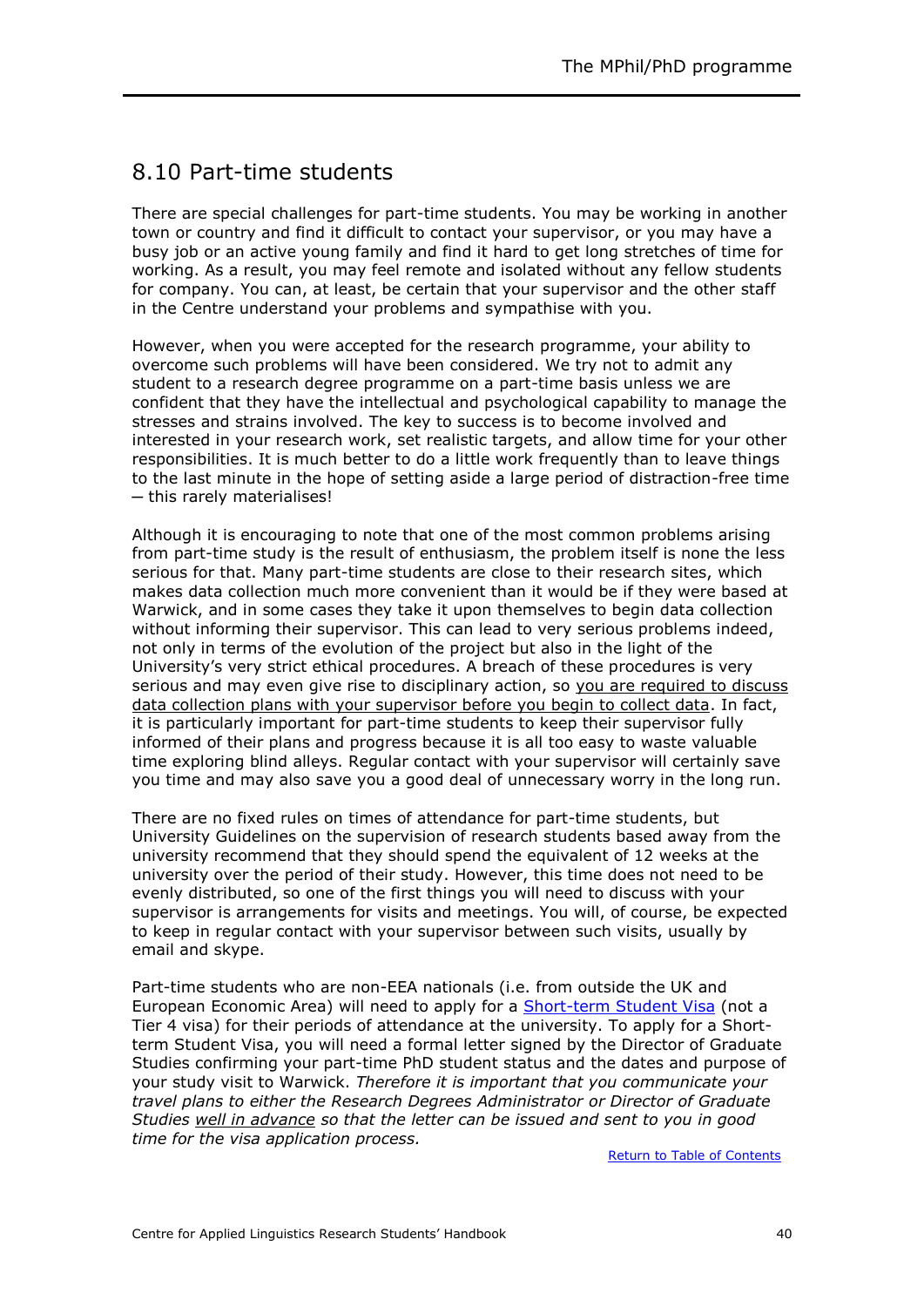## <span id="page-43-0"></span>9 Some important questions

It would be impossible to list all the possible questions you might ask, but in this section we have assembled some examples of important questions that might occur at each stage in the research process. Don't be surprised if you end up asking at least one of these along the way!

### <span id="page-43-1"></span>9.1 The early stages

The early stages involve becoming acquainted, with your supervisor, with your topic, and with the academic community, so most of the questions at this stage focus on orientation and relationships.

*I seem to waste a lot of time on unnecessary reading. Am I doing something wrong?*

This is a perfectly normal and very healthy stage that all research students go through. You will need to position your research (conceptually, epistemologically, practically, etc.) in the context of the wider field and sub-field in which you will be working. In order to do this, you need to get a sense of the bigger picture and of the options available to you. Along the way you will inevitably explore some areas that will not feature in your thesis, but a knowledge of these will be invaluable in providing you with a deeper understanding of how your work connects to broader issues in the field.

#### *I'm a research student, so why am I expected to attend taught sessions in my first year?*

Apart from the fact that some sessions (e.g. entry and ethics) are essential for all researchers and many will be directly relevant to your own work, it is worth bearing in mind that research is less predictable than you might expect. This means that a session which you consider irrelevant to your interests at the time may later on prove to be invaluable. Just as importantly, in attending these sessions you will have the opportunity to interact with other research students at the same stage as you. Working in this way will generate valuable insights into not only intellectual issues relevant to your work but also practical and psychological aspects of the research process. Feedback from past MPhil/PhD students has underlined the importance of these sessions. In fact, we expect all our students to develop an understanding of a wide range of types of research into language, language teaching, intercultural communication and applied linguistics so that they can take on research-related responsibilities in their future careers. In the international academic world, anyone with a research degree is expected to understand a great deal about research in general and should be able to supervise their own students and read other people's research in an informed and critical way.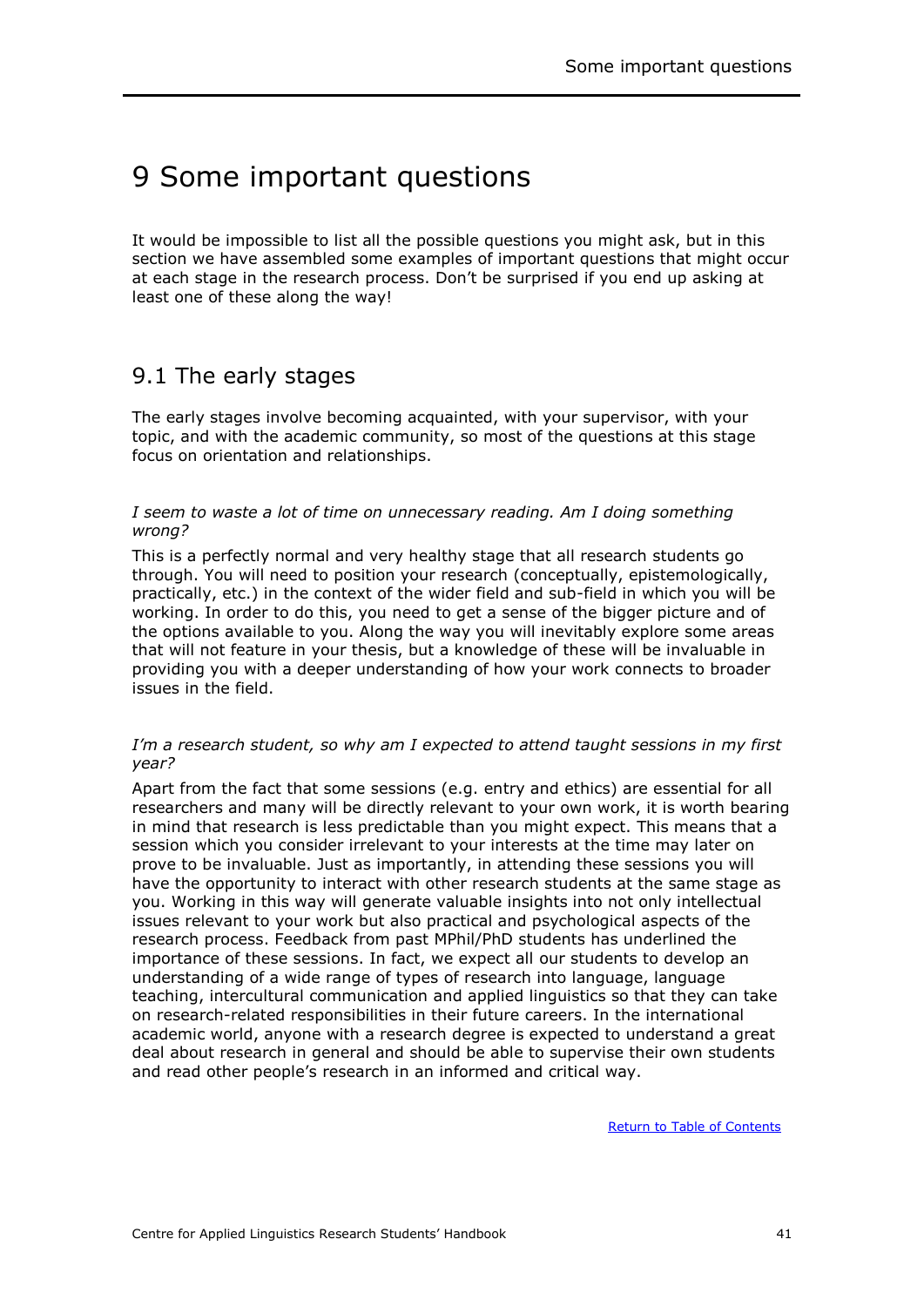#### *What will happen if I don't get on well with my supervisor?*

Every effort will be made to ensure that the supervisory arrangements put in place for your doctoral work continue to work as well as possible throughout your period of study. However, we are aware that difficulties do sometimes arise between doctoral students and their supervisors, often through no fault on either side. If you should have any concerns relating to your supervision, please feel free to raise the matter directly with your supervisor, or if you prefer, to discuss the matter in confidence with the Director of Graduate Studies (DGS), or with the Director of the Centre if the DGS is your supervisor. Any difficulties raised by the student relating to supervision will not prejudice that student in any way. However, it is important to note that it is the responsibility of the student to bring the difficulties to the attention of the Director of Graduate Studies or the Director of the Centre or, in the last resort, to the University Graduate School Office, in good time. The University cannot remedy difficulties or failings of which it was not made properly aware.

#### *Can I change my research topic?*

To some extent, all research topics change in the process of refinement and focusing that takes place in the early stages of doctoral studies, though in practice the changes may be relatively minor. The shift involved can usually be accommodated within the normal supervision process, but occasionally the changes are significant enough to call for a serious re-evaluation of the project. Even here, where your current supervisor's area of expertise can accommodate the relevant changes, the adjustment can be made without involving an outside party. However, if the change means that your supervisor feels no longer able to provide the quality of supervision required, the matter should be referred to the Director of Graduate Studies. If another supervisor can be found within the Centre, transfer can be arranged, subject to agreement at a Graduate Progress meeting in response to a formal request from you. However, we cannot guarantee that this will be possible in all cases, as the following extract (p.6) from the Graduate School's 'Guidelines on the Supervision and Monitoring of Research Degree Students' makes clear:

It is recognised that, should a student request a change of research topic to one in which the department has insufficient expertise to provide supervision, it may not be possible to find an alternative supervisor.

#### *I have problems with writing. Can I get help?*

<span id="page-44-0"></span>Yes, certainly. For international students from non-English backgrounds, there are classes in academic writing run by Centre staff. These **Insessional Language Classes** are usually held at lunch time or in the evenings. If you are a student whose first language is English, these will not be the best classes for you, but [Student Careers](http://www2.warwick.ac.uk/services/scs)  [and Skills](http://www2.warwick.ac.uk/services/scs) organise several academic writing workshops which may be helpful (and these workshops are of course open to international students also). In addition, there are a number of books available in the library on writing up research. You will also be receiving feedback from your supervisor on your written work and should not be worried about bringing up any specific problems you may have.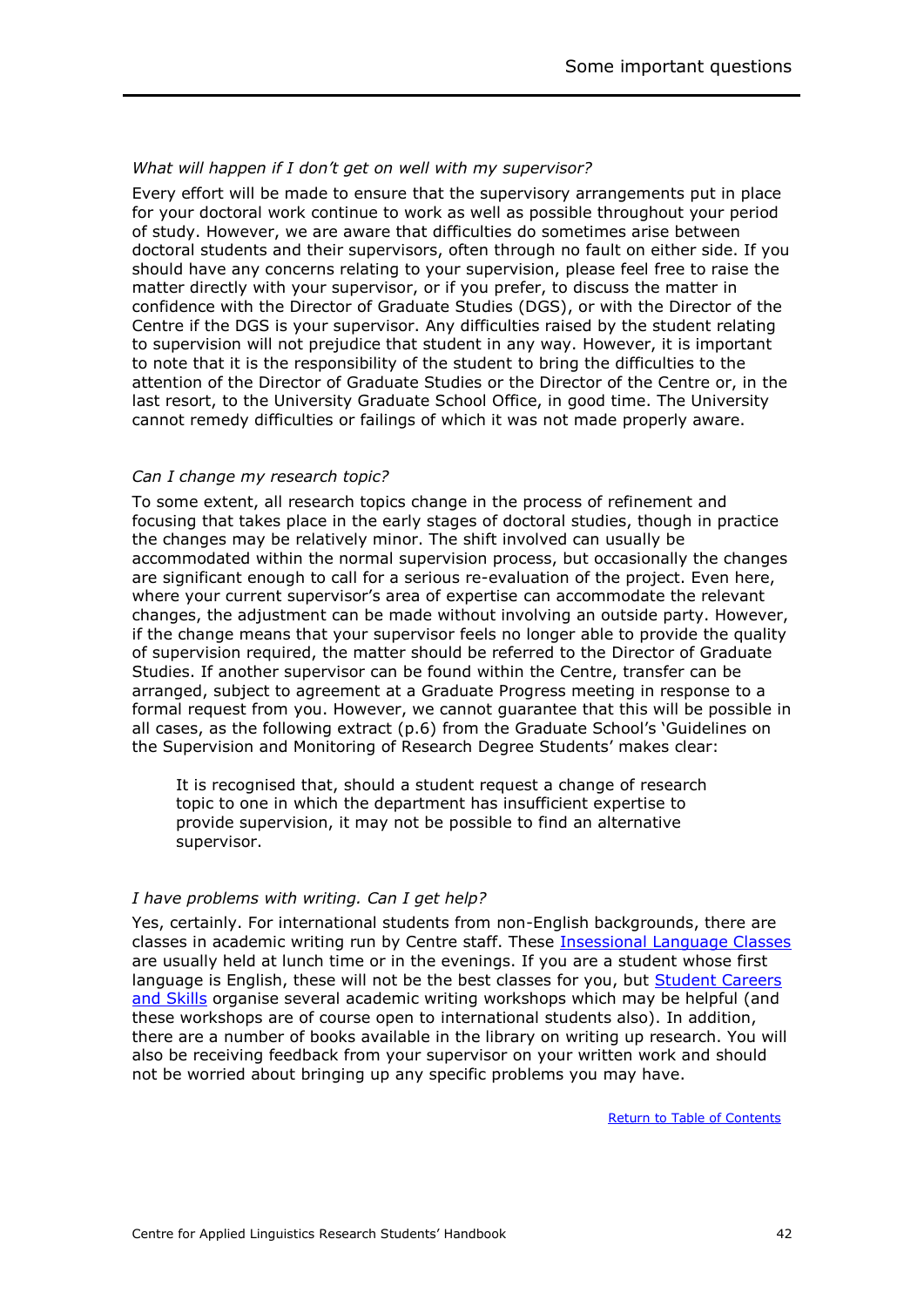### 9.2 The middle stages

The middle stages involve data collection and analysis, so most of the questions are practical ones related to acquiring an adequate data set and identifying the nature of the contribution that your research will make.

#### *How long can I spend away from the university collecting data?*

There is no rule about this provided that you meet the University's requirements for attendance monitoring by keeping in regular communication with your supervisor. If you are receiving funding, it is also important to ensure that your period of absence from the university (or your period of stay in your home country) does not violate the conditions of your sponsorship. Subject to these limitations, the period spent in data collection must be negotiated and agreed with your supervisor. Much depends on the nature of your data collection and the opportunities that are available to you locally. For example, in some cases more than one visit may be essential, while in others a single extended stay will be sufficient. Your supervisor will discuss with you what arrangement is most suitable for your project and will be involved in the planning and preparation for your visit. Finally, it is important to emphasise that where working at your institution forms an essential part of your data collection, this will be allowed, but you will not be given permission to return home simply in order to work. Please note also that for any travel overseas (e.g. to collect data), you will need to submit an [Overseas Travel Form.](http://www2.warwick.ac.uk/fac/soc/al/intranet/research/current_students/)

#### *I've started my work in the field and discovered that things are very different from what I expected, so there's no point in going on with my project. Do I have to come back and start again?*

This situation is more common than you might expect. However much you plan and however carefully you check and double-check the information you have been given, it is impossible to predict exactly what conditions will be like in the field. For example, the classes you have arranged to observe may no longer be available or the people who were to feature in your project have changed their minds because of local developments since you made arrangements. If this happens, don't panic: you will be in email or skype contact with your supervisor, who will be able to discuss with you the options for shifting the focus of your project or adjusting the methodology to accommodate the new situation. Where this has happened in the past, students have sometimes ended up with a project much more interesting than the one they set out with, simply because they were forced by circumstances to rethink things in the field. By the same token, if you discover in the field that there is in fact an unexpected opportunity to collect particularly rich and interesting data, make sure that you raise this with your supervisor immediately: successful research involves seizing good opportunities when they arise.

#### *I've begun to analyse my data but there's nothing interesting there. Do I need to collect more data?*

The answer is almost certainly no. In normal life we are not used to looking very deeply into things for an extended period, so we are quickly disappointed when nothing interesting emerges after relatively brief exposure to our data. However, a thesis is the product of three years' intensive work and is designed to make an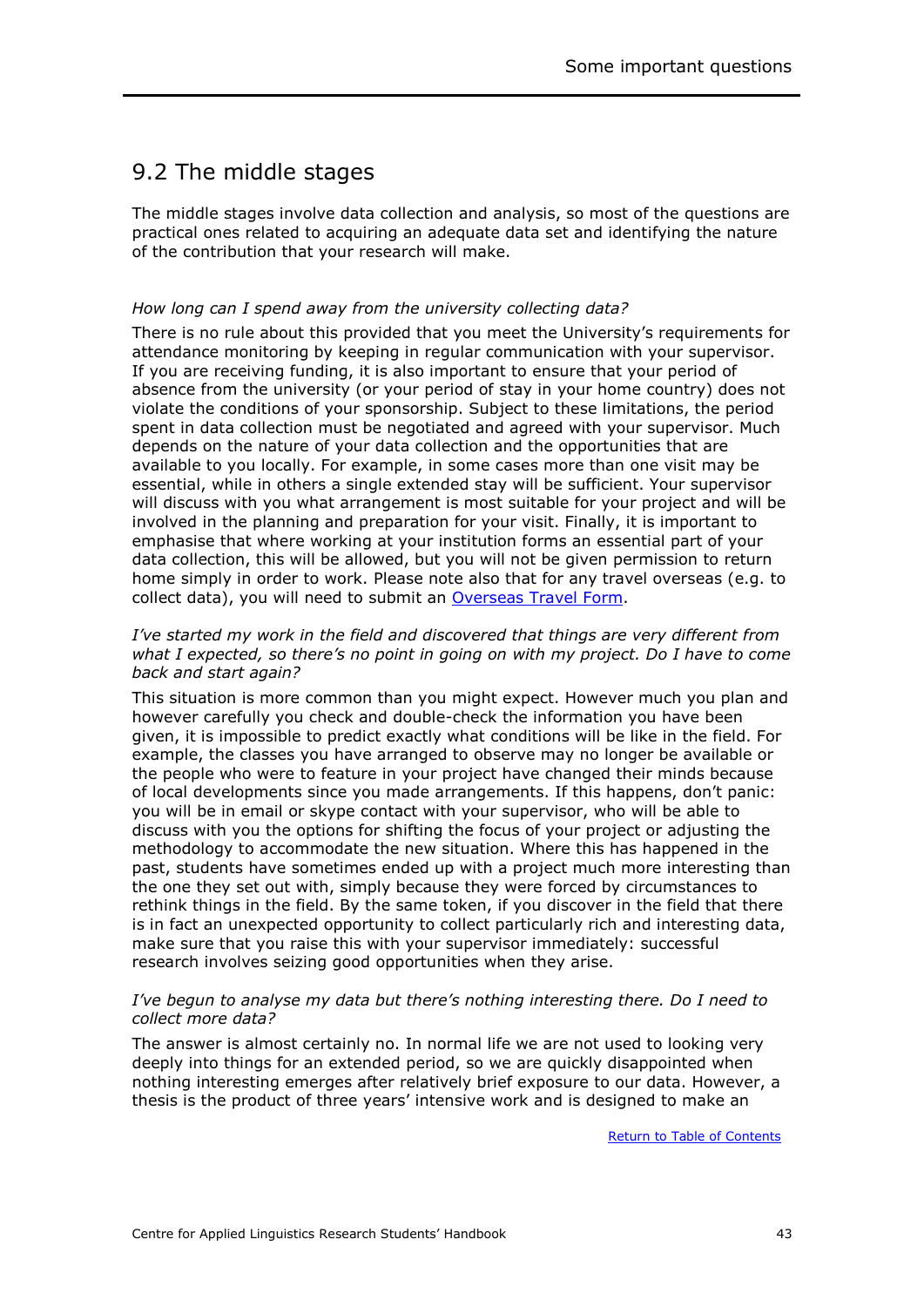original contribution to knowledge, so the process of discovery and understanding takes time and effort. Experienced researchers are used to seeing 'nothing' at first but know that returning constantly to their data, working on it and thinking long and hard about it will reveal features and patterns that were invisible at first. Your supervisor will be able to help you understand what is required, and a short conversation with a fellow research student who has gone through this process should reassure you.

#### *I've just read a recently published paper that's based on research that's identical to mine. What can I do?*

You have just experienced the standard nightmare of all research students. However, it is just that  $-$  a nightmare that disappears in the cold light of day. No two projects are ever identical in all aspects, and when you get over your initial shock and look closely at this paper you will discover that it differs in some key aspects. In fact, rather than undermining your own research it reinforces it because it shows that the area you are researching is an important one. Study this research carefully and ask yourself what you can learn from it; then contact the person who wrote the paper to establish links with someone who is working in the same area as you ─ that's how academic communities are formed and grow.

### <span id="page-46-0"></span>9.3 The final stages

By now, the hard work is largely done and it's a matter of writing up your thesis and completing the examination process. The questions tend to focus on procedures and regulations.

#### *My thesis is much longer than the maximum length but it's all essential material. Does it matter if I ignore the rules, or can I get an exemption?*

Many students begin the doctoral process by wondering how they'll ever manage to produce enough words to make up a thesis - and end it by wondering how they'll ever say all they need to say in so few words. But the regulations relating to length have been laid down by the University in the light of very extensive experience and there can be no exceptions: if you submit a thesis that is significantly longer than the maximum allowed, it will not be accepted. (The maximum length is 80,000 words for a PhD thesis.) Your supervisor will help you to decide what is essential and what is peripheral to your thesis and the result may be that you find yourself with the material for a valuable academic paper on a topic that is not covered, or at least not covered in depth, in your thesis. Another possibility is that you have included some materials that are best moved to an appendix and which therefore do not have to be included in the total (an additional 5,000 words is allowed for appendices). Here is the relevant regulation from the University's 'Regulations Governing Higher Degrees':

To satisfy the requirements of the degree of PhD, a thesis shall constitute a substantial original contribution to knowledge which is, in principle, worthy of peer-reviewed publication. The thesis shall be clearly and concisely written and well argued and shall show a satisfactory knowledge of both primary and secondary sources. In addition it shall contain a full bibliography and, where appropriate, a description of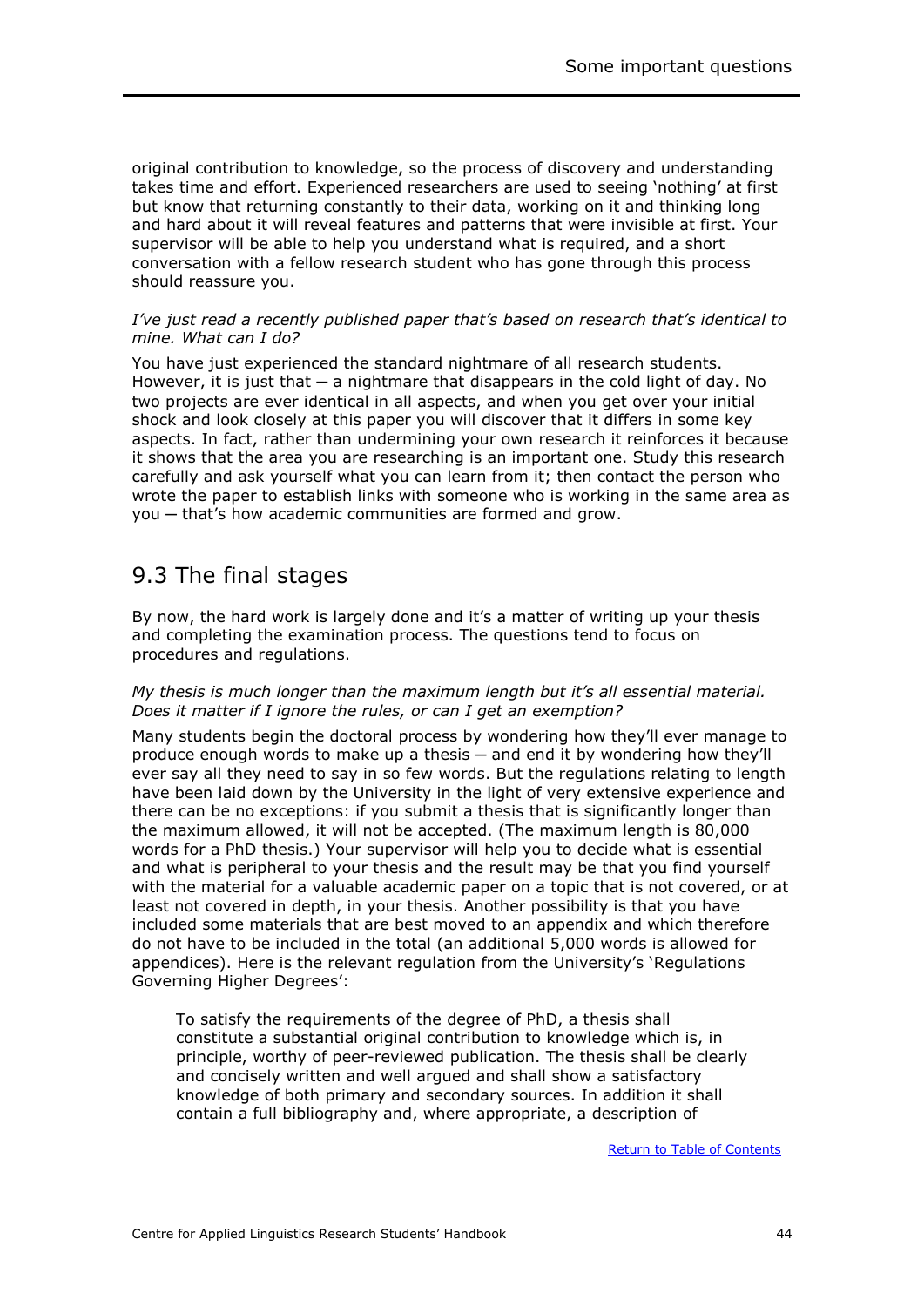methods and techniques used in the research. The thesis shall not exceed 70,000 words in the Faculty of Science and 80,000 words in the Faculties of Arts, Medicine and Social Sciences. These limits shall be exclusive of appendices, footnotes, tables and bibliography.

In the Faculties of Arts and Social Sciences an appendix may contain material that functions as data to supplement the main argument of the thesis, and may not contain material that is an essential or integral part of the thesis. The total length of all appendices combined may not exceed 5,000 words in length unless permission to exceed this length is given by the Chair of the Board of Graduate Studies.

#### *What happens if my supervisor thinks my draft thesis needs more work but I think it's ready to submit?*

The responsibility for the thesis is entirely yours, which means that you can submit it when you consider that it is complete. However, supervisors are experienced in judging these matters and have usually acted as external examiners in other universities, so their advice is extremely valuable. If you decide to submit your thesis against your supervisor's advice, it is likely that you will receive a formal statement in the form of an email or letter in which the supervisor's position is made clear. This will give you the chance to reflect on your decision.

#### *Who picks the external examiner?*

At least a month before you submit your thesis you will be asked to complete the first part of a thesis submission and examiner nomination form to which your supervisor will add the names of the proposed internal and external examiners. It is then a matter for the Graduate School to decide whether to approve the nominated examiners. The process of choosing who to nominate usually involves discussions between the supervisor and supervisee, though it may extend to other academic colleagues where the supervisor feels that this would be beneficial. You may have met someone at a conference who showed a particular interest in your work and has the necessary academic qualifications and experience to act as an external examiner, in which case you should certainly suggest this to your supervisor. More commonly, it is the supervisor who suggests someone (or in some cases more than one person) who might be suitable. In any case, the final nominee should be someone that both you and your supervisor are happy with.

#### *If I'm asked to resubmit, will my supervisor carry on supervising me as normal?*

In this case the relationship between you and your supervisor necessarily changes. You will receive a similar level of support to the one you received in the writing up stage of your thesis, where your supervisor's role was to respond to the written draft of your thesis. If the examiners recommend a resubmission, they will submit a list of required changes to your thesis, a copy of which will be sent to you. It is then your responsibility to ensure that you make the necessary changes. Since your supervisor will not have suggested these and is not expected to contribute directly to the work involved, their role is essentially advisory. The normal arrangement in such cases is that the supervisor and the student have a meeting as soon as possible following receipt of the list of required changes in order to establish that they have a shared understanding of what is expected. In some cases they may also agree a schedule for completion of the changes, although this is not common.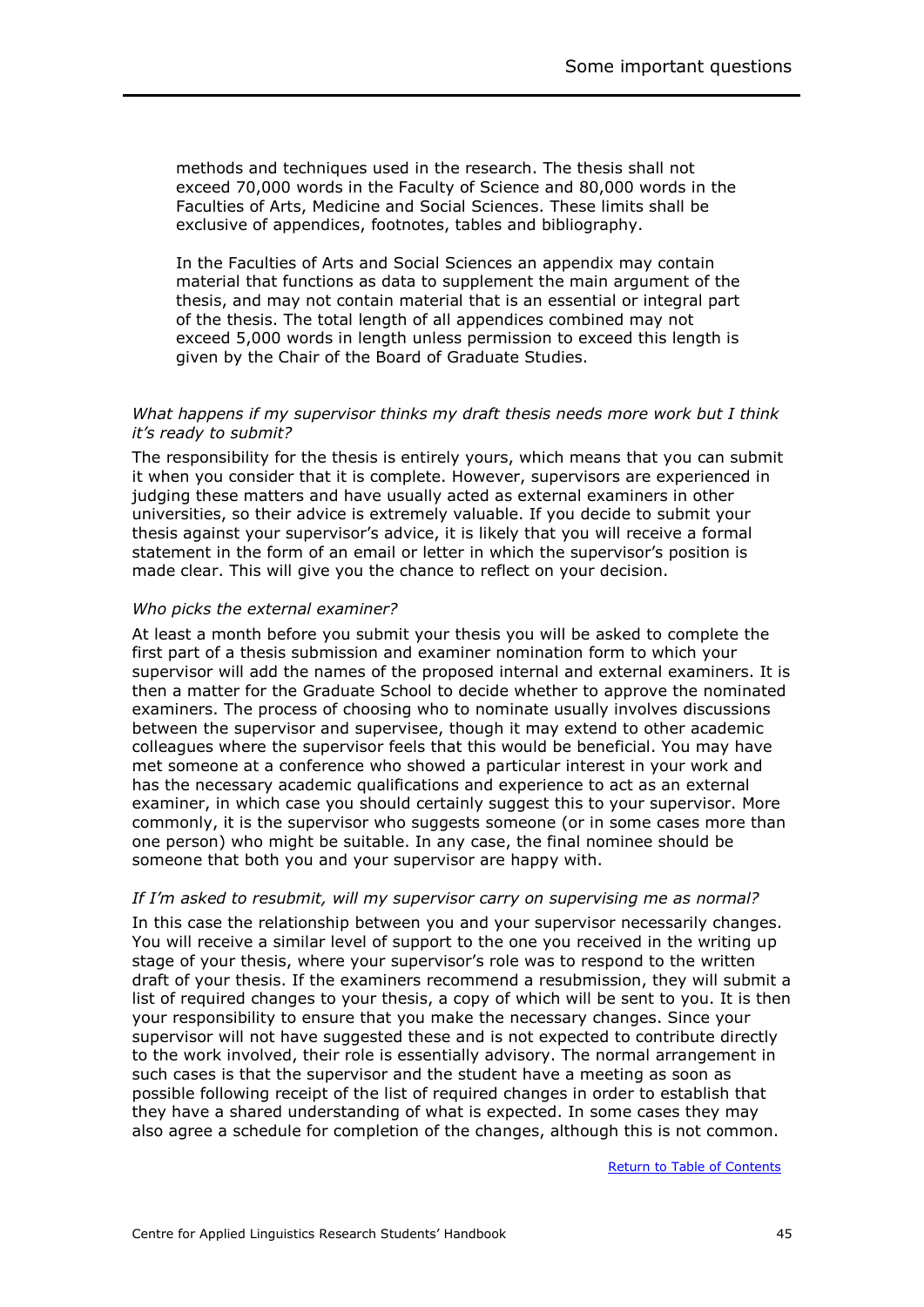Once this meeting is concluded, the student goes away (sometimes back to their home country) in order to complete the changes. If clarification or advice is required while this is being done, it is legitimate to email your supervisor for help, but on the understanding that such requests are not part of a regular and ongoing series of exchanges of the sort that you may have been used to for most of your time as a research student. In terms of the rewriting itself, minor changes will not need to be checked, but more major redrafting can be sent to the supervisor for a final check before submission.

## <span id="page-48-0"></span>9.4 Other

#### *What happens if my supervisor disappears?*

If, for any reason, your supervisor should become absent or unavailable to direct your work for a period of 4 weeks or longer, the Director of Graduate Studies (DGS) will meet with you at the earliest available opportunity to discuss the support you need. You may be assigned a replacement supervisor, on either a temporary or permanent basis. Alternatively, if return of your supervisor is expected within a short period and you find that you have adequate support (e.g. from your second supervisor, or other members of staff with whom you are in contact), the DGS will agree a support plan with you. Be sure to advise your DGS fully of your requirements, since it may be difficult to recoup time lost if your research falls behind schedule.

#### *What happens if I want to make a complaint?*

This depends on the nature of the complaint. Wherever possible, it is best to try to resolve any interpersonal issues or minor problems with the individual or individuals involved. However, if this is not possible, perhaps because of the nature of the complaint or the nature of the relationship, you may wish to discuss it in the first instance with the Director of Graduate Studies, who will be able to advise you on an appropriate response. If you are not satisfied with this or would prefer not to discuss it with the Director of Graduate Studies, you can communicate your complaint to the Director of the Centre, who will take whatever action is necessary. Should you wish to pursue your complaint outside the Centre, you should consult the relevant guidance provided by the [Academic Registrar's Office](http://www2.warwick.ac.uk/services/aro/academiccomplaints). Obviously, we hope that you will never feel the need to complain about the supervision and support we provide, and we will do all we can to make your stay here a very happy one. However, we recognise that part of this support involves helping you as much as we can should you feel it necessary to make a complaint.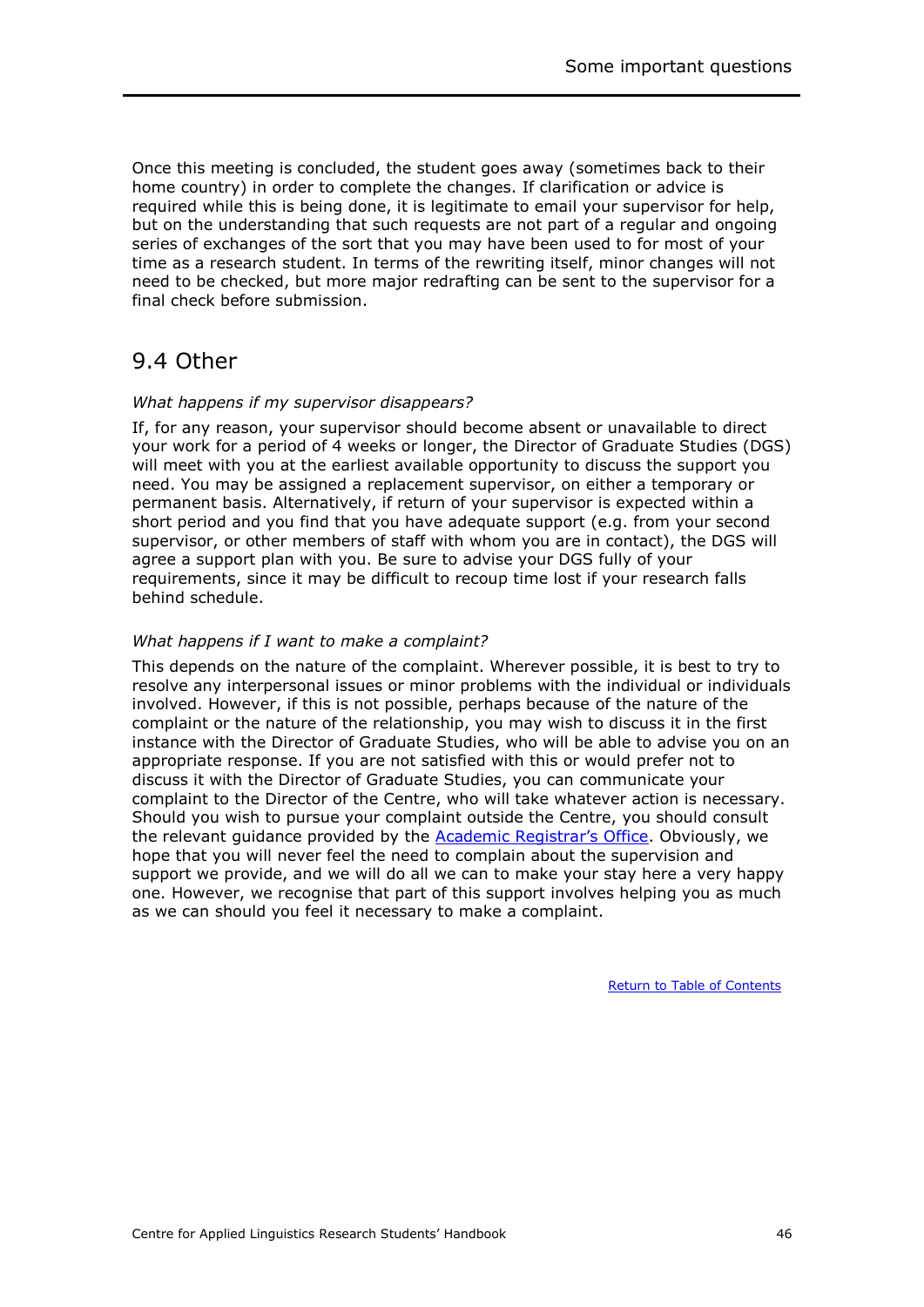## <span id="page-49-0"></span>Appendix 1: Contact details

#### Note

The telephone numbers below are for internal calls. Please add the following numbers before the internal number when calling from outside the university:

- When phoning from overseas, add 4424765
- When phoning within the UK but outside Coventry, add 024765
- When phoning from inside the Coventry area, add 765

#### The Centre

The Centre for Applied Linguistics University of Warwick Coventry CV4 7AL

Telephone: 23200 Fax: 24318 Email: appling@warwick.ac.uk

### Office staff

| Department administrator           | Catherine Gordon   | c.gordon.2@warwick.ac.uk  | 75729 |
|------------------------------------|--------------------|---------------------------|-------|
| Department coordinator             | Ngan Dam           | n.k.dam@warwick.ac.uk     | 23200 |
| Finance & business manager         | Jillian Taylor     | j.taylor.13@warwick.ac.uk | 23846 |
| Research degrees administrator     | Cheryl Toogood     | c.toogood@warwick.ac.uk   | 74335 |
| Award-bearing course administrator | Pratibha Chauhan   | p.chauhan@warwick.ac.uk   | 22860 |
| NABA course administrator          | Tina Perrins       | c.a.perrins@warwick.ac.uk | 24315 |
| NABA course administrator          | <b>Tracey Howe</b> | t.howe@warwick.ac.uk      | 72845 |
| <b>LRC Administrator</b>           | Marie Kettell      | m.kettell@warwick.ac.uk   | 50173 |

### PhD supervisors

| Prof Johannes Angermüller  | A1.07             | j.angermuller@warwick.ac.uk       | 28494 |
|----------------------------|-------------------|-----------------------------------|-------|
| Dr Jo Angouri              | S1.95             | j.angouri@warwick.ac.uk           | 51811 |
| Dr Bene Bassetti           | S0.36             | b.bassetti@warwick.ac.uk          | 51093 |
| Dr Daniel Dauber           | S1.79             | d.dauber@warwick.ac.uk            | 50908 |
| Dr Kieran File             | S <sub>0.40</sub> | k.file@warwick.ac.uk              | 75443 |
| Dr Katharina Lefringhausen | A0.13             | k.lefringhausen@warwick.ac.uk     | 24250 |
| Prof Tony Liddicoat        | S <sub>1.70</sub> | a.liddicoat@warwick.ac.uk         | 23944 |
| Dr Steve Mann              | S <sub>1.77</sub> | steve.mann@warwick.ac.uk          | 28439 |
| Dr Troy McConachy          | S <sub>0.41</sub> | t.mcconachy@warwick.ac.uk         | 75444 |
| Dr Neil Murray             | S <sub>1.73</sub> | n.l.murray@warwick.ac.uk          | 24179 |
| Dr Annamaria Pinter        | S1.86             | annamaria.pinter@warwick.ac.uk    | 23843 |
| Dr Stephanie Schnurr       | S1.93             | s.schnurr@warwick.ac.uk           | 51092 |
| Dr Gerard Sharpling        | A0.19             | gerard.sharpling@warwick.ac.uk    | 72885 |
| Dr Ellen Smith-Dennis      | S0.34             | e.smith-dennis@warwick.ac.uk      | 75912 |
| Dr Richard Smith           | S1.87             | r.c.smith@warwick.ac.uk           | 24987 |
| Prof Helen Spencer-Oatey   | S1.72             | helen.spencer-oatey@warwick.ac.uk | 23808 |
| Dr Ema Ushioda             | S1.92             | e.ushioda@warwick.ac.uk           | 74236 |
| Dr Sue Wharton             | S1.75             | sue.wharton@warwick.ac.uk         | 24597 |

Director of the Centre for Applied Linguistics: Prof Helen Spencer-Oatey<br>Director of Graduate Studies: Dr Ema Ushioda Director of Graduate Studies: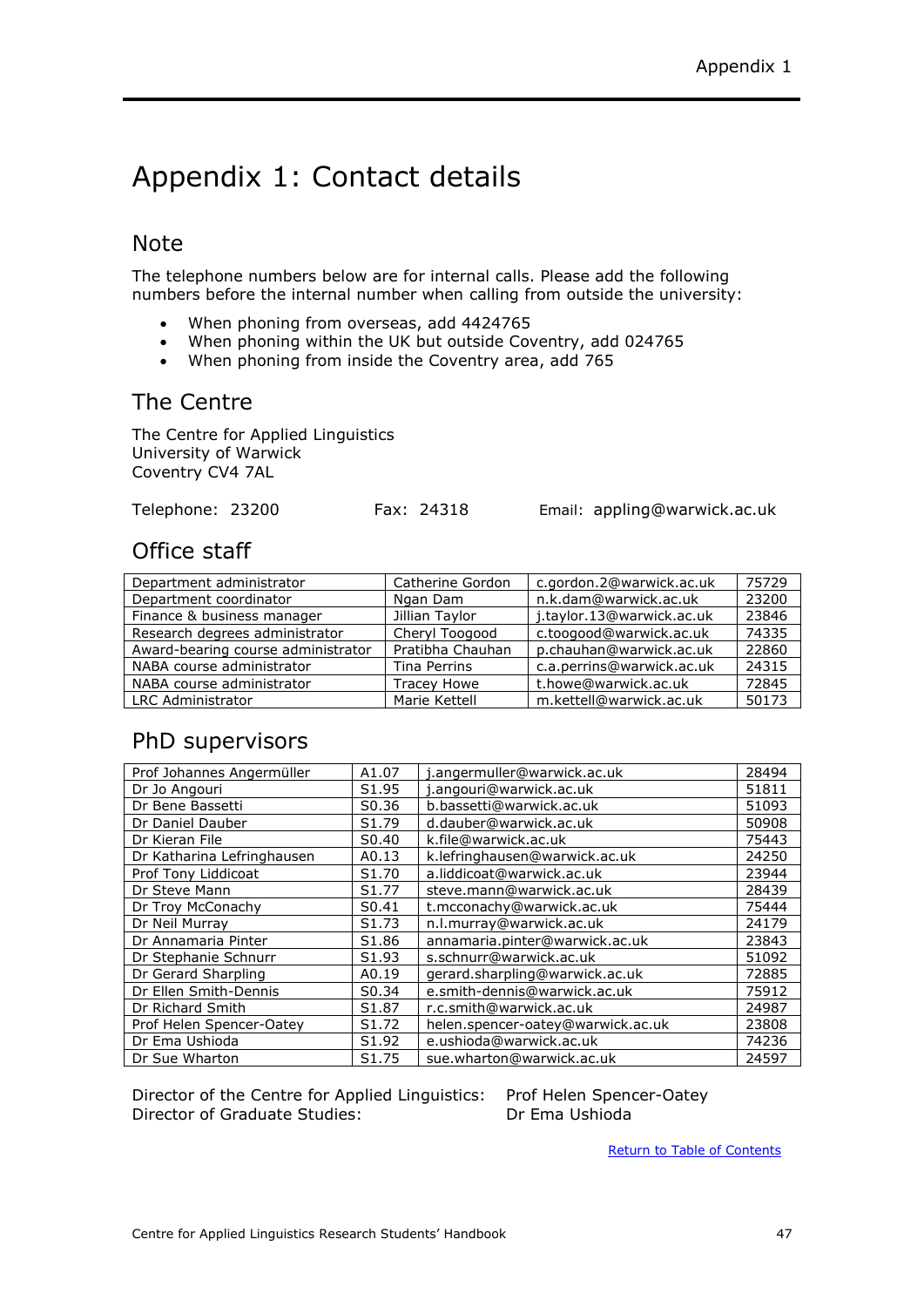## <span id="page-50-0"></span>Appendix 2: Useful websites

Important forms (Immigration letter, temporary withdrawal, etc.) <http://www2.warwick.ac.uk/services/academicoffice/studentrecords/srforms/>

Accommodation Office <http://www2.warwick.ac.uk/services/accommodation/studentaccommodation/>

Careers <http://www2.warwick.ac.uk/services/careers/>

Centre for Applied Linguistics <http://www2.warwick.ac.uk/fac/soc/al>

Counselling Service <http://www2.warwick.ac.uk/services/tutors/counselling/>

ePortfolio <http://www2.warwick.ac.uk/services/skills/rssp/eportfolio>

Equal opportunities <http://www2.warwick.ac.uk/services/equalops>

Graduate School <http://www2.warwick.ac.uk/services/academicoffice/gsp/>

Guide to examinations for higher degrees by research [http://www2.warwick.ac.uk/services/academicoffice/gsp/formslibrary/guide\\_to\\_exa](http://www2.warwick.ac.uk/services/academicoffice/gsp/formslibrary/guide_to_examinations_for_higher_degrees_by_research.pdf) minations for higher degrees by research.pdf

Guidelines on the supervision and monitoring of research degree students [http://www2.warwick.ac.uk/services/academicoffice/gsp/formslibrary/guidelines\\_on](http://www2.warwick.ac.uk/services/academicoffice/gsp/formslibrary/guidelines_on_supervision_and_monitoring_-_updated_july_2016.pdf) \_supervision\_and\_monitoring - updated\_july\_2016.pdf

Health Centre <http://www.uwhc.org.uk/>

Insessional language support [http://www2.warwick.ac.uk/fac/soc/al/learning\\_english/insessional/](http://www2.warwick.ac.uk/fac/soc/al/learning_english/insessional/)

Learning Grid [http://www2.warwick.ac.uk/services/library/using/libspaces/learning\\_grid/](http://www2.warwick.ac.uk/services/library/using/libspaces/learning_grid/)

Music Centre <http://www2.warwick.ac.uk/services/musiccentre/>

IT Services <http://www2.warwick.ac.uk/services/its/>

IT Training <http://www2.warwick.ac.uk/services/its/training>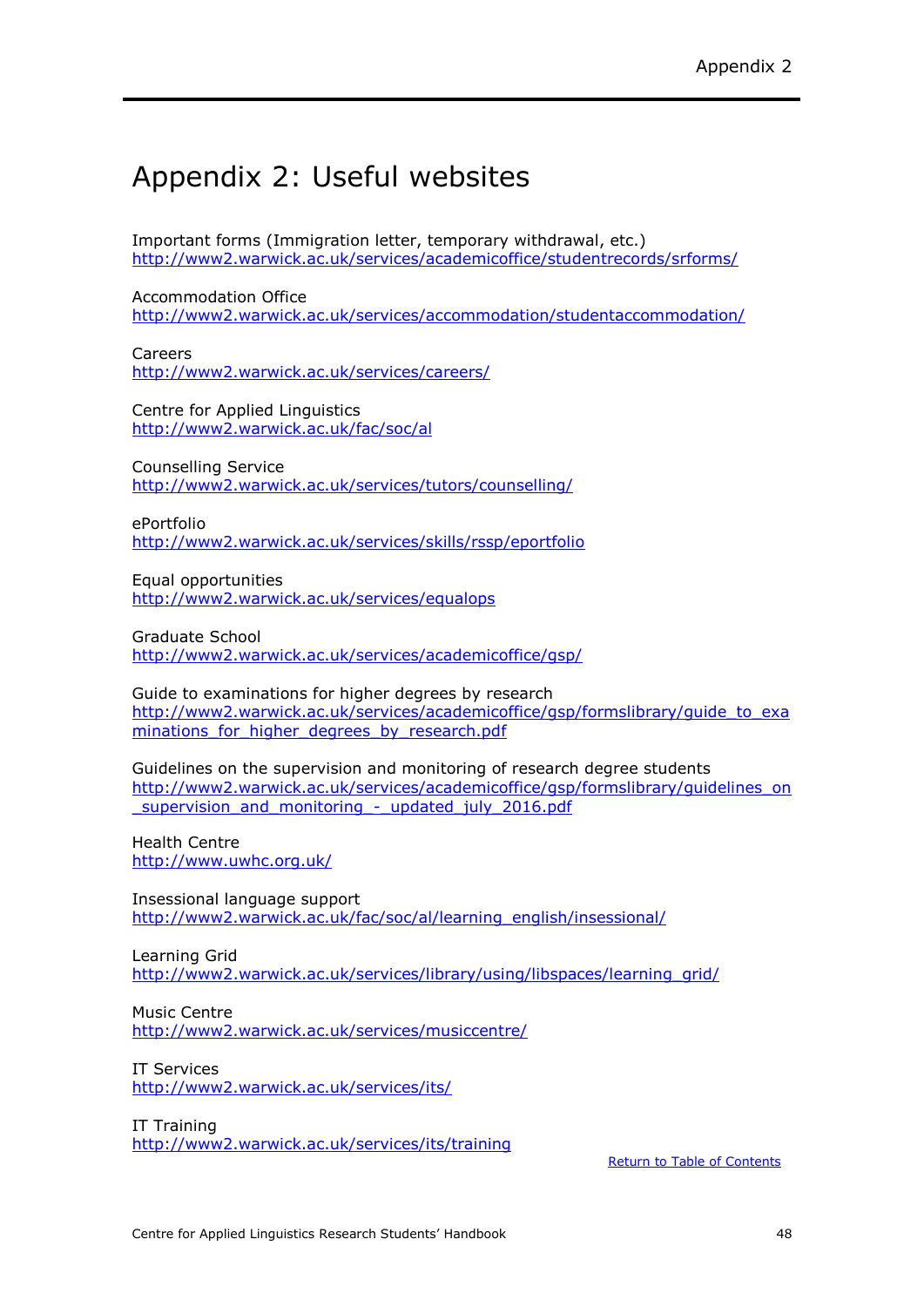Library <http://www2.warwick.ac.uk/services/library/>

Modern Records Centre <http://www2.warwick.ac.uk/services/library/mrc/>

Plagiarism <http://www.warwick.ac.uk/services/elearning/plato/plagiarism/menuplag.html>

Plagiarism.org <http://www.plagiarism.org/>

Regulations governing higher degrees [http://www2.warwick.ac.uk/services/gov/calendar/section2/regulations/higherdegr](http://www2.warwick.ac.uk/services/gov/calendar/section2/regulations/higherdegrees/) [ees/](http://www2.warwick.ac.uk/services/gov/calendar/section2/regulations/higherdegrees/)

Sport at Warwick <http://www2.warwick.ac.uk/services/sportscentre/>

Students' Union <http://www.warwicksu.com/Default.aspx>

Students' Union Advice <http://www.warwicksu.com/advice/>

Students' Union Sports <http://www.warwicksu.com/sports/>

Student Staff Liaison Committee <https://www.warwicksu.com/sslc/>

Unitemps <https://www.unitemps.com/>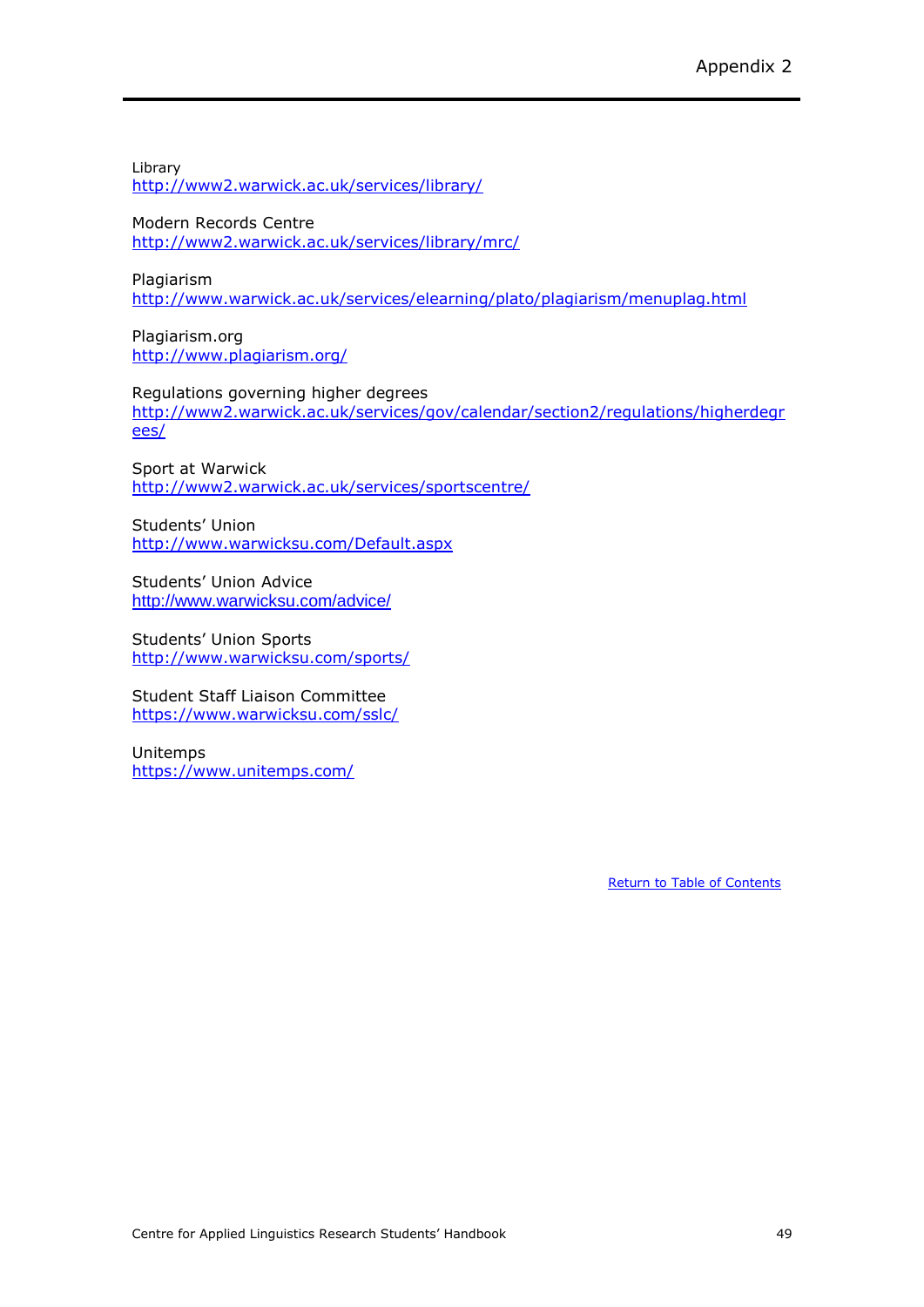## <span id="page-52-0"></span>Appendix 3: Research modules

#### Research Module 1: Understanding Research in Applied Linguistics

This module aims at extending and deepening awareness of the role of research in investigating a range of contemporary issues in applied linguistics and English language education. It will introduce key concepts and issues in research and give an overview of approaches available for investigation. It will consider how approaches can be selected and integrated in the exploration of a particular professional problem. Content will include:

- The role of research in applied linguistics: characteristics of research: essentials of the research process
- Paradigms of inquiry: post-positivism, constructivism, critical theory
- Researching particular topics and contexts: e.g. cultural issues, classrooms, professional contexts
- Research approaches: e.g. action research, case study, experimental design

#### Research Module 2: Methods of Data Collection and Analysis

This module aims to introduce you to a variety of research methods and to give you practical experience in designing a range of instruments so that you develop the capacity to carry out research of many kinds. It will also help you to develop critical capacity in assessing the effectiveness of data collection and analysis in reports of research. Content may include:

- Entry and ethics
- Observation
- Interviewing
- Designing questionnaires
- Approaches to analysis

#### Additional sessions

Additional sessions may be offered at appropriate points in your research journey, and in response to students' needs or requests. These will be practical in nature and may include sessions such as the following:

- Writing up your thesis
- Disseminating findings at conferences and in journals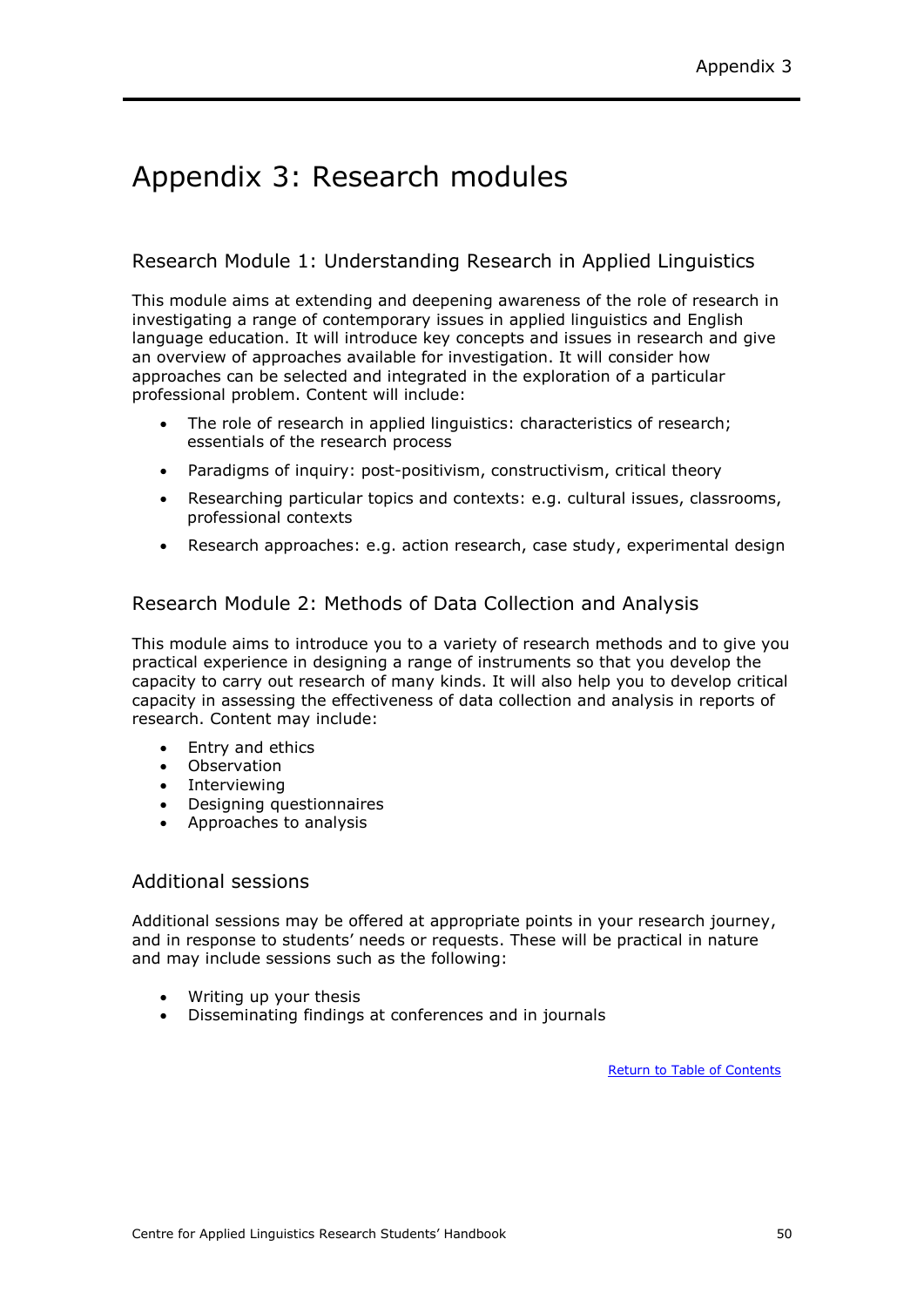## <span id="page-53-0"></span>Appendix 4: Recommended reading for research modules

#### Understanding Research in Applied Linguistics

Delamont, S. (2002). *Fieldwork in educational settings.* London: Routledge.

Dörnyei, Z. (2007). *Research methods in applied linguistics.* Oxford: Oxford University Press.

Heigham, J., & Croker, R. A. (Eds.). (2009). *Qualitative research in applied linguistics.* Basingstoke: Palgrave Macmillan.

Richards, K. (2003). *Qualitative inquiry in TESOL.* Basingstoke: Palgrave Macmillan.

Somekh, B., & Lewin, C. (2005). *Research methods in the social sciences*. Thousand Oaks, CA: Sage.

#### Methods of Data Collection and Analysis

- Brown, J. D., & Rodgers, T. S. (2002). *Doing second language research.* Oxford: Oxford University Press.
- Gass, S. M., & Mackey, A. (2007). *Data elicitation for second and foreign language research.* Mahwah, NJ: Lawrence Erlbaum.

Grbich, C. (2006). *Qualitative data analysis: An introduction*. London: Sage.

- Larson-Hall, J. (2015). *A guide to doing statistics in second language research using SPSS and R.* New York: Routledge.
- Mann, S. (2016). *The research interview: Reflective practice and reflexivity in research processes*. Basingstoke: Palgrave Macmillan.

Muijs, D. (2004). *Doing quantitative research in education with SPSS.* London: Sage.

- Paltridge, B., & Phakiti, A. (Eds.). (2010). *Continuum companion to research methods in applied linguistics*. London: Continuum.
- Richards, K., Ross, S., & Seedhouse, P. (2011). *Research methods for applied language studies.* London: Routledge.

Roulston, K. (2010). *Reflective interviewing: A guide to theory and practice*. London: Sage.

Saldaña, J. (2012). *The coding manual for qualitative researchers.* London: Sage.

#### Useful reading on the research process in general

Bell, J. (2005). *Doing your research project*. Milton Keynes: Open University Press.

- Creswell, J. W. (2009). *Research design: Qualitative, quantitative, and mixed methods approaches*. London: Sage.
- Hart, C. (2001). *Doing a literature search*. London: Sage.
- Holliday, A. (2006). *Doing and writing qualitative research* (2nd edn.). London: Sage.

Silverman, D. (2004). *Doing qualitative research: A practical handbook*. London: Sage.